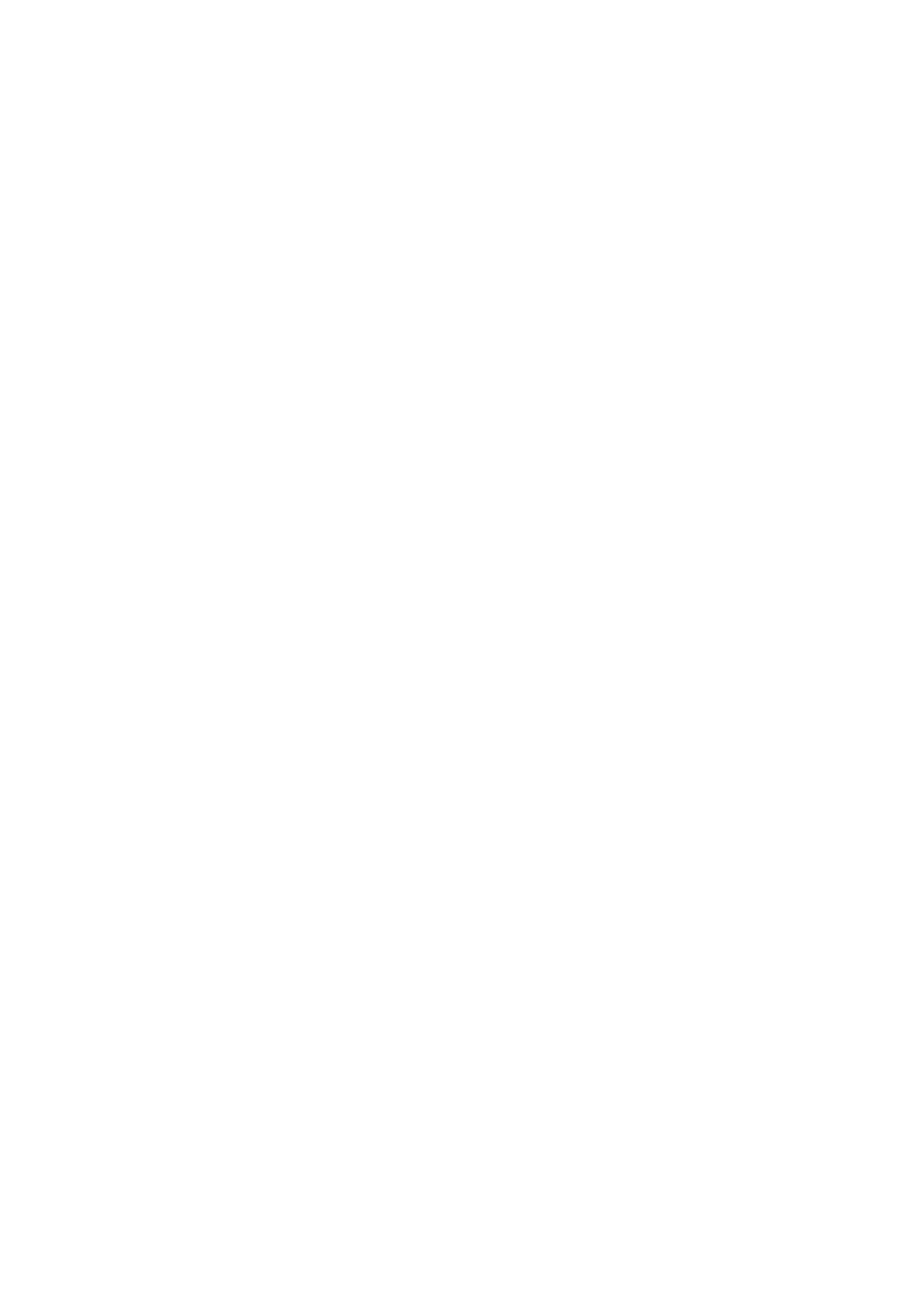# **Table of Contents**

**TH**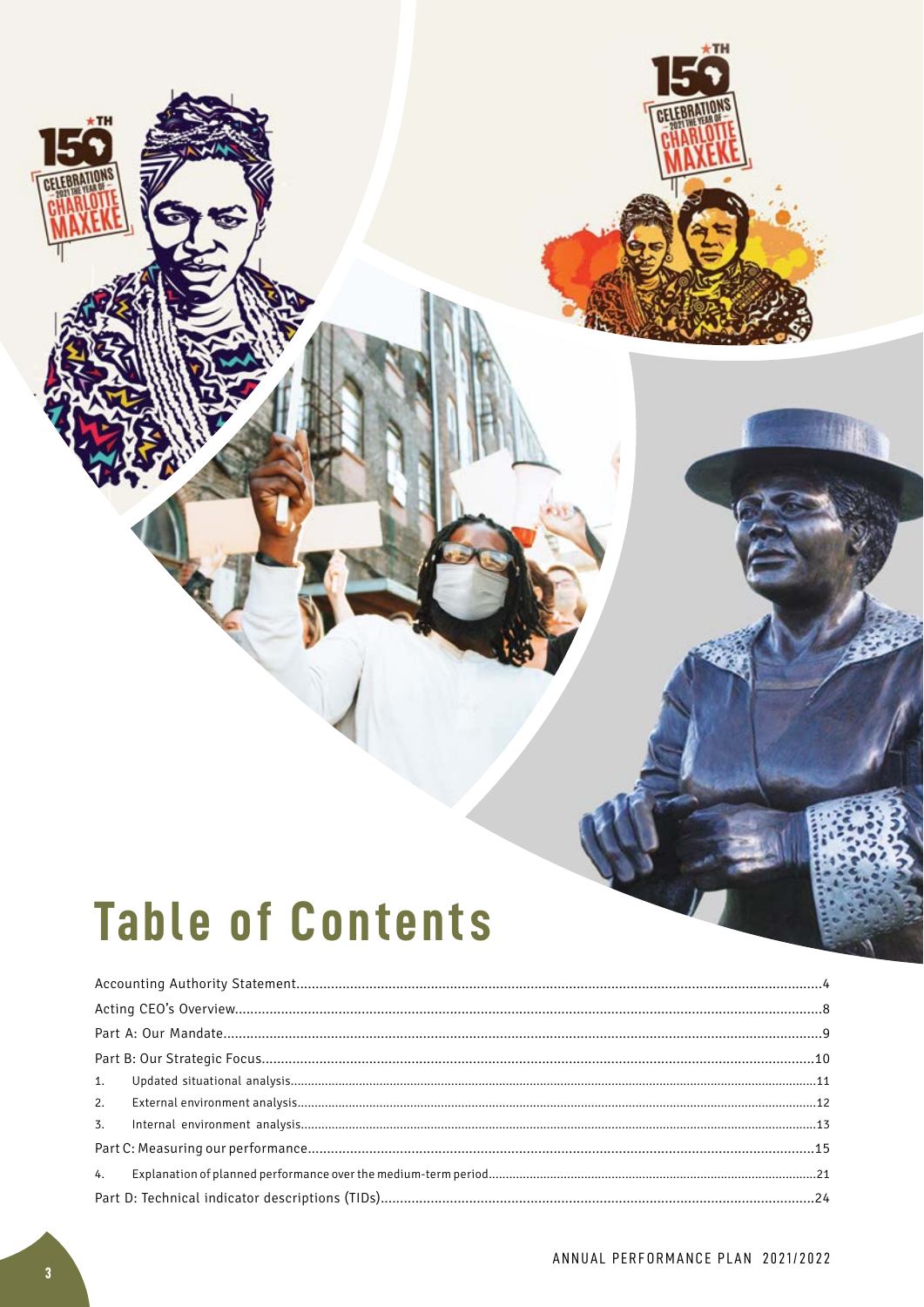

# **Accounting Authority Statement**

It is my pleasure to present this Annual Performance Plan (APP) for the year 2021/22. The Council as the Accounting Authority endorses and approves this APP, which outlines the NHC's contribution to the national development goal of social cohesion and nation building.

This Annual Performance Plan is aligned to the 2020/21- 2024/5 Strategic Plan and sets out in more detail the indicators per outcome and strategic objective and the activities that the NHC will undertake in the 2021/22 financial year.

This APP represents the NHC's contribution to the realisation of Section 30 and 31 of our Constitution of the Republic, which state that "Everyone has the right to use the language and to participate in the cultural life of their choice and persons belonging to a cultural, religious or linguistic community may not be denied the right to enjoy their culture, practise their religion and use their language".

The programmes and projects in this APP have been conceptualized to promote and protect the nation's heritage for present and future generations. The NHC's mandate is very wide while the resources are limited. The situation has been exacerbated by the COVID-19 Pandemic which saw a reduction in the NHC's budget in the medium term as the government had to reprioritise resources to fight the pandemic.

The limited resources enjoin the NHC to select and implement programmes and projects with higher impact and those that contribute to job creation and poverty alleviation.

In 2021/22 the NHC will pursue the following flagship programmes and projects:

- » The 150th anniversary celebrations of Mme Charlotte Maxeke;
- The Resistance and Liberation Heritage Route (RLHR);
- » Submission of the Nelson Mandela Sites Nomination Dossier to the United Nations Scientific and Cultural Organisation (UNESCO) for enlistment on the World Heritage List;
- » Supporting the Department of Sport, Arts and Culture (DSAC) in the Liberation Movements' Museum project; and
- » Support with policy advice on the DSAC transformation of the heritage landscape project coordinated by our sister entity, the South African Heritage Resources Agency (SAHRA).

Council commits itself to monitoring implementation of this plan and achievement of the targets set out. Performance will be monitored on a quarterly basis and Council will submit reports to the Department of Sport, Arts and Culture (DSAC).

The NHC is on a rebuilding phase following some challenges that are being addressed and the Council plans to play a meaningful oversight and supportive role to ensure that the organisation is stabilised and restored to its mandate.

On behalf of the newly appointed Council I wish to thank the Administration Team for overseeing and leading the development of this APP. The Council will do its best to ensure that the organisation fulfills its mandate of building a nation proud of its African heritage.

Thank you

Mr. Edgar Neluvhalani Council Chairperson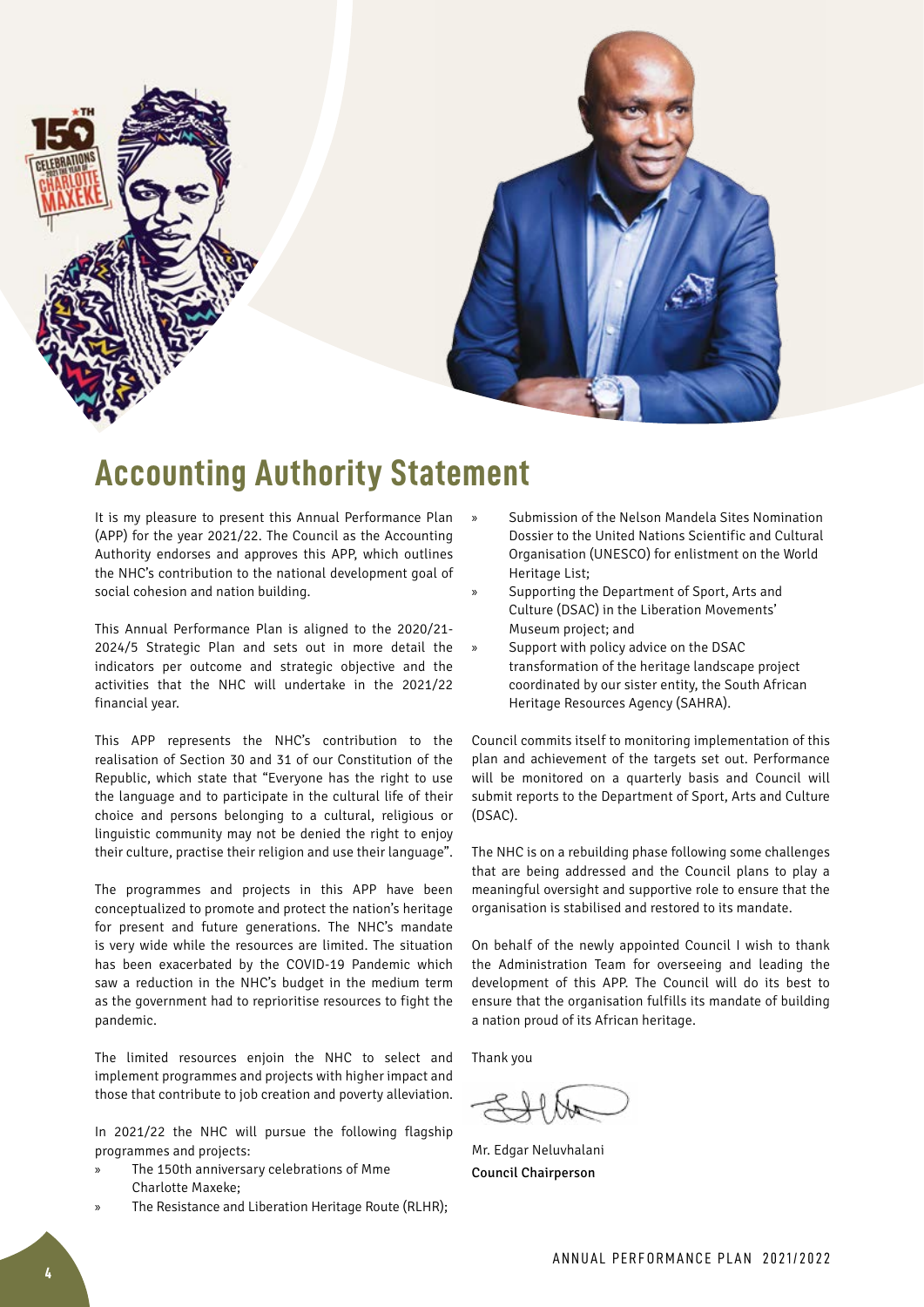# **Official sign off**

It is hereby certified that this Annual Performance Plan:

Was developed by the management of the National Heritage Council under the guidance of the Department of Sport, Arts and Culture;

Takes into account all relevant policies, legislation and other mandates for which the National Heritage Council is responsible;

Accurately reflects the outcomes and outputs which the National Heritage Council will endeavor to achieve over the period 2021/22.

Signature:....................................................................

MR. TEMBILE YAKO Official responsible for planning

Signature:..... Mr. Uzwelithini Mathebula Chief Financial Officer

 $Signature$   $\overline{Z}$   $\overline{Z}$   $\overline{Z}$   $\overline{Z}$   $\overline{Z}$   $\overline{Z}$   $\overline{Z}$   $\overline{Z}$   $\overline{Z}$   $\overline{Z}$   $\overline{Z}$   $\overline{Z}$   $\overline{Z}$   $\overline{Z}$   $\overline{Z}$   $\overline{Z}$   $\overline{Z}$   $\overline{Z}$   $\overline{Z}$   $\overline{Z}$   $\overline{Z}$   $\overline{Z}$   $\overline{Z}$   $\overline{Z}$ 

MS. LOUISA MABE Acting Chief Executive Officer

Signature.....................................................................

MR. EDGAR NELUVHALANI Council Chairperson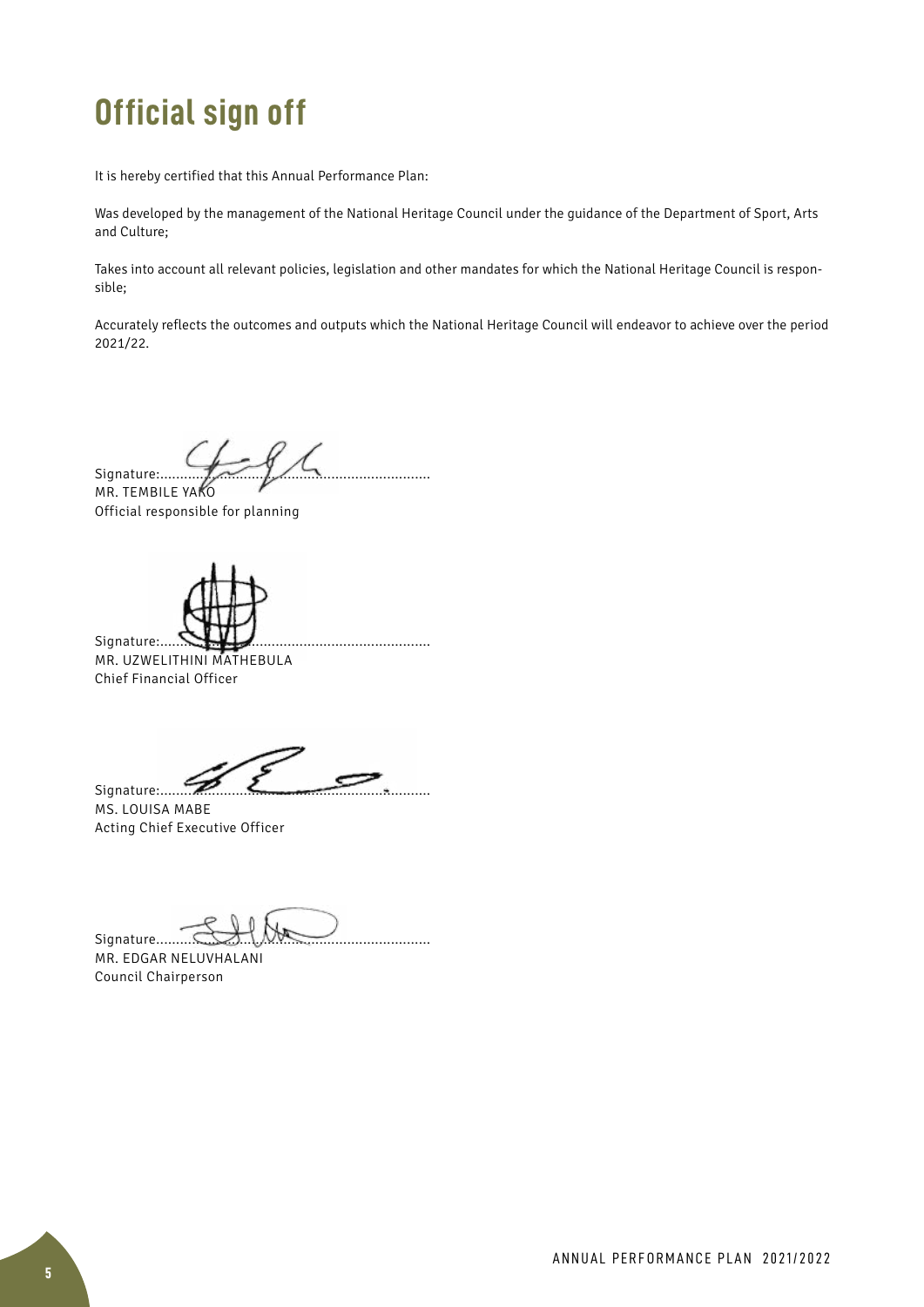# **List of Abbreviations**

| <b>ALHP</b>    | African Liberation Heritage Programme                               |
|----------------|---------------------------------------------------------------------|
| <b>APP</b>     | Annual Performance Plan                                             |
| <b>CEO</b>     | <b>Chief Executive Officer</b>                                      |
| <b>CFO</b>     | Chief Financial Officer                                             |
| <b>DSAC</b>    | Department of Sport, Arts and Culture                               |
| GDP            | <b>Gross Domestic Product</b>                                       |
| <b>ICT</b>     | Information and Communication Technology                            |
| P              | Intellectual Property                                               |
| <b>MEXCO</b>   | Management Executive Committee                                      |
| <b>MOA</b>     | Memorandum of Agreement                                             |
| <b>MOU</b>     | Memorandum of Understanding                                         |
| <b>MTEF</b>    | Medium Term Expenditure Framework                                   |
| <b>MTSF</b>    | Medium Term Strategic Framework                                     |
| <b>NHC</b>     | National Heritage Council                                           |
| <b>NIO</b>     | National Inventory Office                                           |
| <b>NLDTF</b>   | National Lotteries Distribution Trust Fund                          |
| <b>NDP</b>     | National Development Plan                                           |
| <b>PESTEL</b>  | Political, Economic, Social, Technological, Environmental and Legal |
| <b>PMO</b>     | Project Management Office                                           |
| <b>RLHR</b>    | Resistance and Liberation Heritage Route                            |
| <b>SAHRA</b>   | South African Heritage Resources Agency                             |
| <b>StatsSA</b> | <b>Statistics South Africa</b>                                      |
| <b>SWOT</b>    | Strength, Weaknesses, Opportunities and Threats                     |
| <b>UNESCO</b>  | United Nations Educational, Scientific and Cultural Organization.   |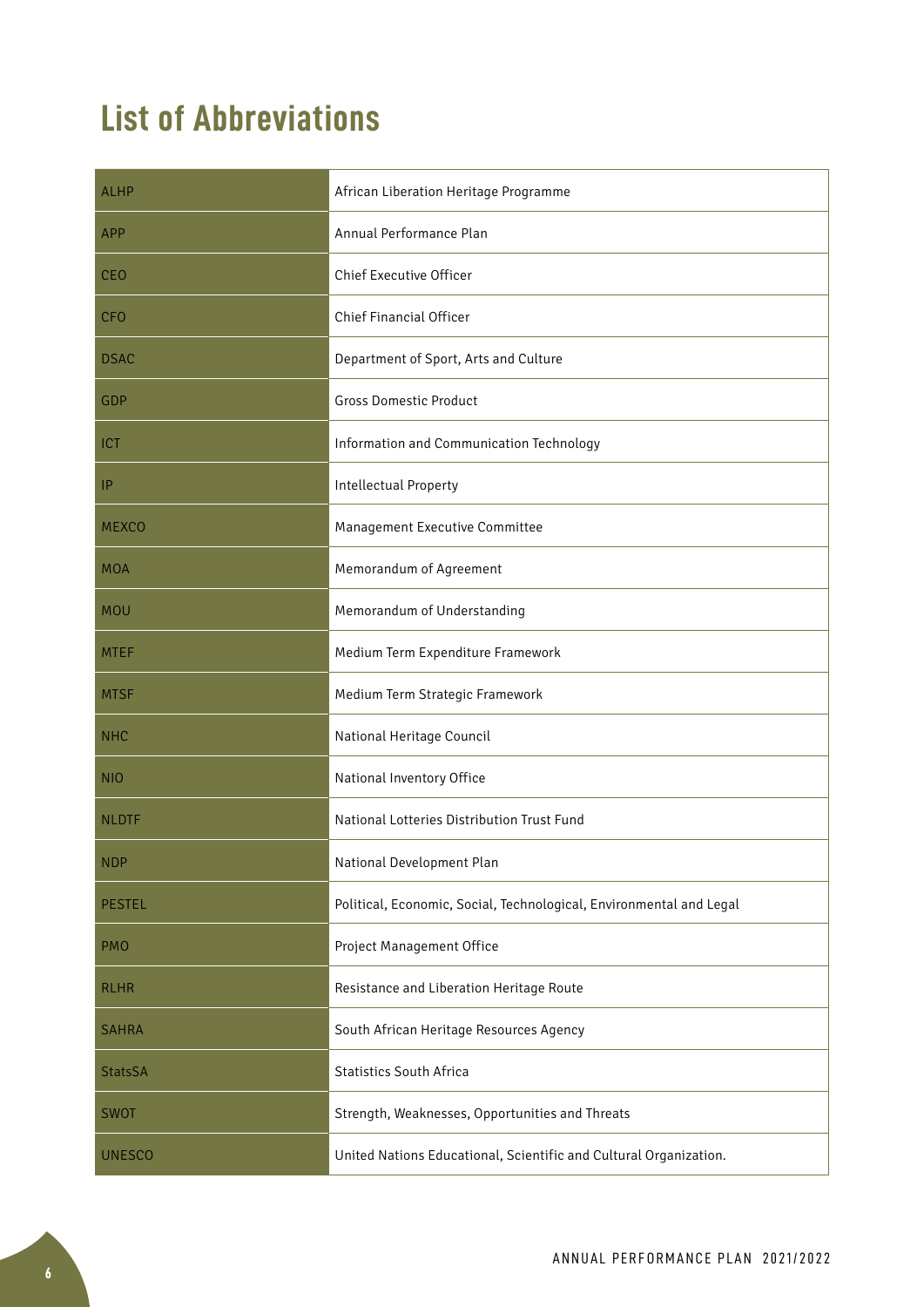

# **VISION**

A nation proud of its African heritage.

# **MISSION**

To transform, protect and promote heritage through the management of heritage knowledge for sustainable development.

We will know that we are achieving this when South Africans experience the following:

- » They are knowledgeable about heritage;
- » Have access to their heritage;
- » Benefit from heritage;
- » Utilise heritage in their lives; and
- » Behave in a way that demonstrates their pride in heritage

# **CORE VALUES**

Within Ubuntu philosophy, the following values will guide the programmes, actions and behaviours of Council Members and employees of the NHC and all those who are acting in its name:

- » Batho Pele;
- » Integrity;
- » Professionalism;
- » Equity; and
- **Creativity**

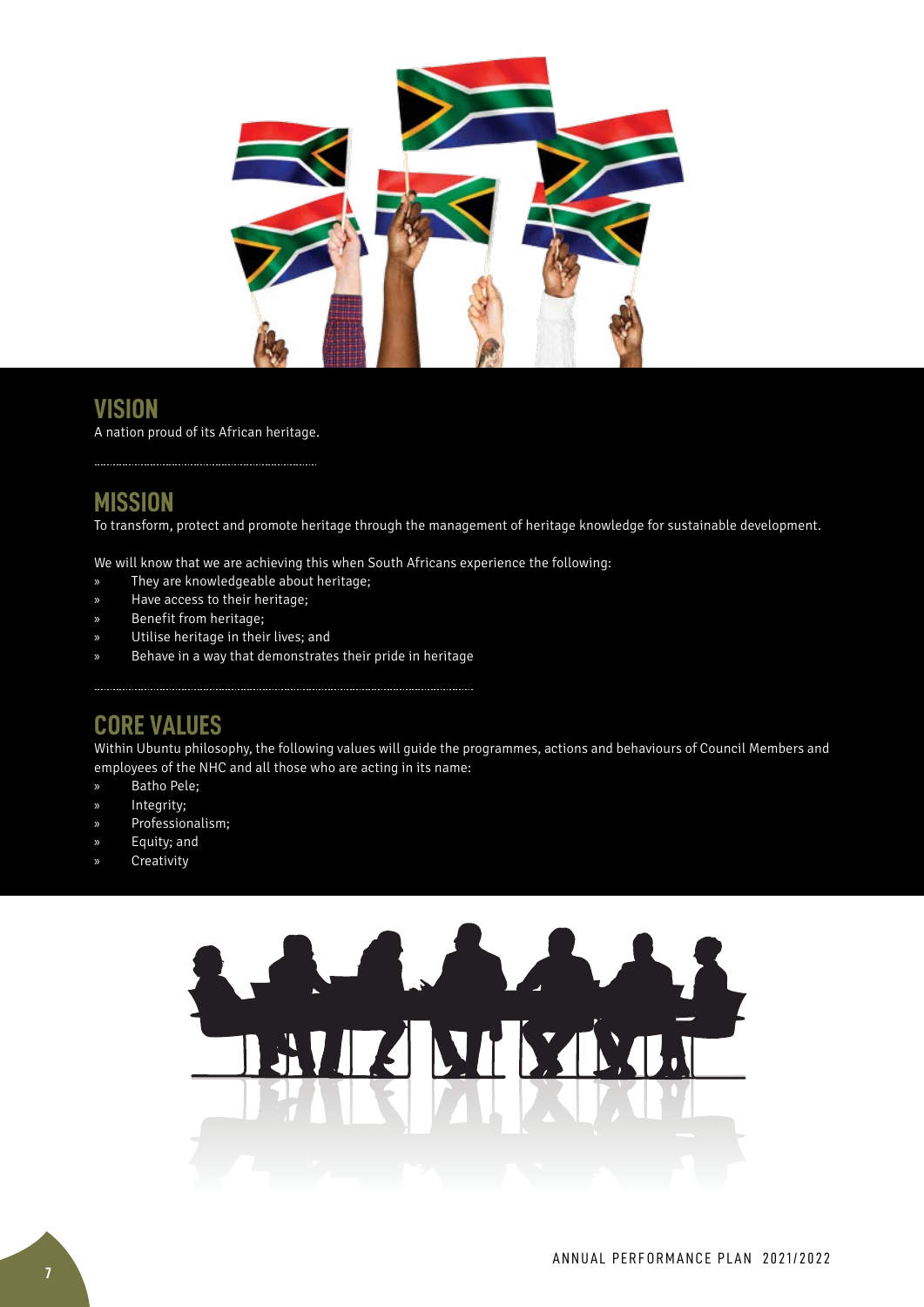



# **Acting CEO's Overview**

It gives me great pleasure to present the 2021/22 Annual Performance Plan to our stakeholders, the Department of Sport, Arts and Culture and the South African nation at large.

The plan was developed under the guidance of the Administration Team and approved by Council. It takes into consideration the legislative mandate of the National Heritage Council (NHC) and strategic imperatives and priorities outlined in the Agenda 2063 of the African Union (AU), Sustainable Development Goals (SDGs), the National Development Plan (NDP), the Medium Term Strategic Framework (MTSF) and the Ministerial priorities.

The mandate of the NHC is to protect and promote national heritage for future generations. The work of the NHC also falls within Priority 6 of the 2019-2024 MTSF, social cohesion and safe communities.

The NHC will strive to ensure synergy and collaboration with shareholder and sister entities. Working with the Department of Sport, Arts and Culture (DSAC) and other stakeholders, particularly the sister entities (SAHRA, NLSA, NFVF etc.), the NHC will implement programmes and projects to build social cohesion and nation building.

The programmes of the NHC are geared to create awareness about the different and unique heritages and cultural practices across all provinces.

The NHC will continue to pursue partnerships to complement the limited budget.

In the 2021/22 financial year the NHC will continue with the work on the Nomination Dossier for the Nelson Mandela sites in preparation for its submission to the United Nations Scientific and Cultural Organisation (UNESCO) for completeness evaluation.

The NHC will also support the DSAC in the transformation of the heritage landscape through policy advice. The Draft Policy on Repatriations will be completed and submitted to the Department for review and further processing.

On the resistance and Liberation Route, the NHC will continue to participate in the DSAC Reference Group on the Resistance and Liberation Heritage Museum; work in the Project Management Office (PMO) which is overseeing infrastructure projects in all provinces will continue at a faster pace as the PMO has been strengthened with the appointment of additional personnel.

The outbreak of the COVID-19 Global Pandemic necessitated a review of the way the NHC conducts its business going forward to ensure that the risk of exposure is minimised. This has also included the updating of our Strategic Risk Register to note the risks posed by the pandemic and thus implement measures to safeguard the staff and stakeholders of the NHC.

A new Council has been appointed and will provide strategic direction and oversight in the implementation of the mandate of the NHC.

Ms. L. Mabe **Acting Chief Executive Officer**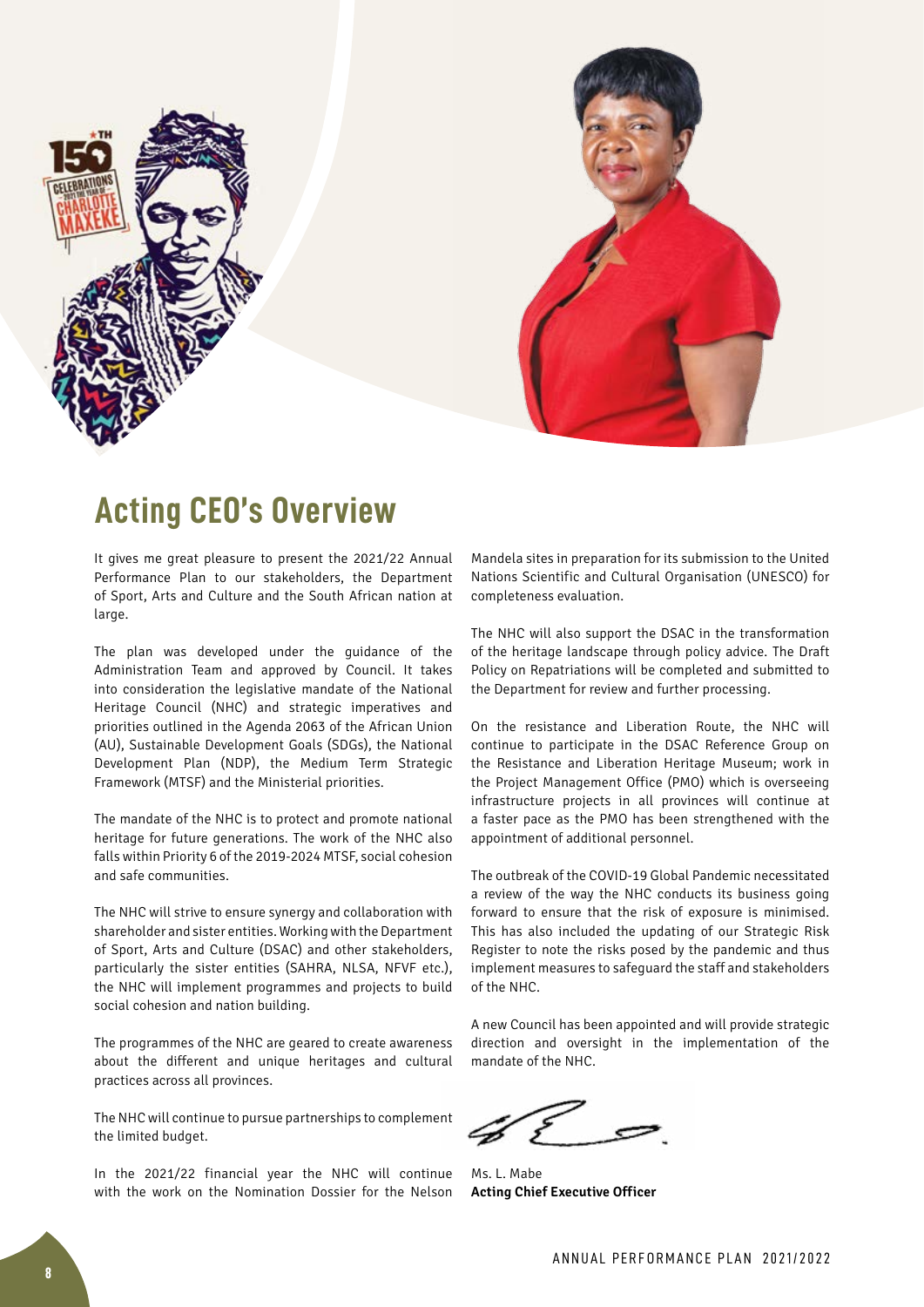# **Part A: Our Mandate**

#### **1. Updates to the relevant legislative and policy mandates**

There have been no changes to the legislative and policy mandate of the NHC. The DSAC initiated a review of the White Paper on Arts and Culture in 2013. The process is still in progress and there are some envisaged legislative and/or mandate changes in the medium term including a possible amalgamation of the NHC with the South African Heritage Resources Agency (SAHRA).

#### **2. Updates to institutional policies and strategies**

The 2021-22 APP aligned to the 2020/21-2024/25 Medium Term Strategic Framework (MTSF) based on the government priorities, the National Development Plan (NDP) and the Ministerial Priorities.

All internal policies and procedures will be reviewed in the 2021/22 financial year for approval by the Accounting Authority in order to strengthen governance and administrative systems.

#### **3. Updates to relevant court rulings**

There are no court rulings of direct relevance to the NHC in terms of the APP.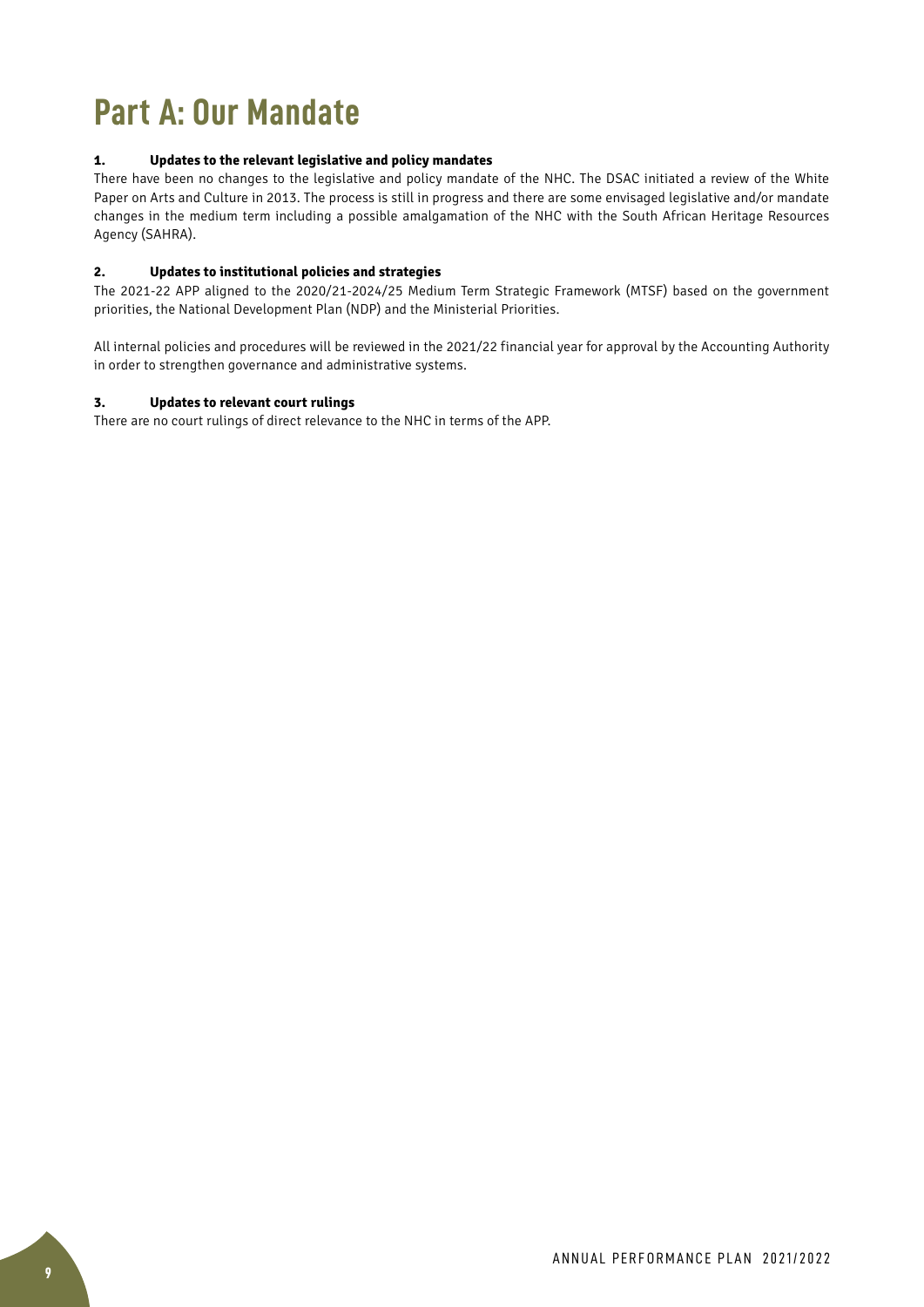# **PART B:** STRATEGIC FOCUS

**"**I wish that our **home** can lose that awful name, the dark continent and properly be called the **continent of lights"**

**Charlotte Maxeke 1984**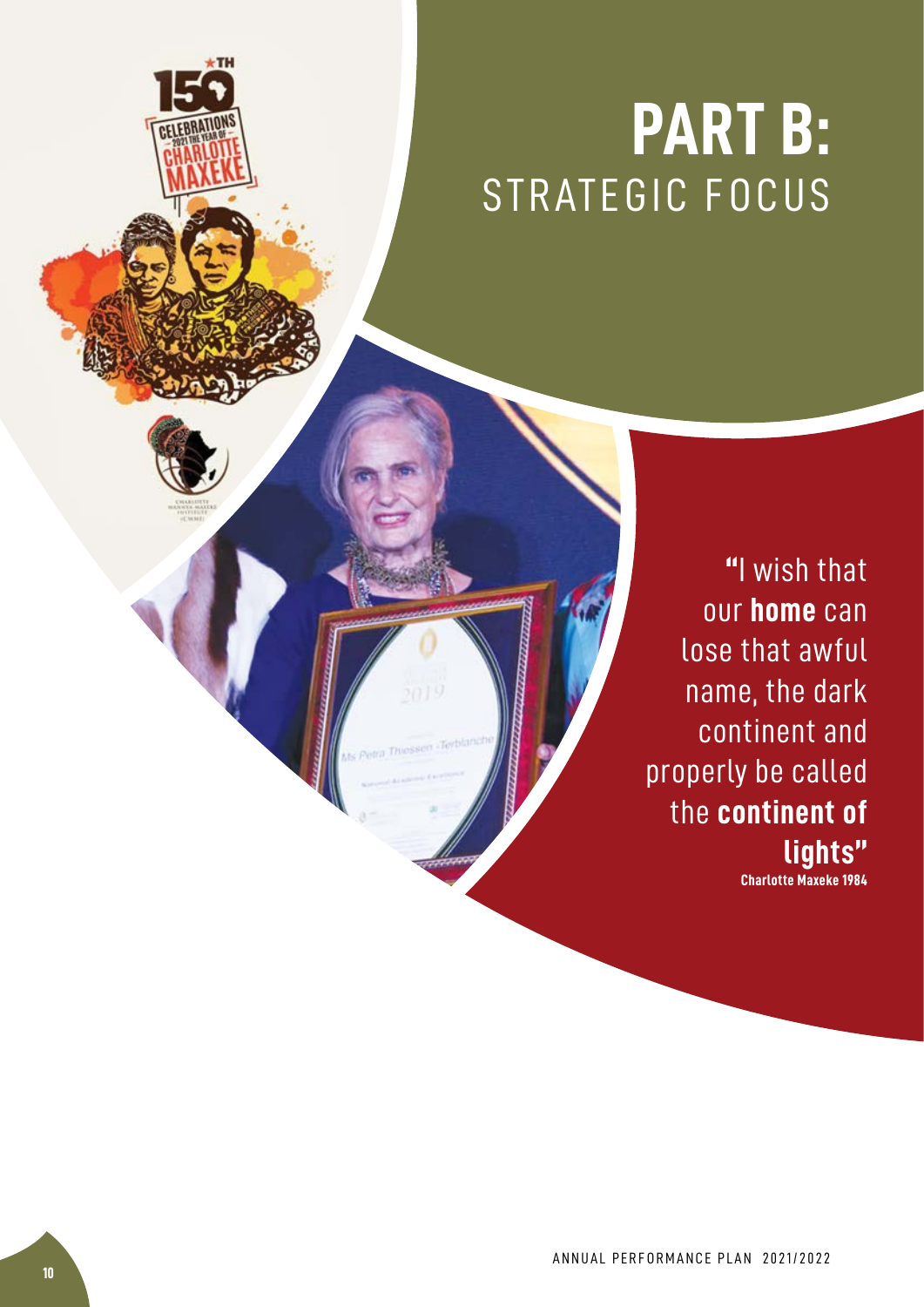# **Part B: Our Strategic Focus**

#### **1. Updated situational analysis**

The onset of the Covid-19 pandemic represents the biggest and most significant shift in the operating environment, both externally and internally. The most prominent underlying feature of the current period is uncertainty and how to cope with and to adapt to it.

In the coming year and the medium term, the NHC intends to initiate and support heritage programmes that contribute to socio economic development. The NHC has to develop the ability to seize the opportunities, mitigate the challenges and risks emanating from the uncertain operational environment in the heritage sector.

All work of the NHC will be subjected to the government risk based approach to mitigate risk on personnel and stakeholders. All programmes involving events and travel have been significantly curtailed or remodelled for the 21/22 financial year.

The rollout of the Project Management Office (PMO) presents opportunities for investment and development of the Resistance and Liberation Heritage Route (RLHR) sites which will contribute to job creation and poverty alleviation in the communities around the sites, and the education of the communities about liberation as well as national heritage.

In the year ahead the NHC intends to work more closely with its partners and stakeholders in collaborative efforts and partnerships to achieve the targets set out in this APP and the broader legislative mandate of the NHC.

However, the limited resources have had a negative impact on the NHC's ability to match the demand for partnerships, support of community heritage programmes, projects and events as well as presentations to various stakeholder fora.

The decrease in the NHC grant from the DSAC presents a challenge given the limited funding opportunities for the NHC outside the grant and the disproportionately high demand for funding and support from the heritage sector and public at large.

Conclusion of the ongoing Policy Review would give certainty and direction to the sector in terms of role clarification, elimination of duplication and consolidation of the various entities, especially given the resource limitations. The review of the White Paper presents an opportunity for further growth of the organisation or a change of its mandate.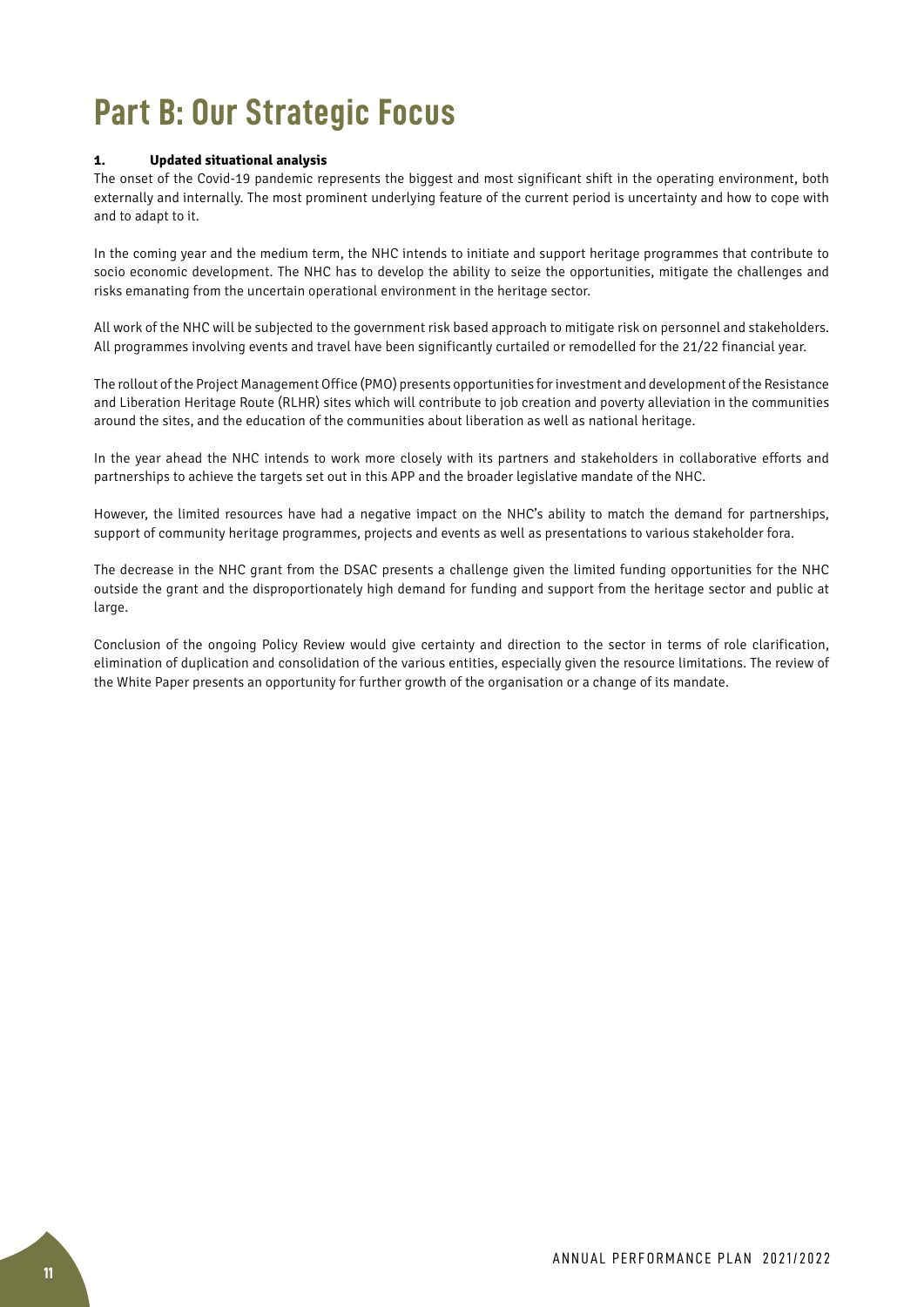# **External environment analysis**

| <b>POLITICAL</b>     | Policy review will clarify mandate and role of the NHC and increase coherence of the sector<br>$\gg$<br>Heritage seen as an underperforming sector<br>$\rightarrow$<br>Heritage not seen as a contributor to repairing historical fault lines<br>$\rangle$<br>Global resurgence of racism and ethnocentrism<br>$\rightarrow$<br>Nation building agenda unclear<br>$\gg$<br>Bias towards political heritage<br>$\rightarrow$                                                                                                                                                                                                                                                 |
|----------------------|-----------------------------------------------------------------------------------------------------------------------------------------------------------------------------------------------------------------------------------------------------------------------------------------------------------------------------------------------------------------------------------------------------------------------------------------------------------------------------------------------------------------------------------------------------------------------------------------------------------------------------------------------------------------------------|
| <b>ECONOMIC</b>      | Shrinking fiscus coupled with a poor economic climate and high unemployment<br>$\gg$<br>National Treasury allocations decreasing across many sectors Employment creation<br>$\rightarrow$<br>opportunities in heritage and tourism<br>Greater economic relevance of the heritage sector. Heritage has potential for economic<br>$\rightarrow$<br>development                                                                                                                                                                                                                                                                                                                |
| <b>SOCIAL</b>        | Socially fragmented society with racial and gender prejudice<br>$\rightarrow$<br>High rate of unemployment of more than 30% with a relatively youthful population<br>$\rangle$<br>Undervaluing of the contribution of cultural heritage to socio economic development<br>$\mathcal{D}$<br>Inadequate tools used to measure contribution of social memory to social cohesion as it cannot<br>$\rightarrow$<br>be quantified numerically.<br>There is a need to revive Ubuntu for the Reconstruction and Development Programme (RDP) of<br>$\gg$<br>the soul, for social cohesion<br>Understanding of the heritage.<br>$\rightarrow$<br>Prevailing Covid-19 pandemic<br>$\gg$ |
| <b>TECHNOLOGICAL</b> | Digital platforms are offering an opportunity to reach wider audiences<br>$\rangle$<br>Digital divide between people in urban areas and rural areas, as well as the age divide.<br>$\rightarrow$<br>Opportunities to empower communities on the usage of the digital devices, create access to<br>$\rangle$<br>technology, and offer on-line education around heritage.<br>Increasing demand for government to offer free internet access to communities.<br>$\rightarrow$<br>Audiences, particularly the youth are increasingly consuming content through social media<br>$\rightarrow$<br>and mobile devices.                                                             |
| <b>LEGAL</b>         | <b>Ongoing Policy review</b><br>$\rangle$<br>Possible amalgamation is creating anxiety<br>$\rangle$<br>Management of Intellectual Property<br>$\rangle$                                                                                                                                                                                                                                                                                                                                                                                                                                                                                                                     |
| <b>ENVIRONMENTAL</b> | Cycle of society is being impacted; events and activities affected by climate change e.g. rainfall<br>$\rangle$<br>Sites may be impacted - authentic form may not be maintained due to environmental impacts<br>$\gg$<br>and adversarial environmental factors/natural disasters e.g. floods<br>Human activity - deforestation & land invasions can affect the integrity and authenticity of the<br>$\rangle$<br>heritage site<br>Covid-19 - livelihoods threatened, income affected and activity disrupted<br>$\mathcal{D}$                                                                                                                                                |

In the **PESTLE** and **SWOT** analyses the following were noted: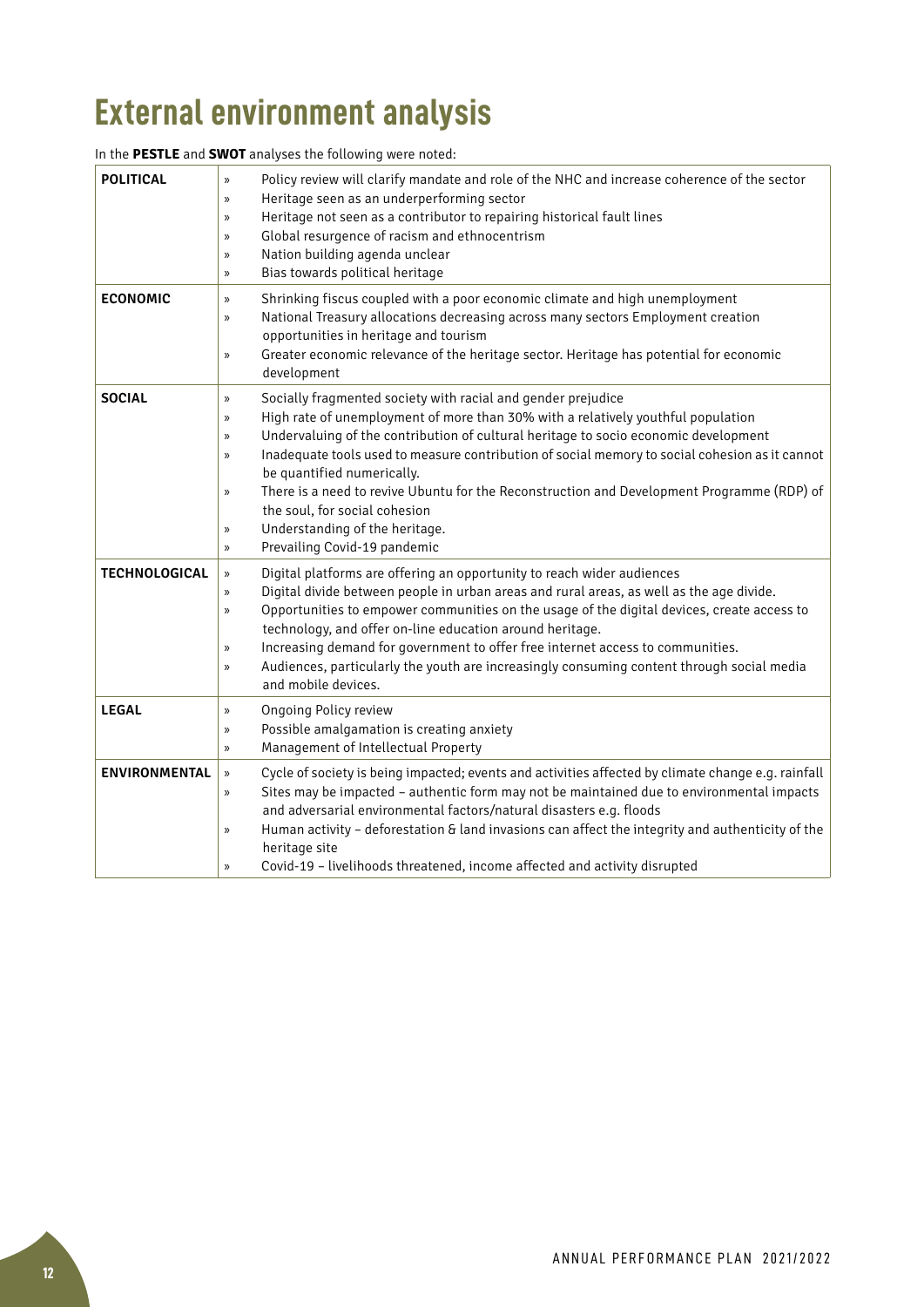| <b>STRENGTHS</b>                                                                                                                                                                                                                                                                                                                                                                                                                                                                                                                                                                                                                                                                                                                                                                                                                                                                                                | <b>WEAKNESSES</b>                                                                                                                                                                                                                                                                                                                                                                                                                                                                                                                                                                                                                                                                                                                                                                                                                                                                             |
|-----------------------------------------------------------------------------------------------------------------------------------------------------------------------------------------------------------------------------------------------------------------------------------------------------------------------------------------------------------------------------------------------------------------------------------------------------------------------------------------------------------------------------------------------------------------------------------------------------------------------------------------------------------------------------------------------------------------------------------------------------------------------------------------------------------------------------------------------------------------------------------------------------------------|-----------------------------------------------------------------------------------------------------------------------------------------------------------------------------------------------------------------------------------------------------------------------------------------------------------------------------------------------------------------------------------------------------------------------------------------------------------------------------------------------------------------------------------------------------------------------------------------------------------------------------------------------------------------------------------------------------------------------------------------------------------------------------------------------------------------------------------------------------------------------------------------------|
| NHC footprint and exposure, the organisation is<br>»<br>well known in the heritage sector.<br>Solid base of sectoral knowledge<br>$\rangle$<br>Started a technological base we can build on for<br>$\rangle$<br>future work<br>The NHC has systems and internal capacity<br>$\gg$<br>in place to implement its heritage mandate<br>across different spheres<br>NHC takes into account political and economic<br>$\gg$<br>context in its work<br>Programmes aimed at youth, women and people<br>$\mathcal{D}$<br>in rural areas.                                                                                                                                                                                                                                                                                                                                                                                 | Target audience is increasingly on the youth side<br>$\gg$<br>- but we are not geared technologically to reach<br>this audience<br>Gaps in alignment between NHC and the<br>$\mathcal{Y}$<br>shareholder<br>Involvement in too many different programmes &<br>$\mathcal V$<br>projects stretching the limited resources<br>Insufficient follow ups on good initiatives<br>$\mathcal{Y}$<br>Budget limitations mean that NHC is not visible in<br>$\mathcal{V}$<br>small communities<br>Resource (people) capacity constraints to fully<br>$\mathcal{V}$<br>deliver within current structure<br>Insufficient programmes to address, people with<br>$\mathcal{Y}$<br>disabilities segments                                                                                                                                                                                                      |
| <b>OPPORTUNITIES</b>                                                                                                                                                                                                                                                                                                                                                                                                                                                                                                                                                                                                                                                                                                                                                                                                                                                                                            | <b>THREATS</b>                                                                                                                                                                                                                                                                                                                                                                                                                                                                                                                                                                                                                                                                                                                                                                                                                                                                                |
| Policy review - will clarify mandate and role of<br>$\rangle\!\rangle$<br>the NHC<br>Digital developments to reach wider audiences<br>$\mathcal{P}$<br>Management of Intellectual Property<br>$\mathcal{D}$<br>Employment creation opportunities in heritage<br>$\mathcal{D}$<br>and tourism<br>Heritage potential for economic development<br>$\rangle$<br>and greater economic relevance of sector<br>Becoming a visible learning organization<br>$\rangle\!\rangle$<br>NHC's trans-sectoral interface (science,<br>$\rangle$<br>technology, local government) - benefit to<br>strengthen relationships and collaboration<br>International relations opportunities<br>$\mathcal{P}$<br>Partnering with youth, gender and people with<br>$\mathcal{P}$<br>disabilities segments<br>Local youth exchange programmes<br>$\rangle$<br>Covid-19 presents opportunity to review our<br>$\mathcal{P}$<br>way of work | Management of Intellectual Property<br>$\rangle\!\rangle$<br>Possible amalgamation is creating anxiety among<br>$\rangle\!\rangle$<br>staff<br>Heritage seen as an underperforming sector<br>$\mathcal{V}$<br>Heritage not seen as a contributor to repairing<br>$\rangle\!\rangle$<br>historical fault lines<br>Heritage is a contested space<br>$\gg$<br>Global resurgence of racism and ethnocentrism<br>$\boldsymbol{\mathcal{Y}}$<br>Nation building agenda unclear<br>$\boldsymbol{\mathcal{Y}}$<br>Shrinking fiscus, budgetary constraints together<br>$\mathcal{D}$<br>with increased operating costs<br>NHC requires an enhancement of integrated<br>$\boldsymbol{\mathcal{Y}}$<br>planning to improve the operational relationship<br>with shareholder<br>Covid-19 impacts adversely on our operations and<br>$\mathcal{D}$<br>the NHC needs solutions to change our way of<br>work |

# **Internal environment analysis**

The Council provides leadership, support, and strategic monitoring of the implementation of the strategy and APP.

In the 2021/22 financial year, the NHC will strive to leverage on its strengths and opportunities while on the other hand endeavouring to limit the impact of weaknesses and potential threats. Among others, ongoing environmental scanning, risk management and periodic reviews will enable the organisation to make the necessary adjustments to stay on course and achieve its targets in the year ahead and the medium term.

| $\frac{\alpha}{2}$<br>≏<br>Å | ø<br>z | Z | Ė |
|------------------------------|--------|---|---|
| Ξ<br>ξ                       |        |   | T |

"Given that every society is a social, political, economic and cultural construct that maintains and renews itself by drawing on its creative and innovative store of cultural and heritage resources, the remaking of South Africa into a just and inclusive society cannot be accomplished without drawing on the creative, cultural and heritage resources of all our people"

**"Social cohesion…** a process of social integration and inclusion in our communities and society at large. A process that promotes mutual solidarity and acceptance among individuals and communities in our country" (South Africa Scenarios 2030, 2020).

**"A cohesive society** is one that exists without inequality, exclusion and disparity based on race, gender, class, ethnicity, nationality, age, religion, disability, or any other distinction that drives division, distrust and conflict" (South Africa Scenarios 2030, 2020).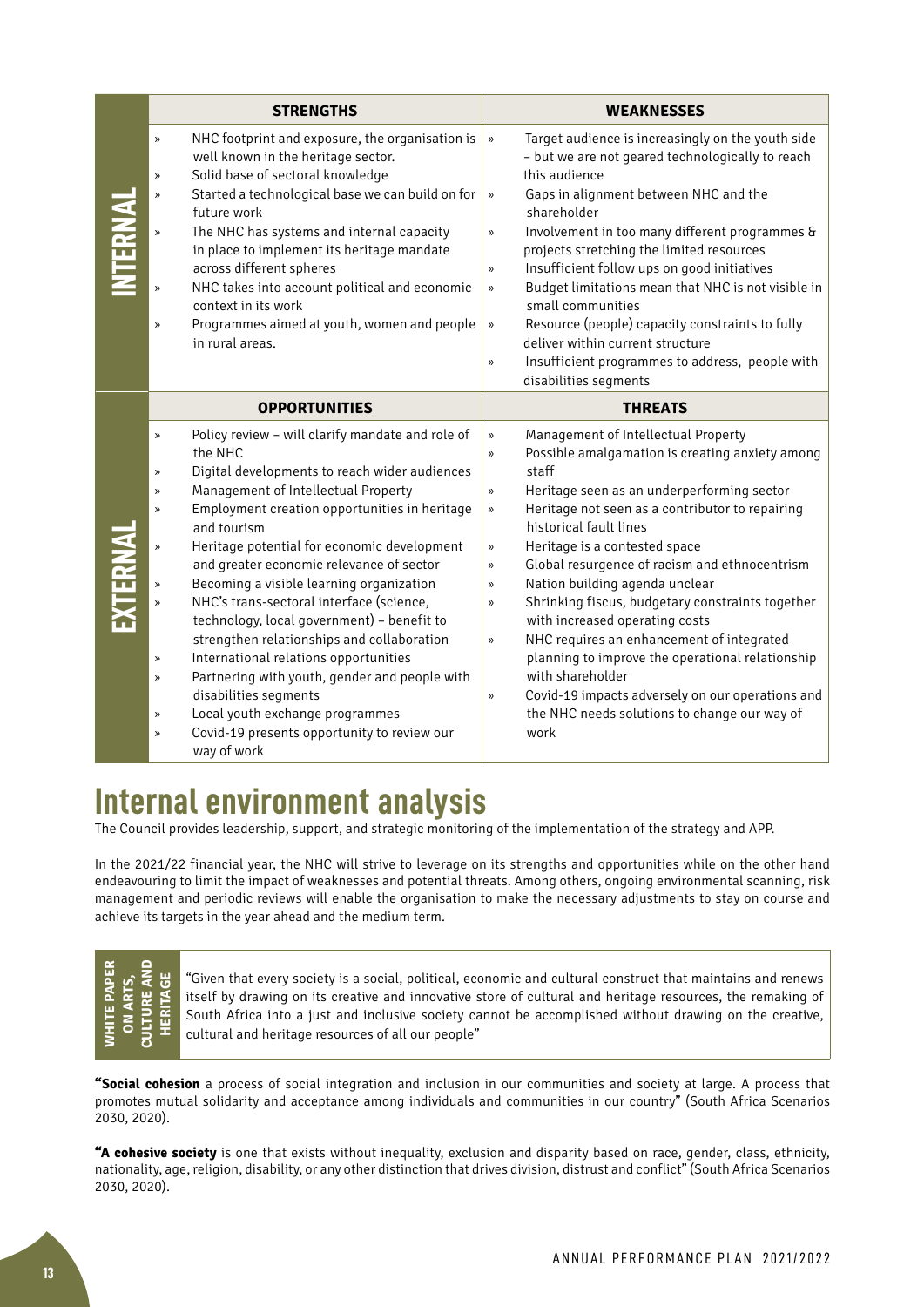# **PART C: MEASURING OUR** PERFORMANCE

# **FUNDING HERITAGE COMMUNITY PROJECTS**

**"**If you can rise, **bring someone** with you**" Charlotte Maxeke**

ANNUAL PERFORMANCE PLAN 2021/2022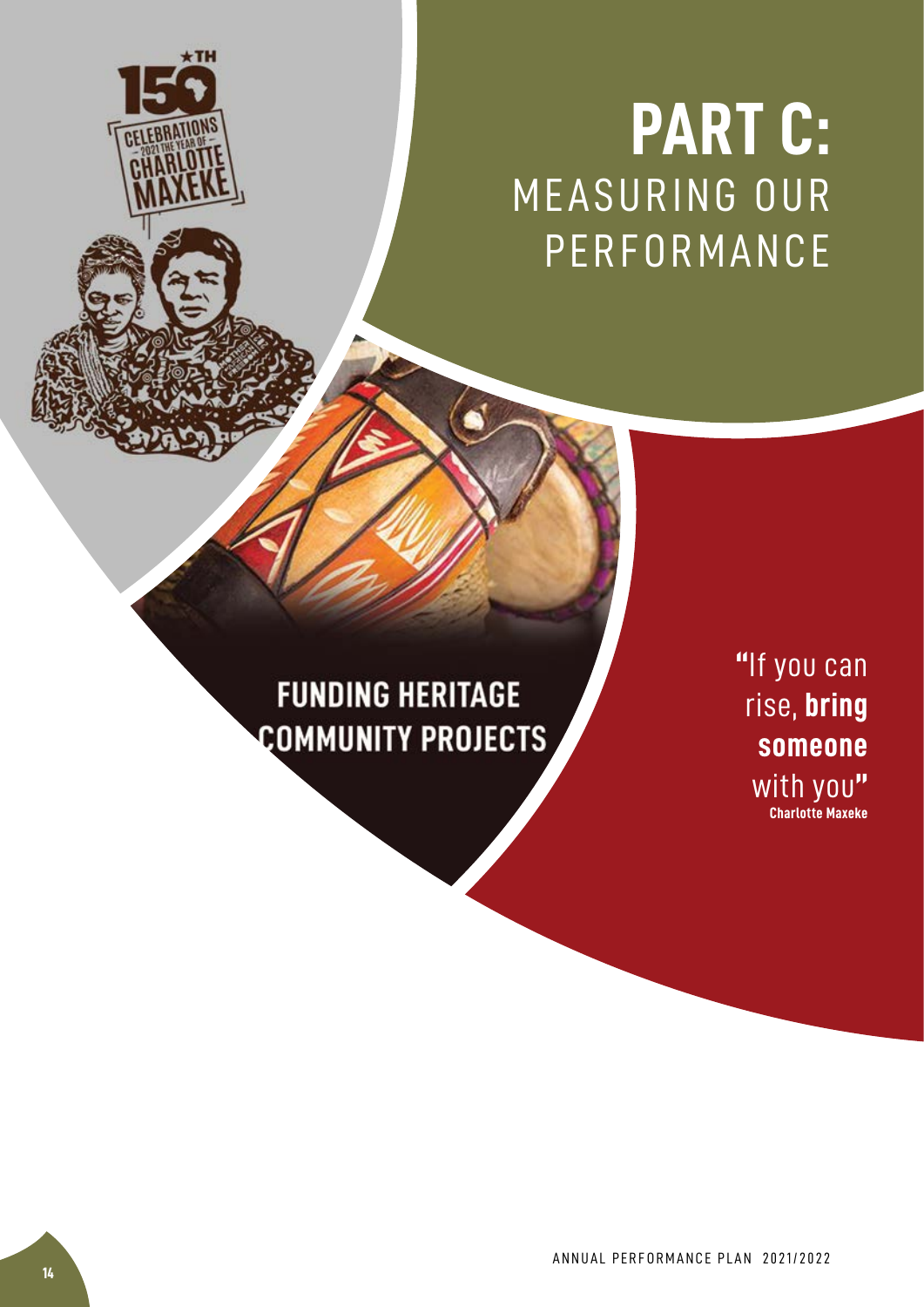# **Part C: Measuring our performance**

#### **1. Institutional programme performance information**

#### **1.1. Programme 1: Administration**

**1.1.1. Purpose:** To provide strategic leadership and enable the NHC performance through the delivery of support services.

#### **1.1.2. Sub-programme: Office of the CEO**

**1.1.2.1. Purpose:** To provide strategic leadership, planning, monitoring and evaluation.

#### **1.1.3. Sub-programme: Legal Services**

**1.1.3.1. Purpose:** To provide internal legal services to the NHC and ensure legal compliance.

#### **1.1.4. Sub-programme: Marketing, Communications and Stakeholder Management**

**1.1.4.1. Purpose:** To market programmes and projects of the NHC and manage stakeholder relations.

#### **1.1.5. Sub-programme: Corporate Services**

**1.1.5.1. Purpose:** To provide effective and efficient support services to the NHC through Finance, Supply Chain Management, Information Communication Technology and Human Resources Management.

#### **1.2. Programme 2: Heritage Promotion**

**1.2.1. Purpose:** To deliver on the mandate and core business of the NHC as per the legislative mandate within available resources.

#### **1.2.2. Sub-programme: Living Heritage promotion**

**1.2.2.1. Purpose:** To design and deliver programmes to protect and promote living heritage

#### **1.2.3. Sub-programme: Resistance and Liberation Heritage Route**

**1.2.3.1. Purpose:** To mainstream the Resistance and Liberation Heritage Route.

#### **1.2.4. Sub-programme: Funding**

**1.2.4.1. Purpose:** To implement funding disbursement, pursue partnerships, capacity building and resource mobilisation for the preservation and promotion of heritage.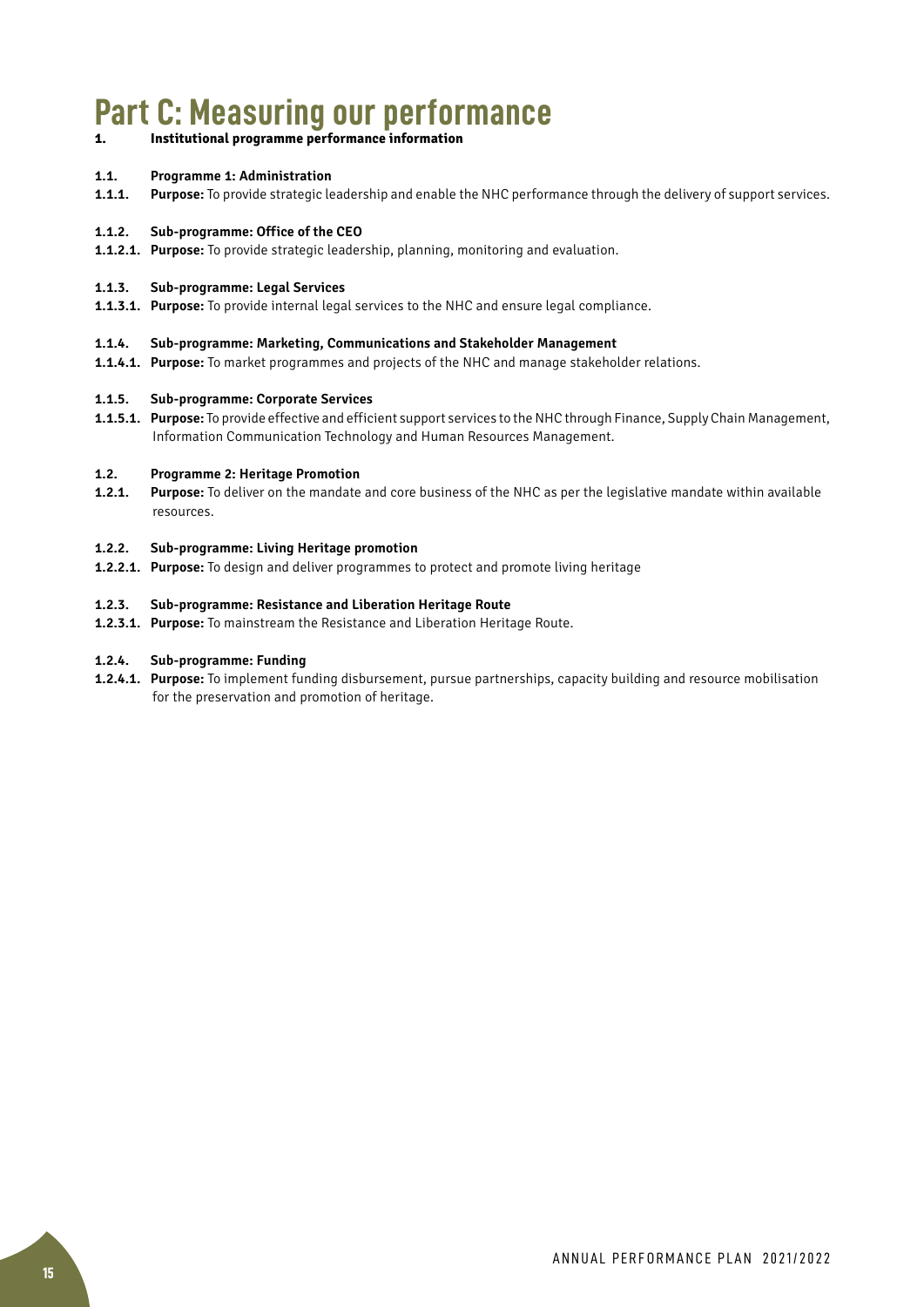Outcomes, outputs, performance indicators and targets **Outcomes, outputs, performance indicators and targets**

| ٦ |
|---|
|   |
|   |
|   |
|   |
|   |
|   |
|   |
|   |
|   |
|   |
|   |
|   |
|   |
|   |
| ę |
|   |
| í |
|   |
|   |
|   |
|   |
|   |
|   |
|   |
|   |
|   |

| <b>Outcomes</b>        |                                                               | Outputs                                                           | <b>Output Indicator</b>                                                                                                              | <b>Annual targets</b>                                                                 |                                                                                             |                                                                                       |                                                                                       |                                                                                       |                                                                                       |                                                                                       |
|------------------------|---------------------------------------------------------------|-------------------------------------------------------------------|--------------------------------------------------------------------------------------------------------------------------------------|---------------------------------------------------------------------------------------|---------------------------------------------------------------------------------------------|---------------------------------------------------------------------------------------|---------------------------------------------------------------------------------------|---------------------------------------------------------------------------------------|---------------------------------------------------------------------------------------|---------------------------------------------------------------------------------------|
|                        |                                                               |                                                                   |                                                                                                                                      | <b>Audited performance</b>                                                            |                                                                                             |                                                                                       | formance levels<br><b>Estimated per-</b>                                              | MTEF period                                                                           |                                                                                       |                                                                                       |
|                        |                                                               |                                                                   |                                                                                                                                      | 2017-18                                                                               | 018-19<br>$\alpha$                                                                          | 2019-20                                                                               | 2020-21                                                                               | 2021-22                                                                               | 2022-23                                                                               | 2023-24                                                                               |
| $\dot{\vec{c}}$<br>1.1 | efficient and<br>An effective,<br>sustainable<br>institution. | Management<br>Strategic<br>provided.<br>Services                  | Reports and Annual Report)<br>Dates by which compliance<br>documents (APP, Quarterly<br>are submitted to the<br>Executive Authority. | Organisation wide<br>compliance dates<br>adherence to<br>achieved                     | ganisation wide<br>compliance dates<br>adherence to<br>achieved<br>ō                        | Organisation wide<br>compliance dates<br>adherence to<br>achieved                     | Organisation wide<br>compliance dates<br>adherence to<br>achieved                     | Organisation wide<br>compliance dates<br>adherence to<br>achieved                     | Organisation wide<br>compliance dates<br>adherence to<br>achieved                     | Organisation wide<br>compliance dates<br>adherence to<br>achieved                     |
| .<br>ف                 |                                                               |                                                                   | Percentage of institutional<br>policies and charters due<br>for review reviewed.                                                     | $\frac{4}{2}$                                                                         | $\frac{4}{2}$                                                                               | $\frac{4}{2}$                                                                         | $\frac{4}{2}$                                                                         | tional policies and<br>100% of institu-<br>charters due for<br>review reviewed        | tional policies and<br>charters due for<br>100% of institu-<br>review reviewed.       | tional policies and<br>100% of institu-<br>charters due for<br>review reviewed        |
| 1.2a                   |                                                               | of the NHC<br>Promotion                                           | Number of documentaries<br>produced.                                                                                                 | N/A                                                                                   | $\frac{4}{2}$                                                                               | N/A                                                                                   | 1 documentary<br>produced                                                             | 1 documentary<br>produced                                                             | 1 documentary<br>produced                                                             | 1 documentary<br>produced                                                             |
| نم                     |                                                               | programmes<br>and its                                             | newsletters published<br>Number of monthly                                                                                           | $\frac{4}{2}$                                                                         | $\frac{4}{2}$                                                                               | $\frac{4}{2}$                                                                         | 12 monthly newslet-<br>ters published.                                                | 12 monthly newslet-<br>ters published.                                                | 12 monthly newslet-<br>ters published.                                                | 12 monthly newslet-<br>ters published.                                                |
| ن                      |                                                               |                                                                   | engagements conducted.<br>Number of media                                                                                            | engagements<br>conducted<br>4x Media                                                  | 17x planned media<br>engagements<br>ngagements<br>conducted                                 | 12x planned media<br>engagements<br>conducted                                         | 12x planned media<br>engagements<br>conducted                                         | 12x planned media<br>engagements<br>conducted                                         | 12x planned media<br>engagements<br>conducted                                         | 12x planned media<br>engagements<br>conducted                                         |
| ಕ                      |                                                               |                                                                   | about key NHC projects.<br>Number of multi-media<br>campaigns conducted                                                              | 12x content updates<br>on website, social<br>media, office etc.                       | campaigns<br>  conducted about key<br>  NHC projects<br>31 multimedia<br>awareness          | conducted about key<br>10 multimedia<br>NHC projects<br>campaigns<br>awareness        | conducted about key<br>10 multimedia<br>NHC projects<br>campaigns<br>awareness        | conducted about key<br>10 multimedia<br>NHC projects<br>campaigns<br>awareness        | conducted about key<br>10 multimedia<br>NHC projects<br>campaigns<br>awareness        | conducted about key<br>10 multimedia<br>NHC projects<br>campaigns<br>awareness        |
| <br>1.3                |                                                               | highly capable<br>organisational<br>& retention of<br>Recruitment | Approved Annual Training<br>implementation of the<br>Plan in critical skills.<br>Percentage of                                       | Annual Training Plan<br>on critical skills<br>tion of the approved<br>80% implementa- | 80% implementa-<br>  tion of the approved<br>  Annual Training Plan<br>  on critical skills | Annual Training Plan<br>on critical skills<br>tion of the approved<br>80% implementa- | Annual Training Plan<br>tion of the approved<br>80% implementa-<br>on critical skills | Annual Training Plan<br>on critical skills<br>tion of the approved<br>80% implementa- | Annual Training Plan<br>on critical skills<br>tion of the approved<br>80% implementa- | Annual Training Plan<br>tion of the approved<br>80% implementa-<br>on critical skills |
| .<br>د                 |                                                               | personnel                                                         | promote employee wellness<br>implemented.<br>Number of programmes to                                                                 | employee wellness<br>implemented<br>2 initiatives<br>to promote                       | 3 initiatives<br>  to promote<br>  employee wellness<br>  implemented                       | employee wellness<br>implemented<br>4 initiatives<br>to promote                       | employee wellness<br>4 programmes<br>implemented<br>to promote                        | employee wellness<br>4 programmes<br>implemented<br>to promote                        | employee wellness<br>4 programmes<br>implemented<br>to promote                        | employee wellness<br>4 programmes<br>implemented<br>to promote                        |
| $1.4a$ .               |                                                               | management<br>financial<br>provided<br>Sound                      | Audit opinion achieved.                                                                                                              | <b>Unqualified Audit</b><br>Outcome                                                   | Unqualified Audit<br>Outcome                                                                | opinion achieved<br>Qualified Audit                                                   | <b>Unqualified Audit</b><br>opinion achieved                                          | <b>Unqualified Audit</b><br>opinion achieved                                          | <b>Unqualified Audit</b><br>opinion achieved                                          | <b>Unqualified Audit</b><br>opinion achieved                                          |
| $\dot{\sigma}$<br>1.5  |                                                               | ICT support<br>provided                                           | satisfaction survey rating<br>Percentage of IT client<br>achieved (%)                                                                | IT client satisfaction<br>achieved (65%) (New)<br>survey rating                       | client satisfaction<br>achieved (75%)<br>survey rating<br>드                                 | IT client satisfaction<br>achieved (75%)<br>survey rating                             | IT client satisfaction<br>achieved (80%)<br>survey rating                             | IT client satisfaction<br>achieved (85%)<br>survey rating                             | IT client satisfaction<br>achieved (95%)<br>survey rating                             | tion survey rating<br>IT client satisfac-<br>achieved (95%)                           |
| نم                     |                                                               |                                                                   | Level of Local Area Network<br>availability (%)                                                                                      | Local Area Network<br>availability (95%)                                              | Local Area Network<br>availability (95%)                                                    | Local Area Network<br>availability (95%)                                              | Local Area Network<br>availability (95%)                                              | Local Area Network<br>availability (95%)                                              | Local Area Network<br>availability (90%)                                              | Local Area Network<br>availability (95%)                                              |
| ن                      |                                                               |                                                                   | <b>Business Continuity Plan</b><br>approved and tested.<br>Disaster Recovery &                                                       | reviewed and tested.<br><b>Business Continuity</b><br>Disaster Recovery &             | Disaster Recovery &<br>Business Continuity<br>  reviewed and tested.                        | Disaster Recovery &<br>Business Continuity<br>Plan approved and<br>tested.            | <b>Business Continuity</b><br>Disaster Recovery &<br>Plan approved and<br>tested      | Business Continuity<br>Disaster Recovery &<br>Plan approved and<br>tested             | <b>Business Continuity</b><br>Disaster Recovery &<br>Plan approved and<br>tested.     | Disaster Recovery &<br>Business Continuity<br>Plan approved and<br>tested             |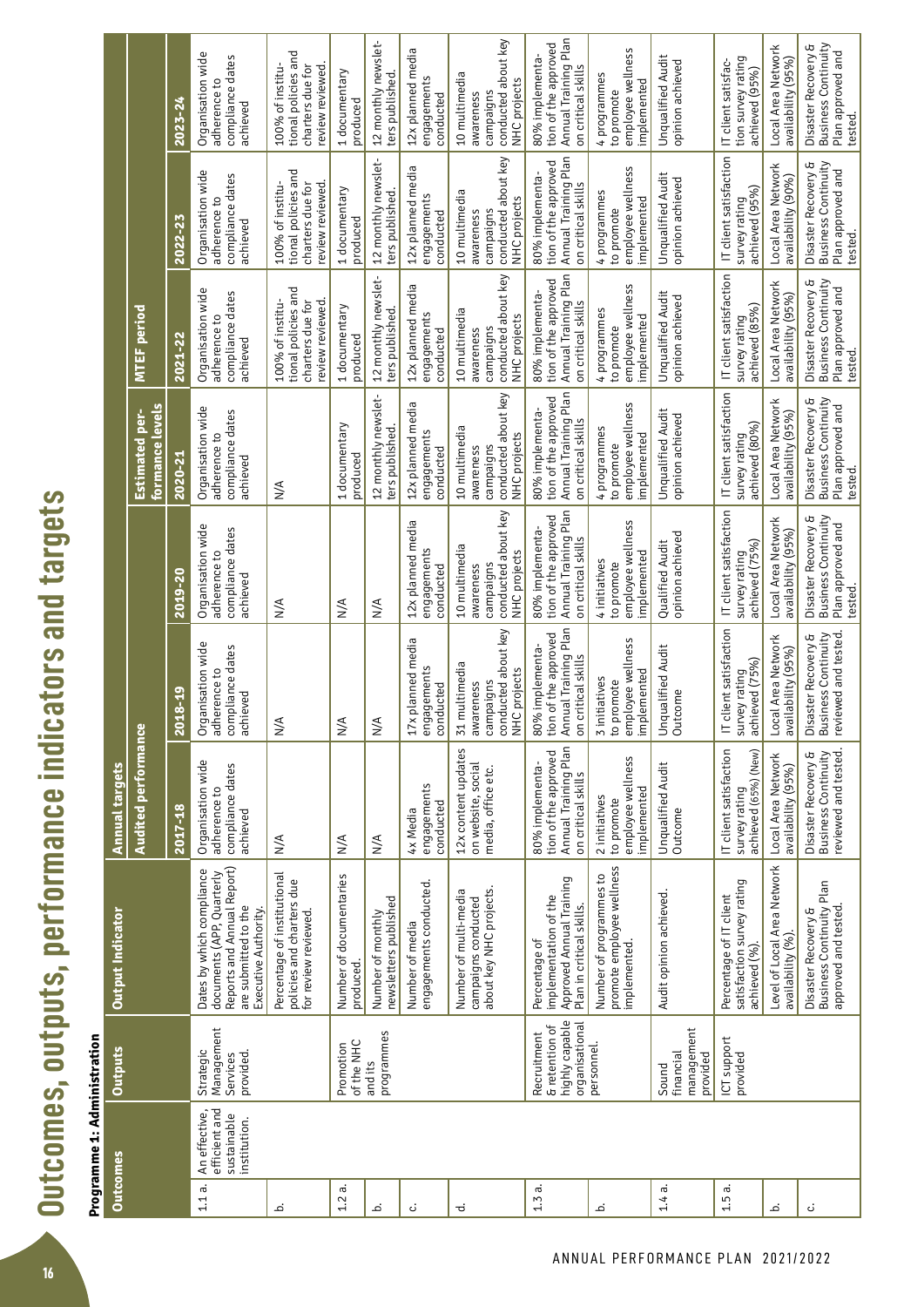| ì           |
|-------------|
| ֠<br>i<br>ć |
|             |

|                       |                                   | 2023-24 | implemented/par-<br>programmes<br>ticipated in.<br>2 heritage<br>exchange              | implemented per<br>2 international<br>engagements<br>multilatera<br>annum.         | implemented<br>Expressions<br>3 Cultural                              |                                                                | implemented and<br>3 nation-building<br>initiatives<br>funded       | Papers produced<br>2 Policy Position<br>per annum.                   | articles contributed<br>2 heritage journal<br>per annum          | education initiative<br>implemented per<br>1 heritage<br>annum.       | language advocacy<br>seminar hosted<br>1 indigenous |
|-----------------------|-----------------------------------|---------|----------------------------------------------------------------------------------------|------------------------------------------------------------------------------------|-----------------------------------------------------------------------|----------------------------------------------------------------|---------------------------------------------------------------------|----------------------------------------------------------------------|------------------------------------------------------------------|-----------------------------------------------------------------------|-----------------------------------------------------|
|                       |                                   | 2022-23 | 2 heritage exchange<br>participated in.<br>implemented/<br>programmes                  | implemented per<br>2 international<br>engagements<br>multilateral<br>annum.        | implemented<br>Expressions<br>3 Cultural                              | 1 National Inventory<br>Office established.                    | implemented and<br>3 nation-building<br>initiatives<br>funded       | Papers produced per<br>2 Policy Position<br>annum.                   | articles contributed<br>2 heritage journal<br>per annum          | education initiative<br>implemented per<br>1 heritage<br>annum.       | language advocacy<br>seminar hosted<br>1 indigenous |
|                       | MTEF period                       | 2021-22 | participated in.<br>implemented/<br>programmes<br>2 heritage<br>exchange               | implemented per<br>2 international<br>engagements<br>multilateral<br>annum.        | implemented.<br>Expressions<br>3 Cultural                             | Inventory Office<br>Framework<br>1 National<br>Approved.       | implemented and<br>3 nation-building<br>initiatives<br>funded.      | Papers produced<br>2 Policy Position<br>per annum.                   | articles contributed<br>2 heritage journal<br>per annum.         | education initiative<br>implemented per<br>1 heritage<br>annum.       | language advocacy<br>seminar hosted<br>1 indigenous |
|                       | formance levels<br>Estimated per- | 2020-21 | Partnership with<br>SOMAFCO Trust<br>implemented.                                      | No target set.                                                                     | Partnership with<br>Maxeke Institute<br>the Charlotte<br>implemented. | 1 National Inventory<br>Office Framework<br>developed.         | implemented and<br>1 nation building<br>initiative<br><b>funded</b> | Papers produced per<br>2 Policy Position<br>annum.                   | article contributed<br>1 heritage journal<br>per annum.          | education initiative<br>implemented per<br>1 heritage<br>annum        | knowledge seminar<br>1 indigenous<br>hosted         |
|                       |                                   | 2019-20 | participated in per<br>programme<br>1 heritage<br>exchange<br>annum.                   | 1 international<br>engagement<br>multilateral<br>annually.                         | implemented<br>Expressions<br>3 Cultural                              | $\frac{1}{2}$                                                  | implemented and<br>4 nation-building<br>initiatives<br>funded       | Papers produced<br>2 Policy Position<br>per annum.                   | articles contributed<br>2 heritage journal<br>per annum.         | education initiative<br>implemented<br>1 heritage                     | $\frac{4}{2}$                                       |
|                       | ဗ္မ                               | 2018-19 | participated in per<br>programmes<br>2 exchange<br>annum.                              | 1 international<br>engagement<br>multilateral<br>annually.                         | Expressions<br>supported<br>3 Cultural                                | $M_{\rm M}$                                                    | implemented and<br>3 nation-building<br>initiatives<br>funded.      | Papers produced<br>2 Policy Position<br>per annum                    | accredited journal<br>contributed to an<br>0 journal articles    | education initiative<br>1 heritage<br>supported                       | $\frac{4}{2}$                                       |
| <b>Annual targets</b> | Audited performan                 | 2017-18 | participated in per<br>programme<br>1 exchange<br>year.                                | NHC participates in<br>1 world heritage<br>project that the<br>annually.           | expression hosted<br>and supported.<br>1 cultural                     | $\frac{1}{2}$                                                  | implemented and<br>3 nation-building<br>initiatives<br>funded.      | Papers produced<br>2 Policy Position<br>per annum.                   | article contributed<br>1 heritage journal<br>per annum.          | education initiative<br>1 heritage<br>supported                       | $\frac{4}{2}$                                       |
| Output Indicator      |                                   |         | implemented/participated<br>exchange programmes<br>Number of heritage<br>in per annum. | multilateral engagements<br>implemented per annum.<br>Number of international      | based cultural expressions<br>Number of community<br>implemented.     | Number of National<br>Inventory Offices<br>established.        | Number of nation building<br>initiatives implemented<br>and funded. | Number of policy position<br>papers produced per<br>annum.           | Number of heritage journal<br>articles contributed per<br>annum. | implemented per annum.<br>education initiatives<br>Number of heritage | Language seminars hosted<br>Number of indigenous    |
| <b>Outputs</b>        |                                   |         | tion of living<br>To intensify<br>the promo-<br>heritage<br>through                    | engagements<br>stakeholder<br>and interna<br>nationally<br>collabora-<br>tions and | tionally.                                                             |                                                                |                                                                     | policy devel-<br>opment and<br>To develop<br>a national<br>planning, | research ca-<br>pability that<br>an enabling<br>will create      | ment for the<br>promotion<br>ment and<br>advance-<br>environ-         | of National<br>Heritage<br>content.                 |
|                       |                                   |         | recognised<br>nationally<br>organisa-<br>An inter-<br>heritage                         | tion on the<br>Continent.<br><b>African</b>                                        | ble heritage<br>The leading<br>on intangi-<br>institution             | support for<br>Africa and<br>heritage.<br>in South<br>tangible | and nation<br>Cohesion<br>building.<br>Social                       | about South<br>awareness<br><b>Increased</b><br>edge and<br>knowl-   | by South<br>heritage<br>Africa's<br>Africa's                     | citizens.                                                             |                                                     |
| <b>Outcomes</b>       |                                   |         | 2.1a                                                                                   | ئم                                                                                 | ئ                                                                     | ಕ                                                              | نه                                                                  | 2.2a                                                                 | ئم                                                               | ئى                                                                    | ಕ                                                   |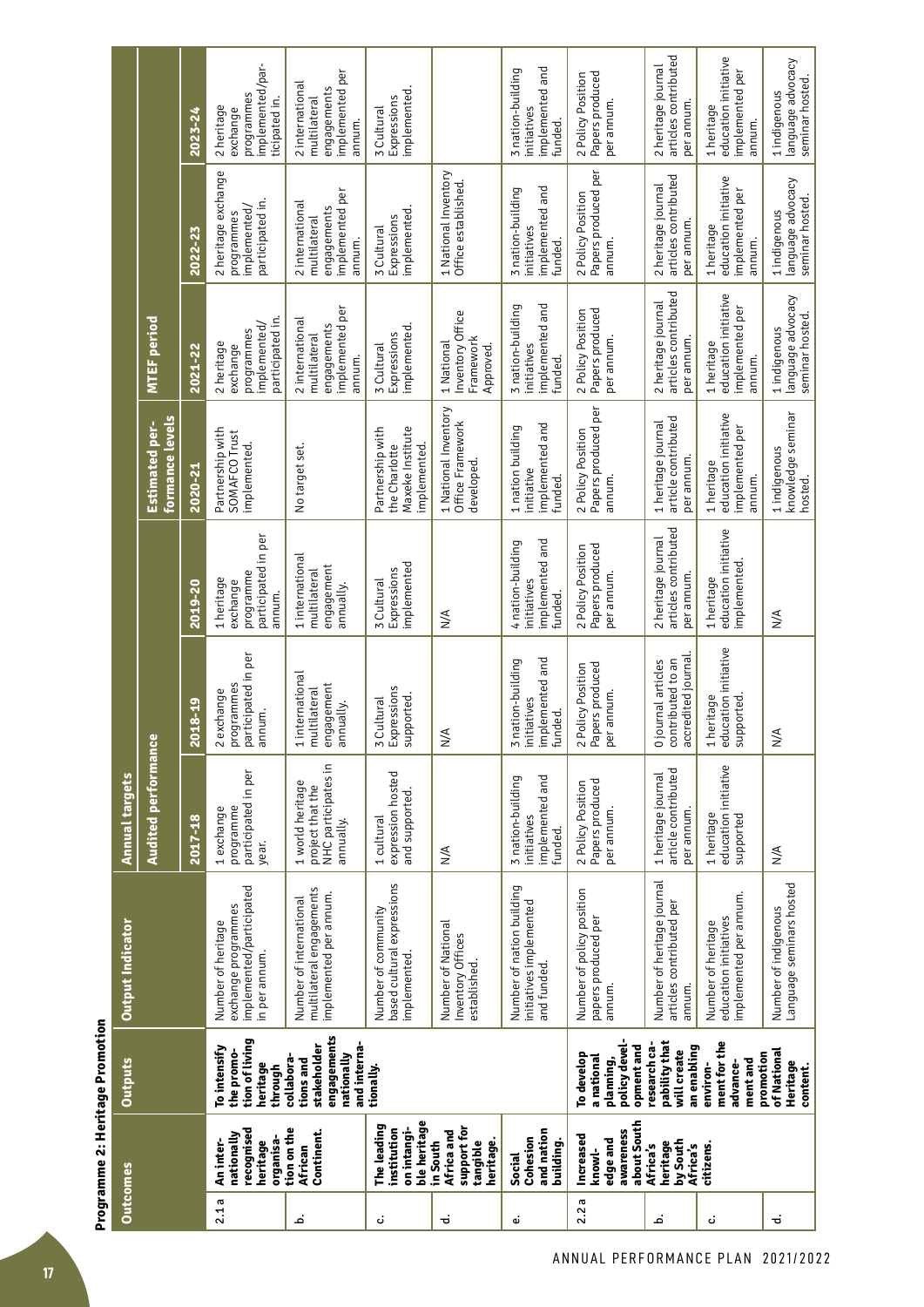| <b>Outcomes</b> |                                                                                                                            | <b>Outputs</b>                                                                                                                   | <b>Output Indicator</b>                                                                                       | <b>Annual targets</b>                                         |                                                                               |                                                                        |                                                                                               |                                                                                    |                                                                                    |                                                                                    |
|-----------------|----------------------------------------------------------------------------------------------------------------------------|----------------------------------------------------------------------------------------------------------------------------------|---------------------------------------------------------------------------------------------------------------|---------------------------------------------------------------|-------------------------------------------------------------------------------|------------------------------------------------------------------------|-----------------------------------------------------------------------------------------------|------------------------------------------------------------------------------------|------------------------------------------------------------------------------------|------------------------------------------------------------------------------------|
|                 |                                                                                                                            |                                                                                                                                  |                                                                                                               | <b>Audited performance</b>                                    |                                                                               |                                                                        | formance levels<br>Estimated per-                                                             | MTEF period                                                                        |                                                                                    |                                                                                    |
|                 |                                                                                                                            |                                                                                                                                  |                                                                                                               | 2017-18                                                       | 2018-19                                                                       | 2019-20                                                                | 2020-21                                                                                       | 2021-22                                                                            | 2022-23                                                                            | 2023-24                                                                            |
| 2.3a            | ble heritage<br>The leading<br>support for<br>on intangi-<br>institution<br>Africa and<br>in South<br>tangible<br>heritage | to strengthen<br>and integrate<br>partnerships<br>development<br>network of<br>by extend-<br>To build a<br>strategic<br>heritage | Number of community<br>heritage projects supported<br>and funded.                                             | 25 community<br>heritage projects<br>supported and<br>funded. | 29 community<br>heritage projects<br>supported and<br>funded.                 | heritage projects<br>supported and<br>28 community<br>funded.          | support community<br>7% of DSAC annual<br>grant allocated to<br>heritage projects.            | heritage projects<br>supported and<br>funded.<br>30 community                      | heritage projects<br>supported and<br>30 community<br>funded.                      | heritage projects<br>supported and<br>30 community<br>funded.                      |
| م               |                                                                                                                            | through part-<br>the resources<br>the NHC and<br>influence of<br>leveraging<br>nerships.<br>ing the                              | monitored and evaluated.<br>% of funded projects                                                              | $\frac{4}{2}$                                                 | $\frac{4}{2}$                                                                 | $\frac{4}{2}$                                                          | $\frac{4}{2}$                                                                                 | projects monitored<br>100% of funded<br>and evaluated.                             | projects monitored<br>100% of funded<br>and evaluated.                             | projects monitored<br>100% of funded<br>and evaluated.                             |
| æ<br>2.4        | Liberation<br>stream-<br>ing of<br>Main-                                                                                   | To coordinate<br>the manage-<br>ment of the<br>Resistance                                                                        | Number of commemorative<br>projects implemented/<br>supported.                                                | 2 commemorative<br>events supported.                          | Commemorative<br>3 Commemorative<br>  events supported.                       | 8 Commemorative<br>events supported.                                   | 1 Commemorative<br>implemented/<br>supported<br>project                                       | 3 Commemorative<br>implemented/<br>supported.<br>projects                          | 3 Commemorative<br>implemented/<br>supported.<br>projects                          | 3 Commemorative<br>implemented/<br>supported<br>projects                           |
| م               | Heritage.                                                                                                                  | Liberation<br>Route, the<br>Heritage                                                                                             | Number of repatriations<br>supported                                                                          | 2 repatriations<br>supported.                                 | repatriations<br>4 repanses.<br>Supported.                                    | 3 repatriations<br>supported.                                          | 1 Repatriation<br>Policy developed                                                            | 4 repatriations<br>supported.                                                      | 4 repatriations<br>supported.                                                      | 4 repatriations<br>supported.                                                      |
| $\mathbf c$     |                                                                                                                            | and national<br>input in the<br>Programme<br>Liberation.<br>Heritage<br>African                                                  | Number of presentations/<br>dialogues on the RLHR<br>made to different<br>stakeholders.                       | stakeholders.<br>4 events for<br>different                    | 14 presentations on<br>  the RLHR made to<br>  different stakehold-<br>  ers. | different stakehold-<br>5 presentations on<br>the RLHR made to<br>ers. | 4 presentations/<br>the RLHR made<br>stakeholders.<br>dialogues on<br>to different            | 5 presentations/<br>the RLHR made<br>stakeholders.<br>dialogues on<br>to different | 5 presentations/<br>the RLHR made<br>stakeholders.<br>dialogues on<br>to different | 5 presentations/<br>the RLHR made<br>stakeholders.<br>dialogues on<br>to different |
| ರ               |                                                                                                                            | tage agenda.<br>world heri-                                                                                                      | on the African Liberation<br>Number of engagements<br>Heritage Programme                                      | 1 submission.                                                 | 2 submissies<br>on the African<br>Liberation Heritage<br>  Programme.         | Liberation Heritage<br>2 submissions<br>on the African<br>Programme.   | Liberation Heritage<br>2 submissions<br>on the African<br>Programme.                          | Liberation Heritage<br>2 engagements<br>on the African<br>Programme.               | Liberation Heritage<br>2 engagements<br>on the African<br>Programme.               | Liberation Heritage<br>2 engagements<br>on the African<br>Programme.               |
| Φ               |                                                                                                                            |                                                                                                                                  | Number of engagements<br>achieved in the World<br>Heritage Programme                                          | World Heritage<br>Programme<br>Input into                     | milestone<br>1 milestor<br>achieved                                           | 1 milestone<br>achieved                                                | Nomination Dossier<br>to DSAC)<br>Submission of<br>final amplified<br>1 milestone<br>achieved | 1 engagement<br>achieved                                                           | 1 engagement<br>achieved                                                           | 1engagement<br>achieved                                                            |
| 4               |                                                                                                                            |                                                                                                                                  | Resistance and Liberation<br>Heritage Route (RLHR)<br>Number of Provincial<br>Sites developed and<br>managed. |                                                               |                                                                               |                                                                        |                                                                                               | developed and<br>9 RLHR Sites<br>managed.                                          | developed and<br>18 RLHR Sites<br>managed                                          | developed and<br>27 RLHR Sites<br>managed.                                         |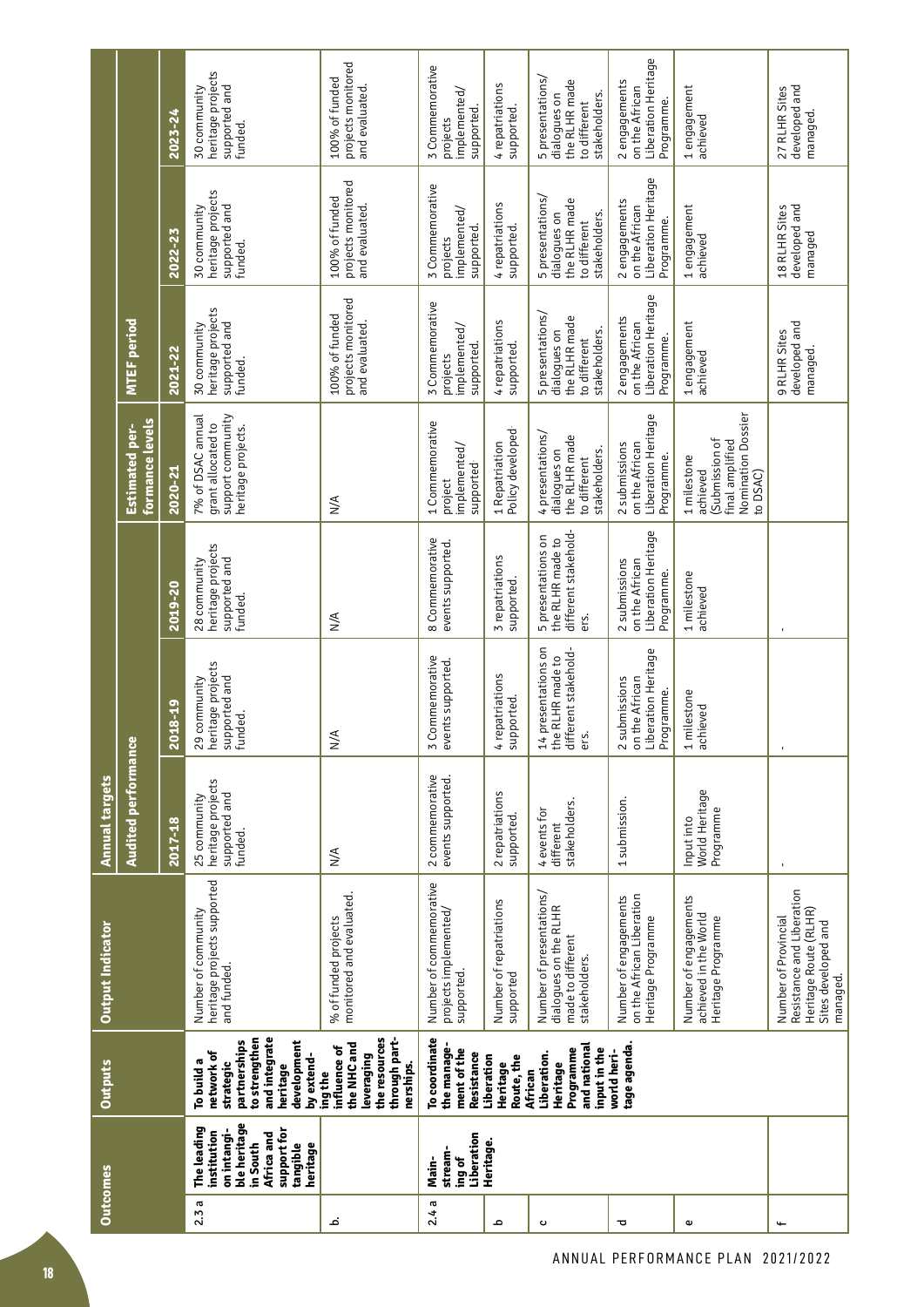Output indicators: annual and quarterly targets **Output indicators: annual and quarterly targets**

# Programme 1: Administration **Programme 1: Administration**

|          | Output indicator                                                                                                                  | <b>Annual targets</b>                                                                  | ទី                                                            | $\mathbf{Q}^{\prime}$                                                                            | <b>PO</b>                                                                          | $\mathbf{v}$                                                                              |
|----------|-----------------------------------------------------------------------------------------------------------------------------------|----------------------------------------------------------------------------------------|---------------------------------------------------------------|--------------------------------------------------------------------------------------------------|------------------------------------------------------------------------------------|-------------------------------------------------------------------------------------------|
| $1.1a$ . | Dates by which compliance documents<br>Report) are submitted to the Executive<br>(APP, Quarterly Reports and Annual<br>Authority. | Organisation wide adherence to<br>compliance dates achieved.                           | Executive Authority.<br>2020/21 Q4 Report<br>submitted to the | Statements submitted to<br>the Executive Authority.<br>Q1 Report and 2020/21<br>Annual Financial | Q2 Report and 2020/21<br>Executive Authority.<br>submitted to the<br>Annual Report | Q3 Report and 2021/22<br>Executive Authority.<br>APP submitted the                        |
| ئم       | Percentage of institutional policies and<br>charters due for review reviewed and<br>approved                                      | 100% of institutional policies and<br>charters due for review reviewed<br>and approved | No target set.                                                | No target set.                                                                                   | No target set.                                                                     | policies and charters due<br>for review reviewed and<br>100% of institutional<br>approved |
| 1.2      | Number of documentaries produced<br>$\dot{\sigma}$                                                                                | 1 documentary produced                                                                 | No target set                                                 | No target set                                                                                    | No target set                                                                      | 1 documentary produced                                                                    |
| نم       | Number of monthly newsletters<br>produced                                                                                         | produced.<br>12 monthly newsletters                                                    | 3 monthly new sletters<br>produced                            | 3 monthly newsletters<br>produced                                                                | 3 monthly newsletters<br>produced                                                  | 3 monthly newsletters<br>produced                                                         |
| ن        | Number of media engagements<br>conducted                                                                                          | 12x media engagements<br>conducted.                                                    | 3x media engagements<br>conducted.                            | 4x media engagements<br>conducted.                                                               | 3x media engagements<br>conducted.                                                 | 2x media engagements<br>conducted.                                                        |
| ಕ        | conducted about key NHC projects.<br>Number of multi-media campaigns                                                              | campaigns conducted about key<br>10 multimedia awareness<br>NHC projects.              | awareness campaigns<br>3x multimedia<br>conducted.            | 3x multimedia awareness<br>campaigns conducted.                                                  | awareness campaigns<br>2x multimedia<br>conducted.                                 | 2x multimedia awareness<br>campaigns conducted.                                           |
| $1.3a$ . | Percentage of implementation of the<br>Approved Annual Training Plan in<br>critical skills.                                       | ng Plan on<br>80% implementation of the<br>approved Annual Trainin<br>critical skills. | No target set                                                 | No target set                                                                                    | No target set                                                                      | 80% implementation of the<br>approved Annual Training<br>Plan on critical skills.         |
| خـ       | Number of programmes to promote<br>employee wellness implemented.                                                                 | employee wellness implemented.<br>4 programmes to promote                              | wellness implemented.<br>promote employee<br>1 programme to   | 1 programme to promote<br>employee wellness<br>implemented.                                      | 1 programme to promote<br>employee wellness<br>implemented.                        | 1 programme to promote<br>employee wellness<br>implemented.                               |
| $1.4a$ . | Audit opinion achieved.                                                                                                           | Unqualified Audit opinion<br>achieved.                                                 | No target set                                                 | Unqualified audit opinion<br>achieved                                                            | No target set                                                                      | No target set                                                                             |
| 1.5a.    | Percentage of IT client satisfaction<br>survey rating achieved (%).                                                               | rvey rating<br>IT client satisfaction sur<br>achieved (85%).                           | No target set                                                 | No target set                                                                                    | No target set                                                                      | IT client satisfaction survey<br>85% rating achieved                                      |
| نم       | Level of Local Area Network availability<br>(%).                                                                                  | Local Area Network availability<br>(95%).                                              | availability achieved<br>95% network                          | 95% network availability<br>achieved                                                             | 95% network availability<br>achieved                                               | 95% network availability<br>achieved                                                      |
| ن        | Continuity Plan approved and tested.<br>Disaster Recovery & Business                                                              | Continuity. Plan approved and<br>Disaster Recovery & Business<br>tested.               | No target set                                                 | No target set                                                                                    | Business Continuity<br>Disaster Recovery &<br>Plan approved                        | Business Continuity Plan<br>Disaster Recovery &<br>tested                                 |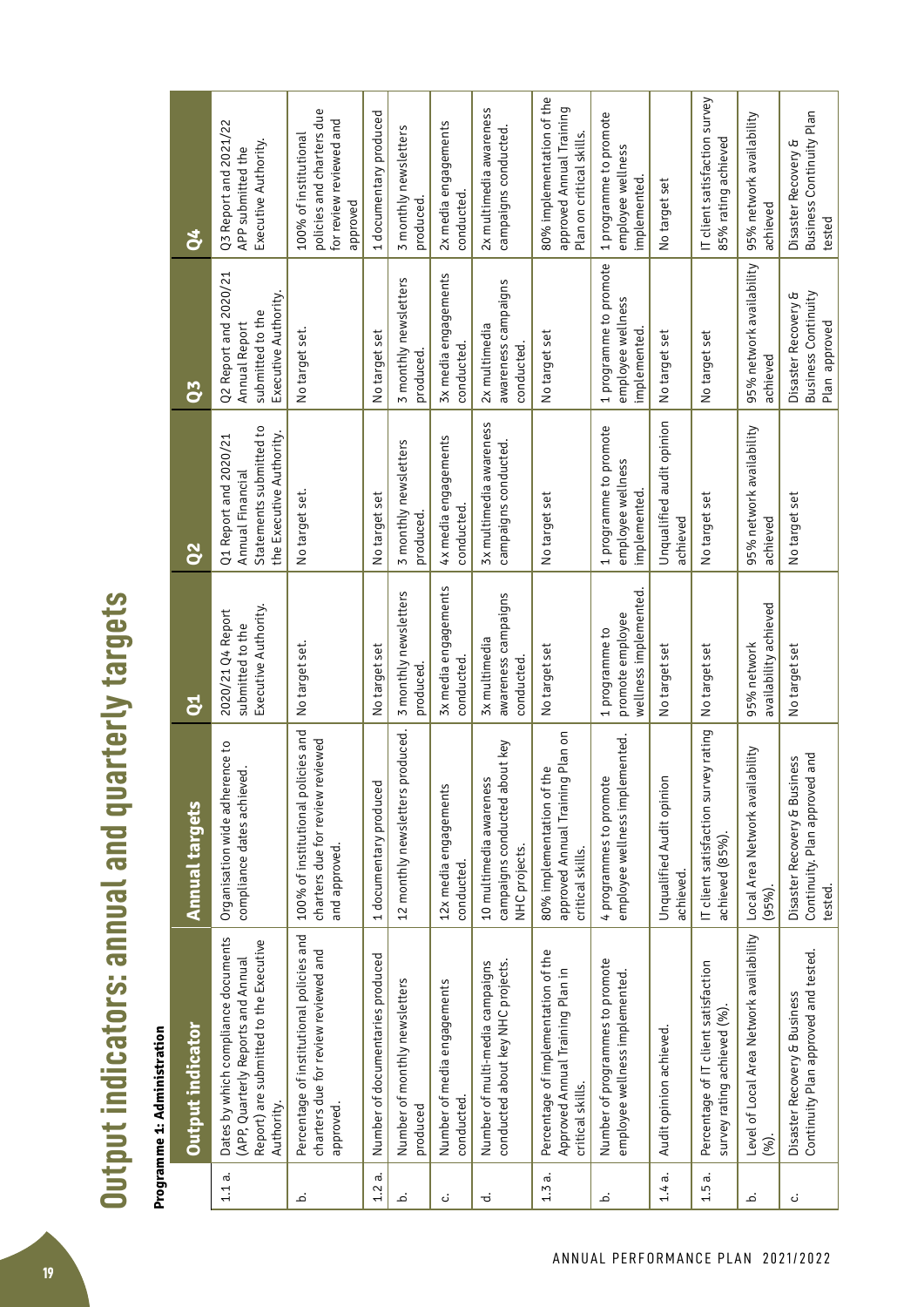| l     |
|-------|
| ֡֡֡֡֡ |

|           | Output indicator                                                                   | <b>Annual targets</b>                                                      | ទី                                                                                   | $\mathbf{\tilde{c}}$                                                                | $\overline{c}$                                                           | $\sigma$                                                                    |
|-----------|------------------------------------------------------------------------------------|----------------------------------------------------------------------------|--------------------------------------------------------------------------------------|-------------------------------------------------------------------------------------|--------------------------------------------------------------------------|-----------------------------------------------------------------------------|
| ಸ<br>2.1  | programmes implemented/participate<br>Number of heritage exchange<br>in per annum. | 2 heritage exchange programmes<br>implemented/participate in per<br>annum. | No target set.                                                                       | No target set.                                                                      | No target set.                                                           | programmes implemented/<br>participate in per annum.<br>2 heritage exchange |
| نم        | engagements implemented per annum.<br>Number of international multilateral         | engagements implemented per<br>2 international multilateral<br>annum.      | multilateral engagement<br>Draft international<br>plan produced                      | No target set.                                                                      | No target set.                                                           | engagements implemented<br>2 international multilateral<br>per annum.       |
| ئى        | expressions implemented or supported.<br>Number of community based cultural        | expressions implemented or<br>3 community based cultural<br>supported.     |                                                                                      | pressions to be implement-<br>ed or supported approved.<br>Prospective cultural ex- | plemented or supported.<br>cultural expressions im-<br>3 community based | No target set.                                                              |
| ಕ         | Number of National Inventory Offices<br>(NIO) Framework established                | 1 National Inventory Office<br>Framework approved.                         | No target set.                                                                       | No target set.                                                                      | No target set.                                                           | 1 National Inventory Office<br>Framework approved.                          |
| نه        | Number of nation building initiatives<br>implemented and funded                    | ives imple-<br>3 nation-building initiat<br>mented and funded.             | Planning and drafting<br>Framework/Project<br>Plans commenced.<br>of concept papers/ | Framework/Project Plans<br>Concept papers/<br>approved.                             | No target set.                                                           | 3 nation-building initiatives<br>implemented and funded.                    |
| 2.2 a.    | Number of policy position papers<br>produced per annum.                            | produced<br>2 Policy Position Papers<br>per annum.                         | Topics for the position<br>papers approved by<br>Council.                            | No target set.                                                                      | 2 Policy Position Papers<br>drafted.                                     | 2 Policy Position Papers<br>produced.                                       |
| نم        | Number of heritage journal articles<br>contributed per annum.                      | 1 heritage journal article<br>contributed per annum.                       | Topic for the journal arti-<br>cle approved by Council.                              | No target set.                                                                      | 1 journal draft article<br>produced.                                     | 1 journal article<br>contributed.                                           |
| ن         | Number of heritage education initia-<br>tives implemented per annum.               | itiative<br>implemented per annum<br>1 heritage education ini              | No target set.                                                                       | No target set.                                                                      | initiative implemented.<br>1 heritage education                          | No target set.                                                              |
| ಕ         | Number of Indigenous Language Advo-<br>cacy Seminars hosted.                       | Advocacy<br>1 Indigenous Language<br>Seminar hosted.                       | No target set.                                                                       | Planning commenced.                                                                 | Preparation and invites<br>sent                                          | Advocacy Seminar hosted.<br>1 Indigenous Language                           |
| ര്<br>2.3 | Number of community heritage projects<br>supported and funded.                     | projects<br>30 community heritage<br>supported and funded.                 | No target set.                                                                       | No target set.                                                                      | Incoming projects<br>contracted.                                         | 30 community heritage<br>projects supported and<br>funded.                  |
| خـ        | % of funded projects monitored and<br>evaluated.                                   | monitored and evaluated.<br>100% of funded projects                        | No target set.                                                                       | No target set.                                                                      | No target set.                                                           | monitored and evaluated.<br>100% of funded projects                         |
| π<br>2.4  | Number of commemorative projects<br>implemented/supported.                         | 3 Commemorative projects<br>implemented/supported                          | commemorative project<br>approved by the CEO.<br>Concept for                         | No target set.                                                                      | No target set.                                                           | 3 commemorative projects<br>implemented/supported.                          |
| نم        | Number of repatriations supported                                                  | 4 repatriations supported.                                                 | No target set.                                                                       | No target set.                                                                      | No target set.                                                           | 4 repatriations supported.                                                  |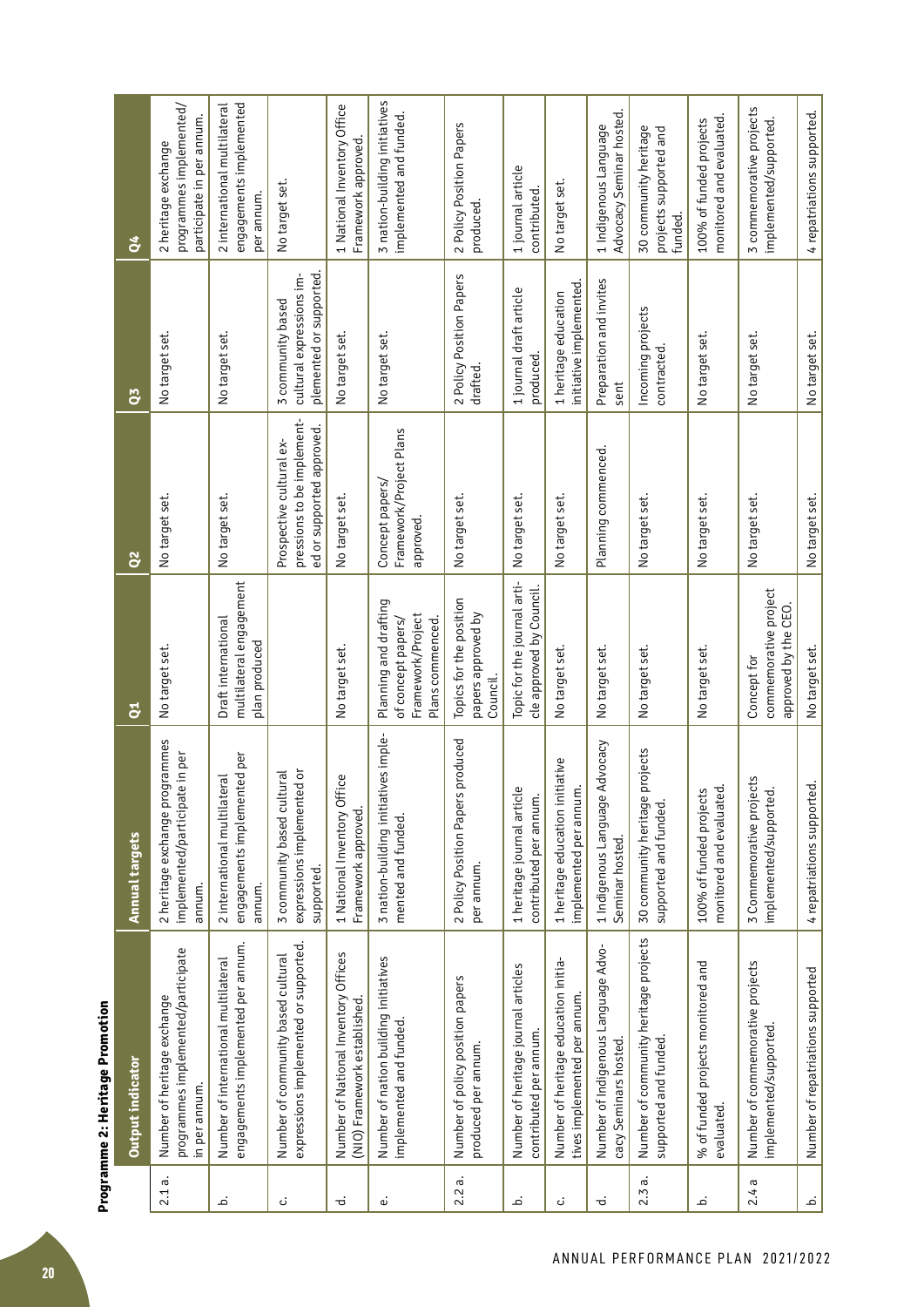|    | Output indicator                                                                                        | <b>Annual targets</b>                                                            | $\mathbf{c}^{\prime}$ | <u>c</u>                                                                   | SQ                                                                                | ð4                                                                                                 |
|----|---------------------------------------------------------------------------------------------------------|----------------------------------------------------------------------------------|-----------------------|----------------------------------------------------------------------------|-----------------------------------------------------------------------------------|----------------------------------------------------------------------------------------------------|
| ن  | Number of presentations/dialogues on<br>the RLHR made to different stakehold-<br>ers.                   | on the<br>RLHR made to different stake-<br>5 presentations/dialoques<br>holders. | No target set.        | 2 presentations/dialogues<br>different stakeholders<br>on the RLHR made to | made to different stake-<br>2 presentations/dia-<br>logues on the RLHR<br>holders | presentation/dialogue on<br>the RLHR made to different<br>stakeholders                             |
| ರ  | Number of engagements on the African   2 engagements on the African<br>Liberation Heritage Programme.   | Liberation Heritage Programme.                                                   | No target set.        | No target set.                                                             | No target set.                                                                    | African Liberation Heritage<br>2 engagements on the<br>Programme.                                  |
| نه | Number of engagements achieved in<br>the World Heritage<br>Programme.                                   | 1 engagement achieved.                                                           | No target set.        | No target set.                                                             | No target set.                                                                    | Submission of final ampli-<br>fied Nomination Dossier to<br>1 engagement achieved<br>DSAC).        |
|    | Liberation Heritage Route (RLHR) Sites<br>Number of Provincial Resistance and<br>developed and managed. | 9 RLHR Sites developed and<br>managed.                                           | No target set.        | No target set.                                                             | No target set.                                                                    | (RLHR) Sites developed and<br>9 Provincial Resistance and<br>Liberation Heritage Route<br>managed. |

# Explanation of planned performance over the medium-term period is an relation to women, youth **Explanation of planned performance over the medium-term period**

The outputs above will contribute to the NHC achieving the intended outcomes and impact in the Strategic Plan and the institution's mandate including, priorities in relation to women, youth and people with disabilities. and people with disabilities.

# Programme resource considerations (TBC) **Programme resource considerations (TBC)**

|                      | <b>Audited</b><br>outcome | outcome<br><b>Audited</b> | outcome<br><b>Audited</b> | proved<br><b>iget</b><br>and<br>Pad | Average<br>growth<br>rate<br>(96) | Average<br>Expen-<br>diture/<br>total:<br>(96) | Medium-term estimate |               |         | Average<br>growth<br>rate<br>(96) | Average<br>Expen-<br>diture/<br>total:<br>(96) |
|----------------------|---------------------------|---------------------------|---------------------------|-------------------------------------|-----------------------------------|------------------------------------------------|----------------------|---------------|---------|-----------------------------------|------------------------------------------------|
|                      | 2017/18                   | 2018/19                   | 2019/20                   | 2020/21                             |                                   | 2017/18-2020/21                                | 2021/22              | 2022/23       | 2023/24 |                                   | $2020/21 - 2023/24$                            |
|                      | <b>R`000</b>              | R 000                     | R`000                     | <b>R</b> `000                       |                                   | \$                                             | <b>R</b> `000        | <b>R</b> `000 | R`000   |                                   | Š,                                             |
| Administration       | 40170                     | 35996                     | 35956                     | 33 349                              | $-5.1%$                           | 52.3%                                          | 36678                | 36940         | 37172   | 2.7%                              | 50.6%                                          |
| Business development | 32 385                    | 34 159                    | 34 212                    | 33919                               | 0.2%                              | 47.7%                                          | 35570                | 36 662        | 36713   | 4.0%                              | 49.4%                                          |
| Total expense        | 72555                     | 70155                     | 70168                     | 67268                               | $-2.6%$                           | 100.0%                                         | 72 248               | 73602         | 73885   | 3.3%                              | 100.0%                                         |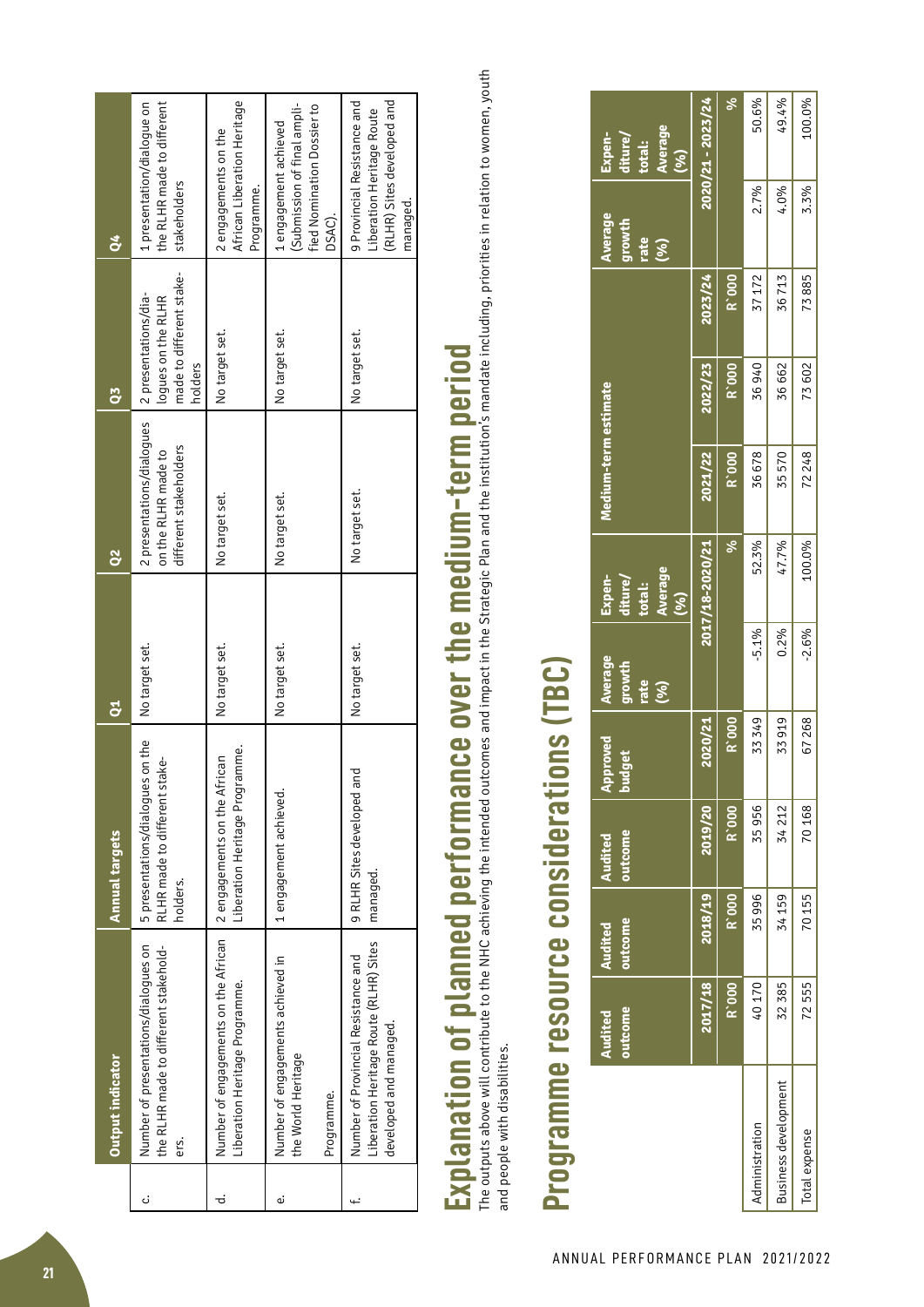| <b>Outcomes</b>                                                                                      | risks<br>Key                                                           | Risk mitigations                                                                                                                                                                                                                                                                      |
|------------------------------------------------------------------------------------------------------|------------------------------------------------------------------------|---------------------------------------------------------------------------------------------------------------------------------------------------------------------------------------------------------------------------------------------------------------------------------------|
| An effective, efficient and sustainable institution.                                                 | ct of Covid-19 pandemic<br>lmpai                                       | Compliance with Government Risk Based Management<br>Review of programmes and projects not in compliance<br>Approach and Regulations<br>with regulations.<br>Ë<br>Ĵ.                                                                                                                   |
|                                                                                                      | Strategy that is not responsive to the Mandate of the<br>organisation. | Institutionalize and test alignment of strategy to<br>mandate.<br>Ĩ,                                                                                                                                                                                                                  |
|                                                                                                      | re to provide sound financial management<br>Failu                      | Conduct a fraud and corruption awareness campaign.<br>Capacitation of the Finance and SCM functions.<br>Perform fraud risk assessment.<br>Compliance register/checklist.<br>Expenditure management<br>Revenue generation<br>$\equiv$<br>$\overline{z}$<br>$\geq$<br>$=$ $=$<br>$\leq$ |
|                                                                                                      | of alignment and co-ordination with the DSAC and the<br>Sector<br>Lack | Establish and/or participate in co-ordination platforms for<br>Implementation of Stakeholder Management Framework<br>all shared/duplicated programmes.<br>ωĖ<br>į,                                                                                                                    |
|                                                                                                      | equate resources.<br><b>Inade</b>                                      | Reviewing existing stakeholder management strategy.<br>Reviewing current Fundraising Strategy.<br>Lobbying for additional resources.<br>$\equiv$<br>$\equiv$ $\equiv$                                                                                                                 |
|                                                                                                      | ness Continuity and Succession Planning<br>Busi                        | Approval and Implementation of the Business Continuity<br>Approval and implementation of a Succession Plan.<br>Plan.<br>Ξ<br>÷.                                                                                                                                                       |
| An internationally recognised heritage organisation on the<br>African Continent                      | rnal dependency risk<br>Exter                                          | Regular monitoring and reporting on partnerships.<br>Improved internal capacity.<br>$\frac{1}{\pi}$ $\equiv$ $\frac{1}{\pi}$                                                                                                                                                          |
| The leading institution on intangible heritage in South Africa<br>and support for tangible heritage. |                                                                        | Stakeholder Management.                                                                                                                                                                                                                                                               |
| Social Cohesion and nation building.                                                                 |                                                                        |                                                                                                                                                                                                                                                                                       |
| Increased knowledge and awareness about South Africa's heritage<br>by South Africa's citizens.       | Failure to produce policy position papers                              | Development and approval of an Integrated Research<br>Plan.<br>j.                                                                                                                                                                                                                     |
|                                                                                                      | Insufficient research capability                                       | Implement Continuous Professional Development (CPD)<br>Regular reporting on the implementation of the<br>Integrated Research Plan.<br>for all core business staff.<br>Ξ<br>Ξ                                                                                                          |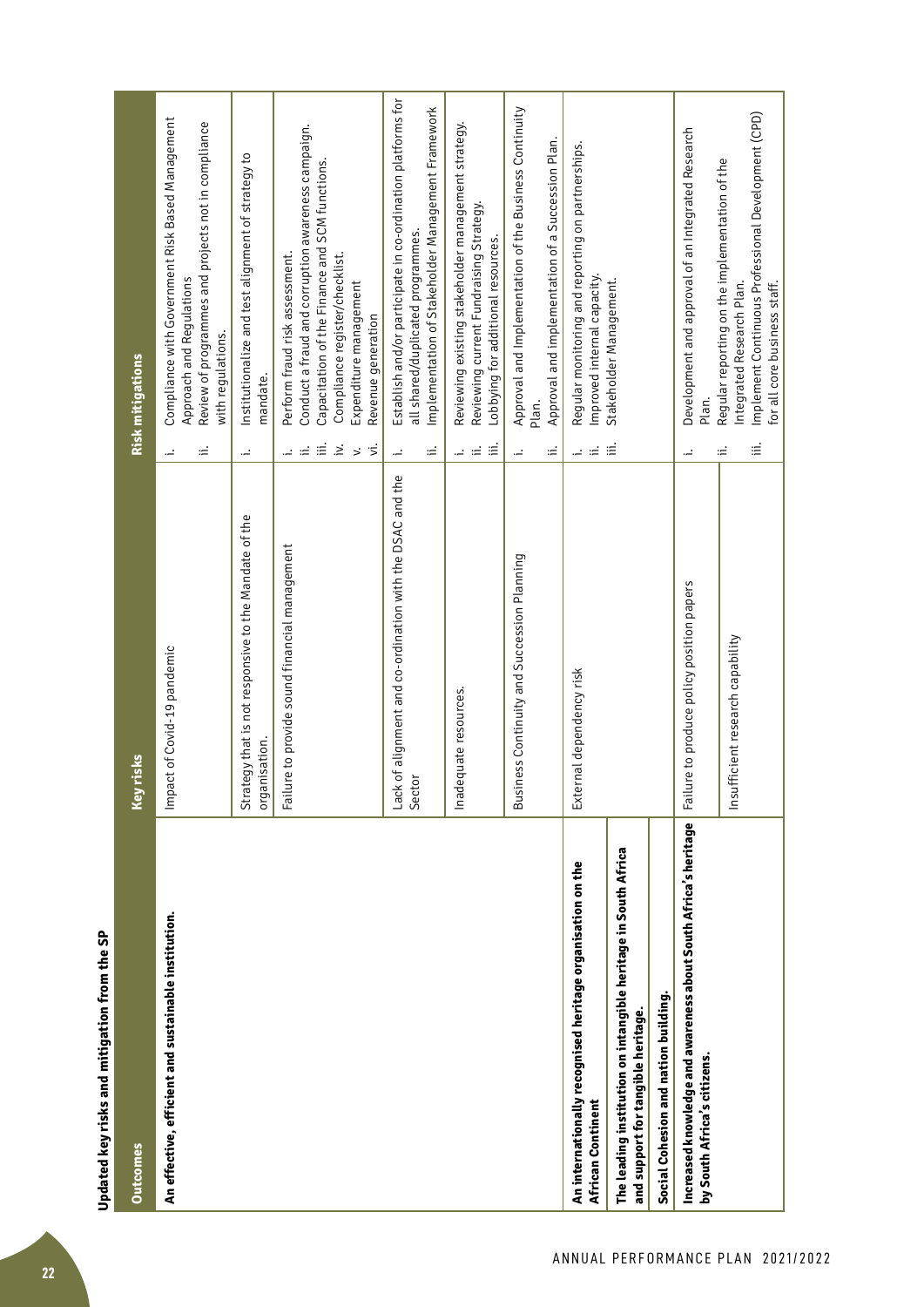| <b>Dutcomes</b>                      | risks<br>Key                                      | <b>Risk mitigations</b>                                                                                                                                                                                                                        |
|--------------------------------------|---------------------------------------------------|------------------------------------------------------------------------------------------------------------------------------------------------------------------------------------------------------------------------------------------------|
| Mainstreaming of Liberation Heritage | implementation of the RLHR Business Plan.<br>Poor | Implementation of the Business Plan.<br>Enhance the resourcing of the PMO.<br>iii. Sign MoA with the DSAC                                                                                                                                      |
|                                      | Delays in the approval of the Nomination Dossier  | Site management plans and integrated management<br>i. Continued Monitoring and support of the Cabinet<br>iv. Coordination of the sites on the dossier.<br>Coordination of the IMC by the DSAC<br>plans to be adopted.<br>approval Process<br>≡ |

# Public entities **Public entities**

Not applicable Not applicable

# Infrastructure projects **Infrastructure projects**

The NHC is a recipient of a conditional grant funding from the Department of Sport, Arts and Culture to serve as an Implementing Agent on the RLHR Infrastructure Programme. In this The NHC is a recipient of a conditional grant funding from the Department of Sport, Arts and Culture to serve as an Implementing Agent on the RLHR Infrastructure Programme. In this programme 27 sites were pre-approved by Cabinet in 2016. The NHC is in the process of fully resourcing the Project Management Office (PMO) with skilled professionals and personnel. programme 27 sites were pre-approved by Cabinet in 2016. The NHC is in the process of fully resourcing the Project Management Office (PMO) with skilled professionals and personnel.

# Public-Private Partnerships (PPPs) **Public-Private Partnerships (PPPs)**

Not applicable. Not applicable.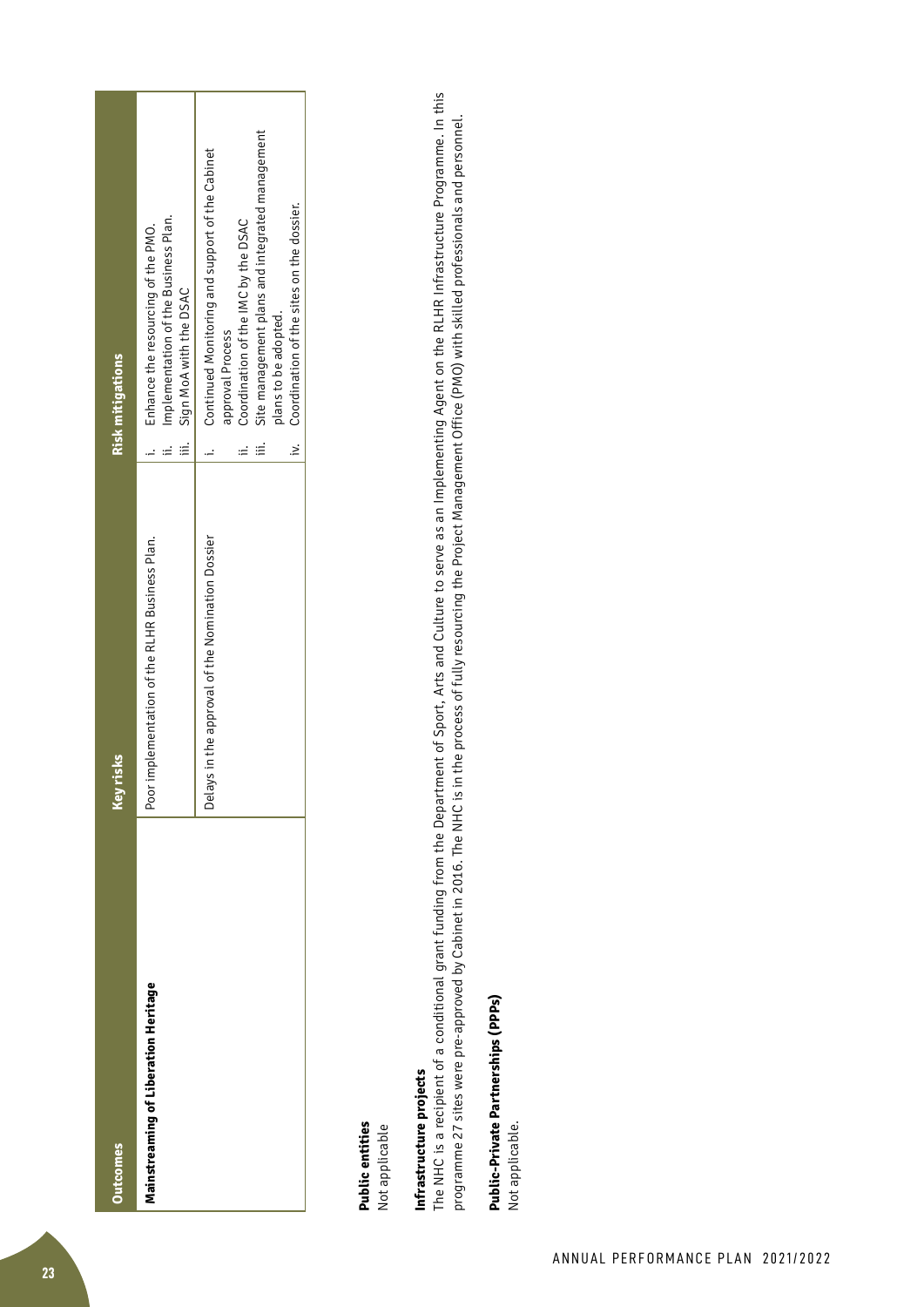# **Part D: Technical indicator descriptions (TIDs)**

#### **Programme 1: Administration**

| Indicator title                                       | Dates by which compliance documents (APP, Quarterly Reports and Annual                                                                      |
|-------------------------------------------------------|---------------------------------------------------------------------------------------------------------------------------------------------|
|                                                       | Report) are submitted to the Executive Authority.                                                                                           |
| Definition                                            | Submission of compliance documents (APP, Quarterly Reports and Annual<br>Report) to the DSAC by the required dates.                         |
| Source of data                                        | Copies of e-mails of the APP, Quarterly Reports, and Annual Reports submitted<br>to the Executive Authority.                                |
| Method of calculation or assessment                   | Actual dates by which the compliance documents were submitted and proof of<br>submission through e-mail and signed receipts for hard copies |
| Means of verification                                 | Signed Receipts and e-mails of the APP, Quarterly Reports, and Annual Reports<br>submitted to the Executive Authority.                      |
| Assumptions                                           | N/A                                                                                                                                         |
| Disaggregation of beneficiaries (where<br>applicable) | N/A                                                                                                                                         |
| <b>Spatial transformation</b><br>(where applicable)   | N/A                                                                                                                                         |
| <b>Calculation type</b>                               | Non-cumulative                                                                                                                              |
| <b>Reporting cycle</b>                                | Quarterly and annually                                                                                                                      |
| <b>Desired performance</b>                            | Actual performance is desirable                                                                                                             |
| <b>Indicator responsibility</b>                       | Head: Strategy, Planning, Monitoring and Evaluation.                                                                                        |

# **1.1(b)**

| Indicator title                                       | Percentage of institutional policies and charters due for review reviewed and<br>approved.    |
|-------------------------------------------------------|-----------------------------------------------------------------------------------------------|
| Definition                                            | Review and approval of all Charters and institutional policies due for review<br>and approval |
| Source of data                                        | Policy Register, Minutes, Signed Policies and Charters.                                       |
| Method of calculation or assessment                   | Actual dates by which the charters and policies were approved.                                |
| Means of verification                                 | Signed policies and charters                                                                  |
| Assumptions                                           | N/A                                                                                           |
| Disaggregation of beneficiaries (where<br>applicable) | N/A                                                                                           |
| <b>Spatial transformation</b><br>(where applicable)   | N/A                                                                                           |
| <b>Calculation type</b>                               | Non-cumulative                                                                                |
| <b>Reporting cycle</b>                                | Annually                                                                                      |
| <b>Desired performance</b>                            | Actual performance is desirable                                                               |
| <b>Indicator responsibility</b>                       | <b>Council Secretary</b>                                                                      |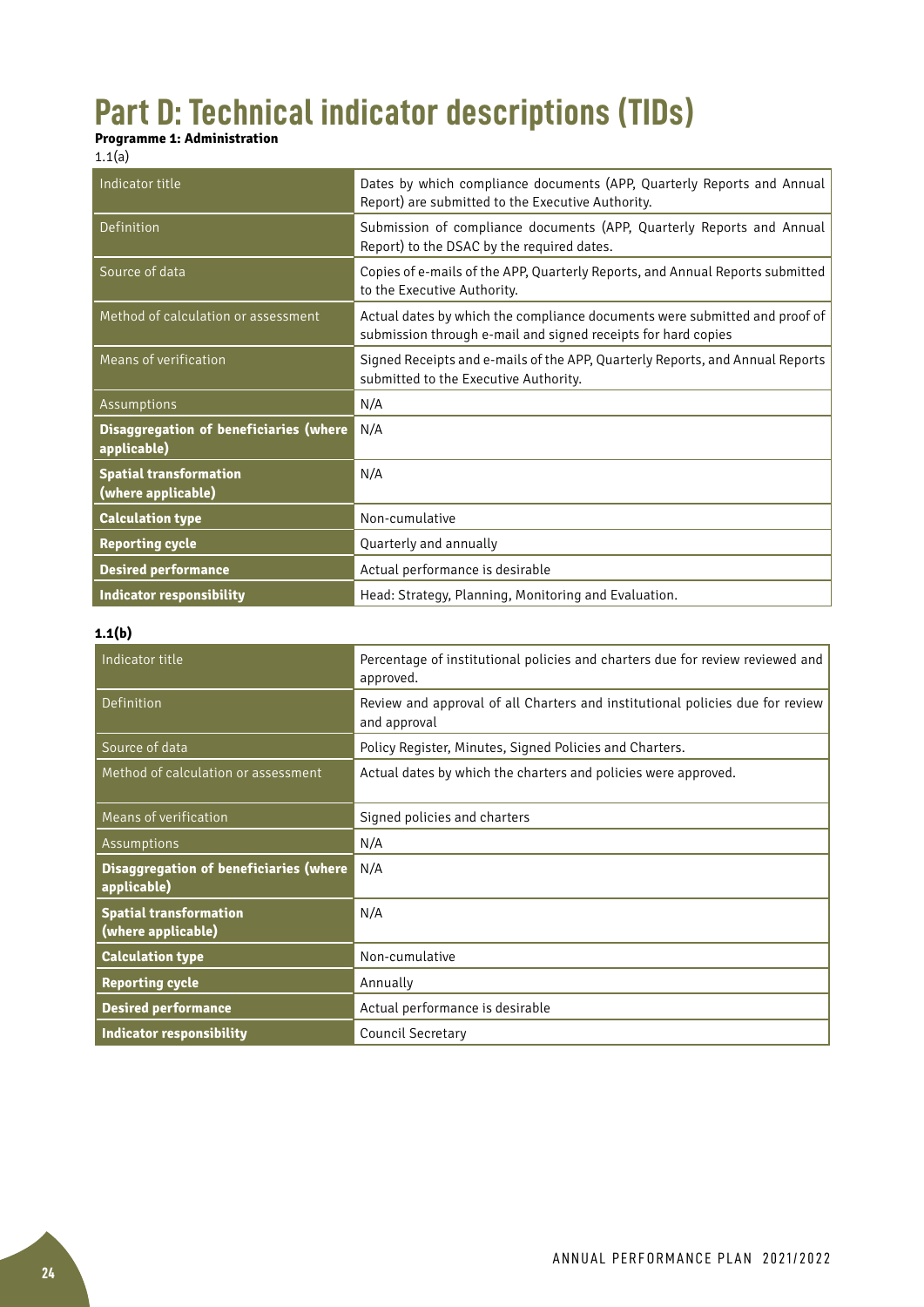# **1.2 (a)**

| <b>Indicator title</b>                     | Number of documentaries produced.                                                                                      |
|--------------------------------------------|------------------------------------------------------------------------------------------------------------------------|
| <b>Definition</b>                          | Number of documentaries on heritage produced by the NHC with other<br>stakeholders to create knowledge about heritage. |
| <b>Source of data</b>                      | Copies of the produced documentaries                                                                                   |
| <b>Method of calculation or assessment</b> | A simple calculation of the total number of heritage documentaries produced.                                           |
| <b>Means of Verification</b>               | Copies of the produced documentaries                                                                                   |
| <b>Assumptions</b>                         | N/A                                                                                                                    |
| <b>Disaggregation of beneficiaries</b>     | N/A                                                                                                                    |
| <b>Spatial transformation</b>              | N/A                                                                                                                    |
| <b>Calculation type</b>                    | Cumulative.                                                                                                            |
| <b>Reporting cycle</b>                     | Annually                                                                                                               |
| <b>Desired performance</b>                 | To produce much more documentaries than the one planned per annum.                                                     |
| Indicator responsibility                   | Head: Communications and Stakeholder Engagement.                                                                       |

# **(b)**

| <b>Indicator title</b>                 | Number of monthly newsletters produced                                                |
|----------------------------------------|---------------------------------------------------------------------------------------|
| <b>Definition</b>                      | Number of monthly newsletters produced to profile heritage and increase<br>knowledge. |
| <b>Source of data</b>                  | Electronic copies of the monthly newsletters.                                         |
| Method of calculation or assessment    | Calculated from the copies of the monthly newsletters as above.                       |
| <b>Means of Verification</b>           | Electronic copies of the monthly newsletters.                                         |
| <b>Assumptions</b>                     | N/A                                                                                   |
| <b>Disaggregation of beneficiaries</b> | N/A                                                                                   |
| <b>Spatial transformation</b>          | N/A                                                                                   |
| <b>Calculation type</b>                | Cumulative.                                                                           |
| <b>Reporting cycle</b>                 | Quarterly.                                                                            |
| <b>Desired performance</b>             | To achieve the planned production of monthly newsletters.                             |
| <b>Indicator responsibility</b>        | Head: Communications and Stakeholder Engagement.                                      |

#### **(c)**

| Indicator title                            | Number of media engagements conducted.                                                                                                                                                                |
|--------------------------------------------|-------------------------------------------------------------------------------------------------------------------------------------------------------------------------------------------------------|
| <b>Definition</b>                          | Number of times the NHC engages with the media to profile its work.                                                                                                                                   |
| <b>Source of data</b>                      | Press statements, electronic and print media reports etc.                                                                                                                                             |
| <b>Method of calculation or assessment</b> | Calculated from media engagements conducted as above.                                                                                                                                                 |
| <b>Means of Verification</b>               | Record of interactions with media for engagement through the interviews<br>of NHC representatives, statements released, opinion pieces that engage<br>electronic and print media to promote heritage. |
| <b>Assumptions</b>                         | N/A                                                                                                                                                                                                   |
| <b>Disaggregation of beneficiaries</b>     | N/A                                                                                                                                                                                                   |
| <b>Spatial transformation</b>              | N/A                                                                                                                                                                                                   |
| <b>Calculation type</b>                    | Cumulative.                                                                                                                                                                                           |
| <b>Reporting cycle</b>                     | Quarterly.                                                                                                                                                                                            |
| <b>Desired performance</b>                 | To have much more media engagements and a high media profile for the NHC.                                                                                                                             |
| Indicator responsibility                   | Head: Communications and Stakeholder Engagement.                                                                                                                                                      |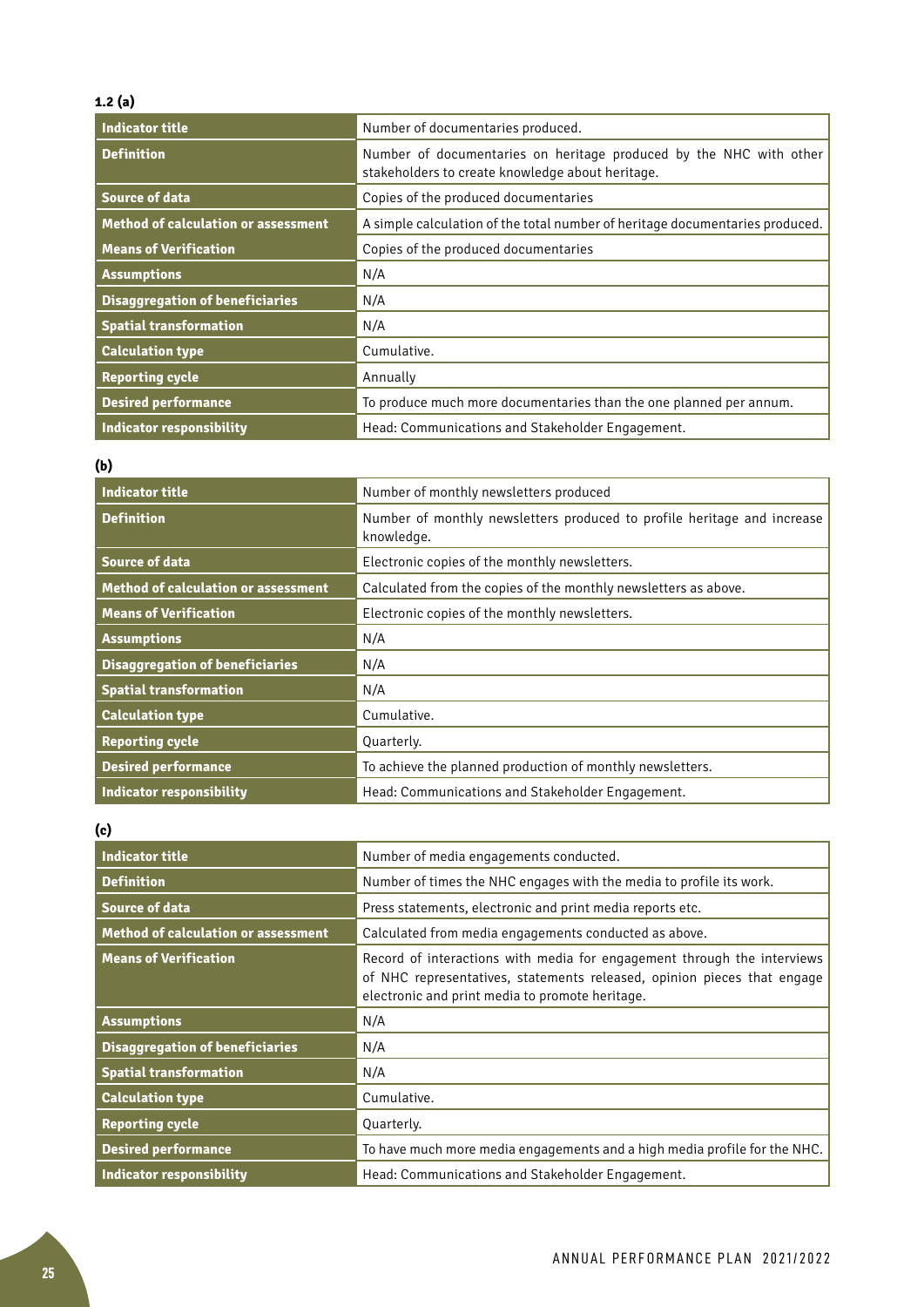| Indicator title                     | Number of multimedia campaigns conducted about key NHC projects.                                            |
|-------------------------------------|-------------------------------------------------------------------------------------------------------------|
| Definition                          | Number of multimedia campaigns conducted about key NHC projects and<br>developments in the heritage sector. |
| Source of data                      | Report on updates and monitoring of multimedia and social media platforms.                                  |
| Method of calculation or assessment | A simple calculation of the number of multi-media campaigns conducted.                                      |
| <b>Means of Verification</b>        | Multimedia Reports                                                                                          |
| Assumptions                         | N/A                                                                                                         |
| Disaggregation of beneficiaries     | N/A                                                                                                         |
| Spatial transformation              | N/A                                                                                                         |
| Calculation type                    | Cumulative.                                                                                                 |
| Reporting cycle                     | Quarterly.                                                                                                  |
| Desired performance                 | Exceeding of targeted performance is desirable.                                                             |
| Indicator responsibility            | Head: Communications and Stakeholder Engagement.                                                            |

# **1.3 (a)**

| Indicator title                     | Percentage of implementation of the approved annual training plan in critical<br>skills.                                                                             |
|-------------------------------------|----------------------------------------------------------------------------------------------------------------------------------------------------------------------|
| Definition                          | Percentage of implementation of the approved annual training plan in critical<br>skills.                                                                             |
| Source of data                      | Information on courses and/or training attended by NHC staff.                                                                                                        |
| Method of calculation or assessment | Calculation of percentage from courses/training attended by staff<br>(numerator) against the total number of courses/training in the approved plan<br>(denominator). |
| <b>Means of Verification</b>        | Training Reports, Attendance Registers, Certificates etc.                                                                                                            |
| Assumptions                         | N/A                                                                                                                                                                  |
| Disaggregation of beneficiaries     | N/A                                                                                                                                                                  |
| Spatial transformation              | N/A                                                                                                                                                                  |
| Calculation type                    | Cumulative.                                                                                                                                                          |
| Reporting cycle                     | Quarterly and annually.                                                                                                                                              |
| Desired performance                 | Increased number of training and development opportunities offered to<br>employees of the NHC.                                                                       |
| Indicator responsibility            | Human Resources Manager.                                                                                                                                             |

# (b)

| Indicator title                     | Number of programmes to promote employee wellness implemented.         |
|-------------------------------------|------------------------------------------------------------------------|
| Definition                          | Number of initiatives undertaken to promote wellness of NHC employees. |
| Source of data                      | Employee Wellness Report.                                              |
| Method of calculation or assessment | Number of employee wellness programmes undertaken in the NHC.          |
| Means of verification               | Employee Wellness Report                                               |
| Assumptions                         | N/A                                                                    |
| Disaggregation of beneficiaries     | N/A                                                                    |
| Spatial transformation              | N/A                                                                    |
| Calculation type                    | Cumulative.                                                            |
| Reporting cycle                     | Quarterly                                                              |
| Desired performance                 | More initiatives to promote employee wellness are desirable.           |
| Indicator responsibility            | Human Resources Manager.                                               |

# (d)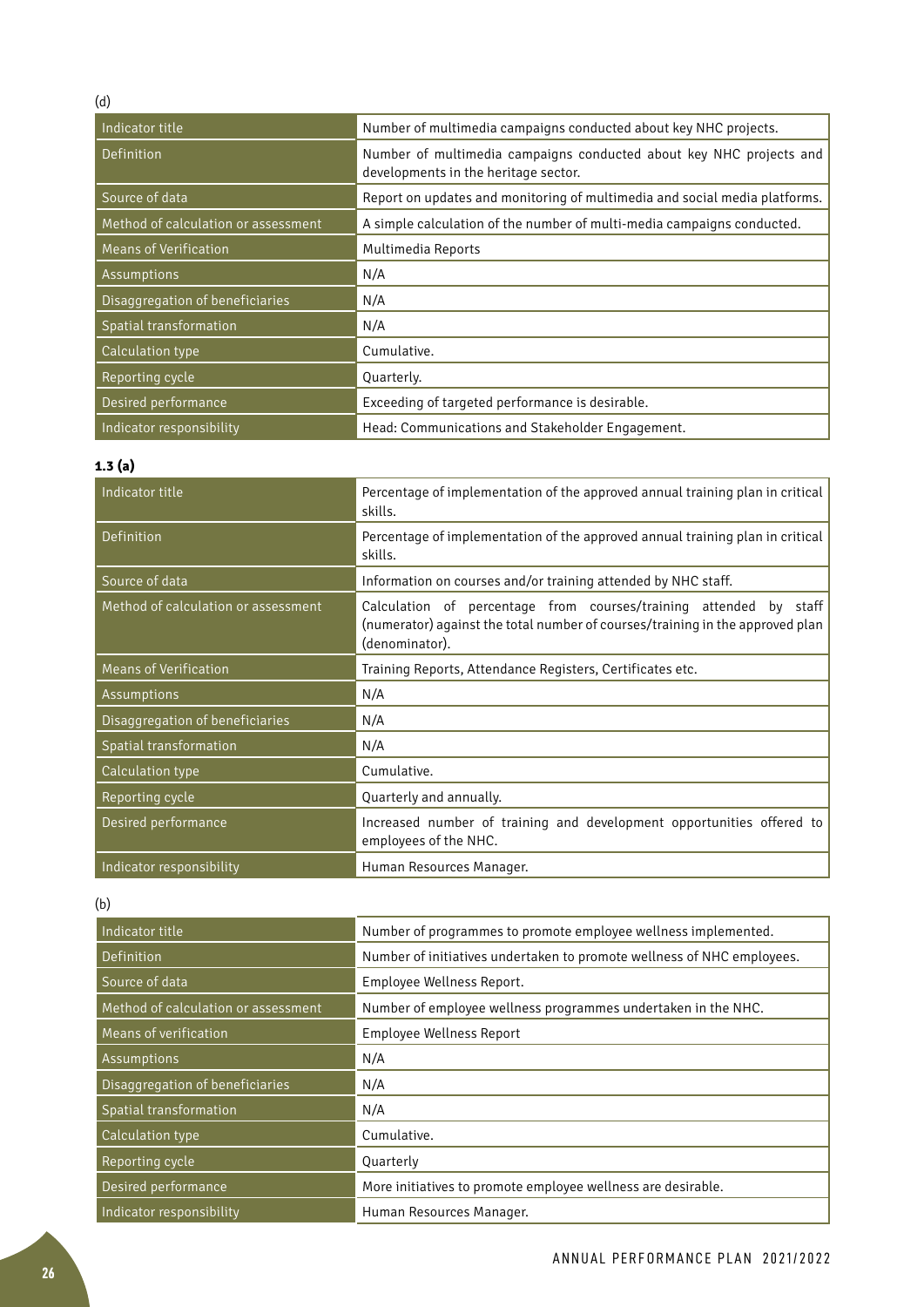#### 1.4 (a)

| Indicator title                     | Audit opinion achieved.                                                                                 |
|-------------------------------------|---------------------------------------------------------------------------------------------------------|
| Definition                          | Audit opinion received from the external audit by the Auditor General.                                  |
| Source of data                      | 2020/21 Auditor General's Report.                                                                       |
| Method of calculation or assessment | The opinion is expressed by the AG on the NHC 2020/21 Annual Report and<br>Annual Financial Statements. |
| Means of verification               | Annual Report                                                                                           |
| Assumptions                         | N/A                                                                                                     |
| Disaggregation of beneficiaries     | N/A                                                                                                     |
| Spatial transformation              | N/A                                                                                                     |
| Calculation type                    | Non-cumulative.                                                                                         |
| <b>Reporting cycle</b>              | Annually.                                                                                               |
| Desired performance                 | Achievement of a clean audit opinion outcome is desirable.                                              |
| Indicator responsibility            | CFO.                                                                                                    |

# **1.5 (a)**

| Indicator title                     | Percentage IT Client satisfaction survey rating achieved.                                                                       |
|-------------------------------------|---------------------------------------------------------------------------------------------------------------------------------|
| Definition                          | Percentage of IT Client satisfaction survey rating achieved.                                                                    |
| Source of data                      | Survey Report.                                                                                                                  |
| Method of calculation or assessment | The results from the survey are compiled into a report to give a total average<br>satisfaction rate in the entire organisation. |
| Means of verification               | Accuracy of the Survey Report.                                                                                                  |
| Assumptions                         | N/A                                                                                                                             |
| Disaggregation of beneficiaries     | N/A                                                                                                                             |
| Spatial transformation              | N/A                                                                                                                             |
| Calculation type                    | Non-cumulative.                                                                                                                 |
| Reporting cycle                     | Annually.                                                                                                                       |
| Desired performance                 | Exceeding targeted performance of 95% is desirable.                                                                             |
| Indicator responsibility            | CFO.                                                                                                                            |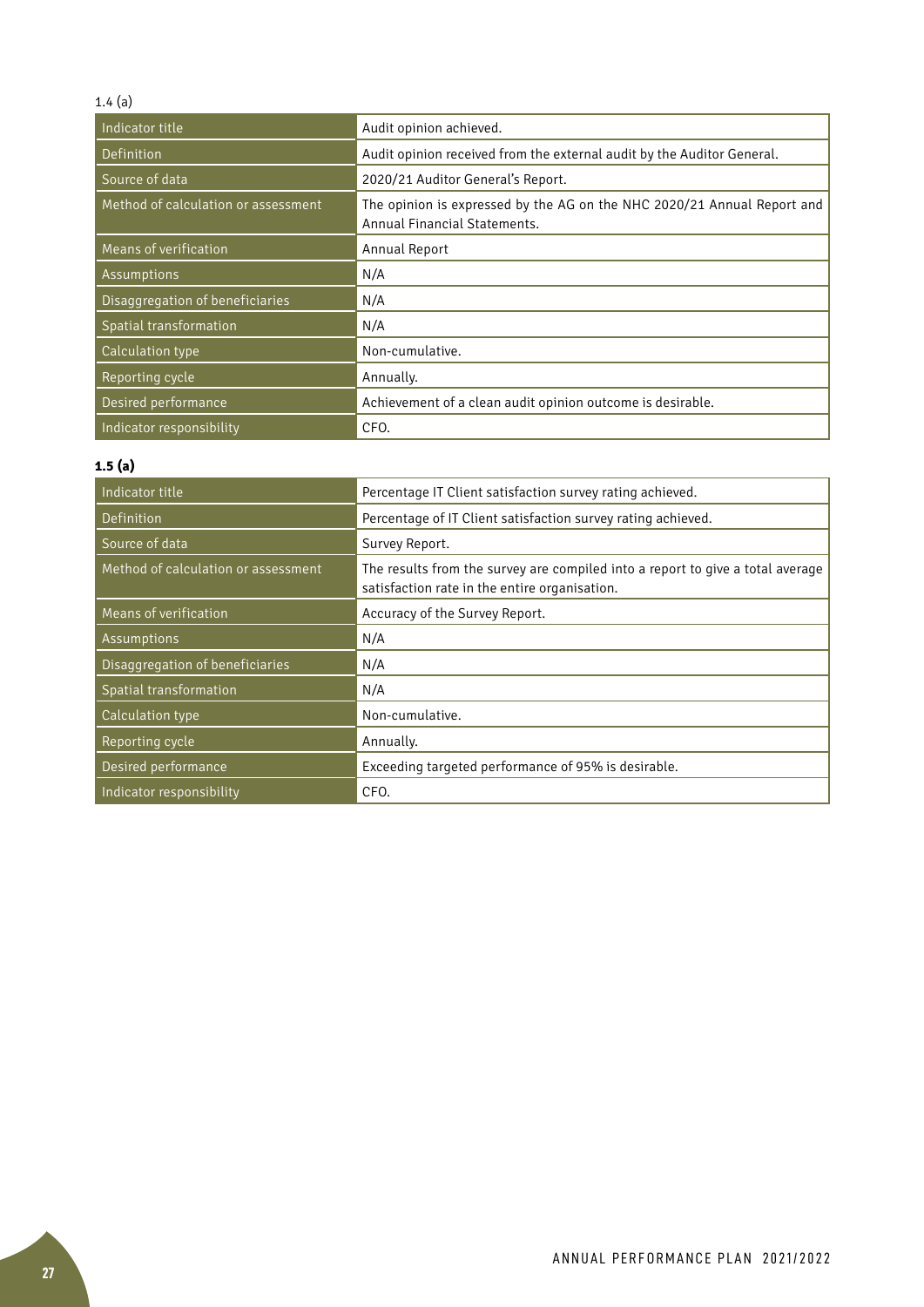# (b)

| Indicator title                            | Local Area Network availability (%).                                                    |
|--------------------------------------------|-----------------------------------------------------------------------------------------|
| <b>Definition</b>                          | Average up-time of the Local Area Network.                                              |
| <b>Source of data</b>                      | IT report generated by the service provider.                                            |
| <b>Method of calculation or assessment</b> | The average up- time is determined from the IT Report submitted.                        |
| <b>Means of verification</b>               | IT Report                                                                               |
| <b>Assumptions</b>                         | N/A                                                                                     |
| <b>Disaggregation of beneficiaries</b>     | N/A                                                                                     |
| <b>Spatial transformation</b>              | N/A                                                                                     |
| <b>Calculation type</b>                    | Non - cumulative.                                                                       |
| <b>Reporting cycle</b>                     | Quarterly.                                                                              |
| <b>Desired performance</b>                 | Actual performance that is higher than the targeted performance of 95% is<br>desirable. |
| Indicator responsibility                   | CFO.                                                                                    |

(c)

| <b>Indicator title</b>                     | Disaster Recovery & Business Continuity Plan approved and tested.                                                                                     |
|--------------------------------------------|-------------------------------------------------------------------------------------------------------------------------------------------------------|
| <b>Definition</b>                          | Disaster Recovery & Business Continuity Plan approved and tested.                                                                                     |
| <b>Source of data</b>                      | Report on the testing of the Disaster Recovery and Business Continuity Plan.                                                                          |
| <b>Method of calculation or assessment</b> | A report on the testing Disaster Recovery and Business Continuity Plan.                                                                               |
| <b>Means of verification</b>               | Minutes recording approval of Disaster Recovery and Business Continuity<br>Plan and report of Disaster Recovery and Business Continuity Plan testing. |
| <b>Assumptions</b>                         | N/A                                                                                                                                                   |
| <b>Disaggregation of beneficiaries</b>     | N/A                                                                                                                                                   |
| <b>Spatial transformation</b>              | N/A                                                                                                                                                   |
| <b>Calculation type</b>                    | Cumulative.                                                                                                                                           |
| <b>Reporting cycle</b>                     | Bi-annually.                                                                                                                                          |
| <b>Desired performance</b>                 | Achievement of targeted performance is desirable.                                                                                                     |
| Indicator responsibility                   | CFO.                                                                                                                                                  |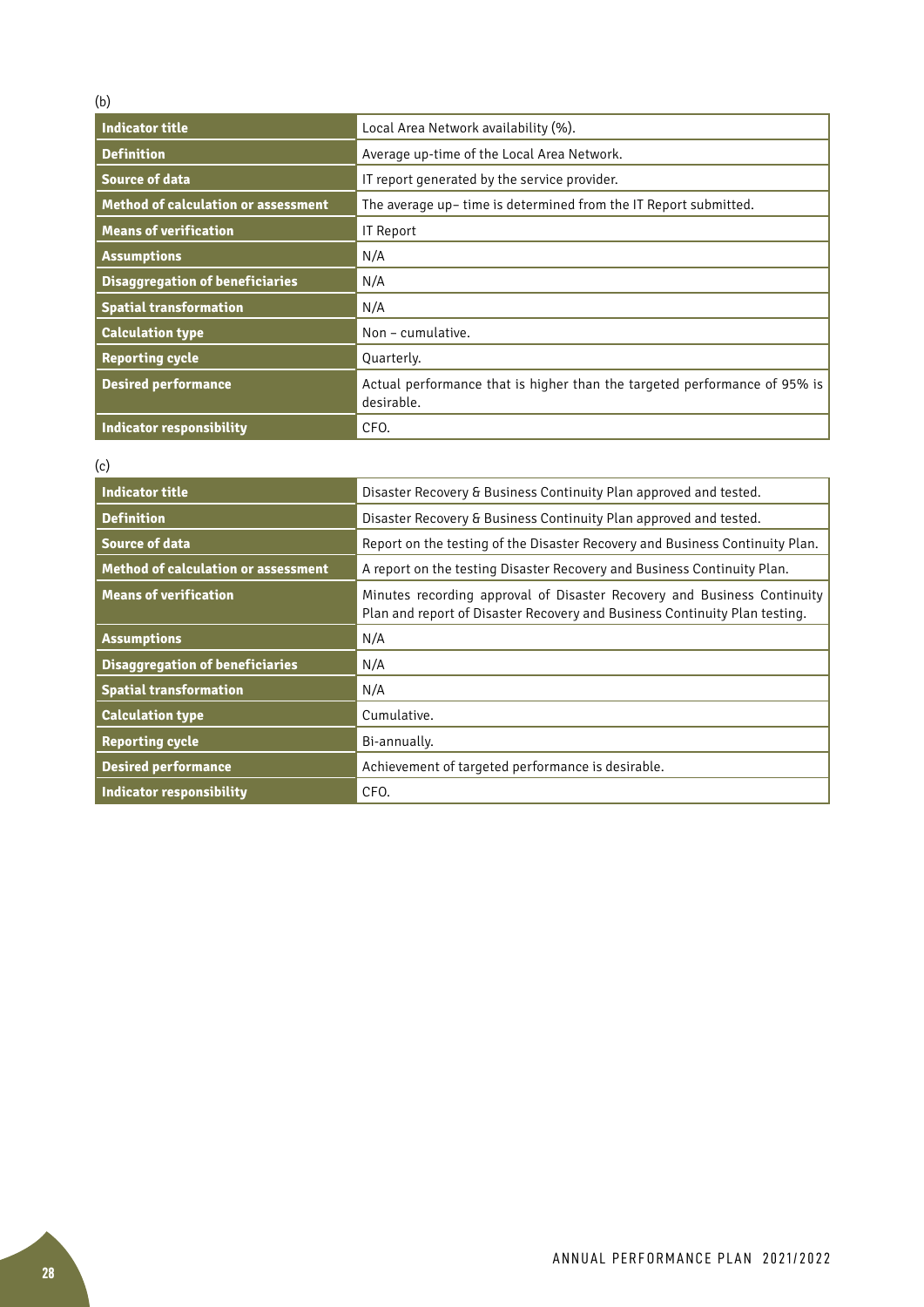# **Programme 2: Heritage Management**

# **2.1 (a)**

| <b>Indicator title</b>                     | Number of heritage exchange programmes implemented/participated per<br>annum.                                                                                                                                                                                                                                                                                                                                                  |
|--------------------------------------------|--------------------------------------------------------------------------------------------------------------------------------------------------------------------------------------------------------------------------------------------------------------------------------------------------------------------------------------------------------------------------------------------------------------------------------|
| <b>Definition</b>                          | Number of heritage exchange programmes with different institutions/<br>organisations the NHC participates in per annum within and outside South<br>Africa. Exchange programmes may not only refer to exchange visits but may<br>also mean exchange of ideas which accommodates a South African travelling<br>to another country or foreign citizens visiting South Africa without a South<br>African going out of the country. |
| <b>Source of data</b>                      | Correspondence, Reports, plans and agreements on exchange programmes.                                                                                                                                                                                                                                                                                                                                                          |
| <b>Method of calculation or assessment</b> | Total number of heritage exchange programmes participated in during the<br>financial year.                                                                                                                                                                                                                                                                                                                                     |
| <b>Means of verification</b>               |                                                                                                                                                                                                                                                                                                                                                                                                                                |
| <b>Assumptions</b>                         | N/A                                                                                                                                                                                                                                                                                                                                                                                                                            |
| <b>Disaggregation of beneficiaries</b>     | Youth                                                                                                                                                                                                                                                                                                                                                                                                                          |
| <b>Spatial transformation</b>              | N/A                                                                                                                                                                                                                                                                                                                                                                                                                            |
| <b>Calculation type</b>                    | Cumulative.                                                                                                                                                                                                                                                                                                                                                                                                                    |
| <b>Reporting cycle</b>                     | Bi-annually.                                                                                                                                                                                                                                                                                                                                                                                                                   |
| <b>Desired performance</b>                 | Actual performance that is higher than the targeted 1 exchange programme<br>is desirable.                                                                                                                                                                                                                                                                                                                                      |
| <b>Indicator responsibility</b>            | Programme Manager: Living Heritage.                                                                                                                                                                                                                                                                                                                                                                                            |

# **(b)**

| <b>Indicator title</b>                     | Number of international multilateral engagements per annum.                                     |
|--------------------------------------------|-------------------------------------------------------------------------------------------------|
| <b>Definition</b>                          | Number of international multilateral engagements per annum.                                     |
| <b>Source of data</b>                      | Invitations to and correspondence on events, conferences and projects etc.                      |
| <b>Method of calculation or assessment</b> | Simple calculation from records of different world heritage projects<br>participated in.        |
| <b>Means of verification</b>               | Invitations, Proof of attendance/engagement,                                                    |
| <b>Assumptions</b>                         | N/A                                                                                             |
| <b>Disaggregation of beneficiaries</b>     | N/A                                                                                             |
| <b>Spatial transformation</b>              | N/A                                                                                             |
| <b>Calculation type</b>                    | Cumulative.                                                                                     |
| <b>Reporting cycle</b>                     | Quarterly.                                                                                      |
| <b>Desired performance</b>                 | Actual performance that is higher than the targeted 1 international<br>multilateral engagement. |
| <b>Indicator responsibility</b>            | Principal World Heritage Specialist.                                                            |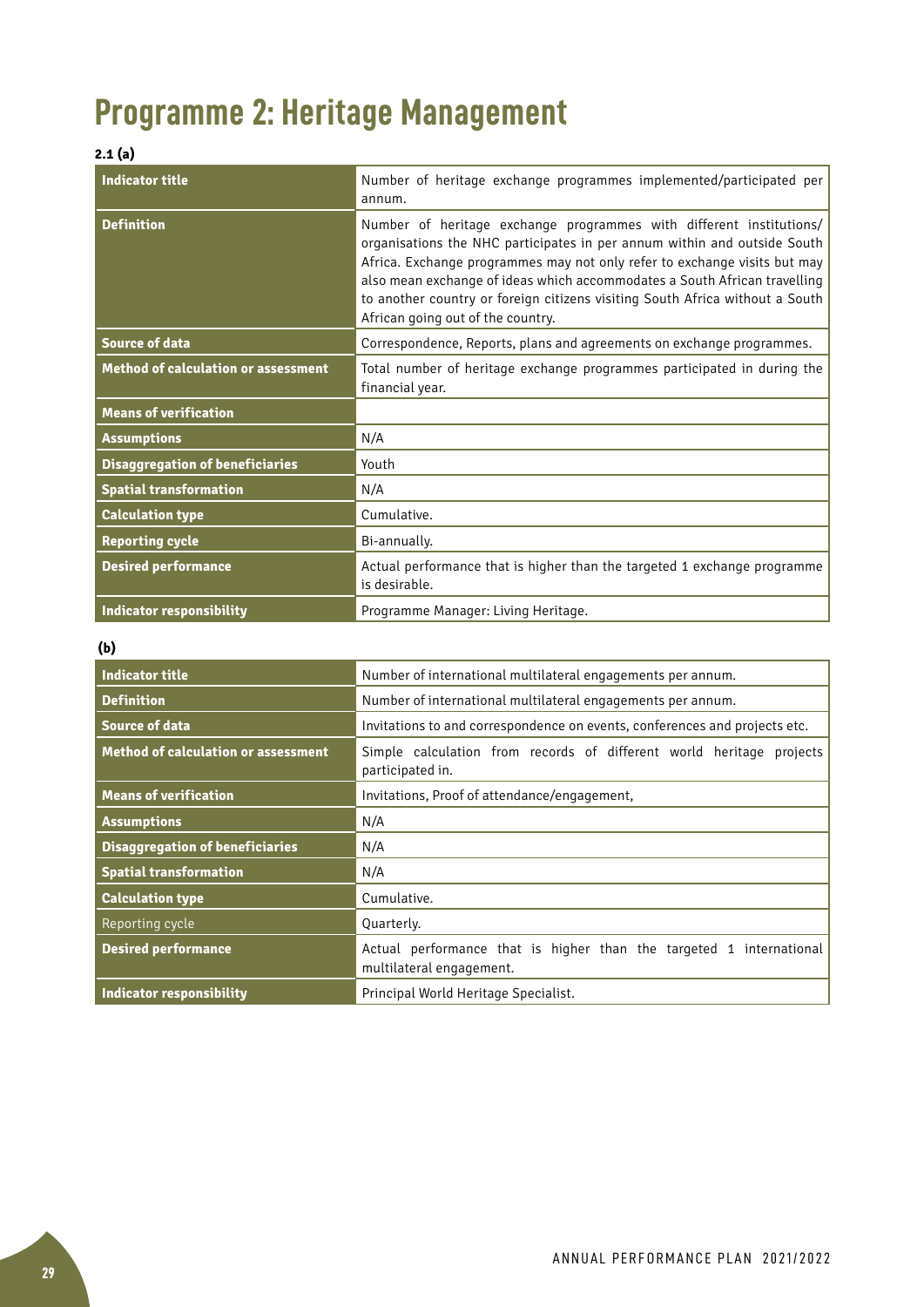| <b>Indicator title</b>                     | Number of community based cultural expressions implemented or supported.                                                                                                                                                                                                                               |
|--------------------------------------------|--------------------------------------------------------------------------------------------------------------------------------------------------------------------------------------------------------------------------------------------------------------------------------------------------------|
| <b>Definition</b>                          | Number of cultural expressions supported i.e. events, awards, festivals,<br>coronations, etc.                                                                                                                                                                                                          |
| <b>Source/collection of data</b>           | Correspondence with different organisers of cultural events.                                                                                                                                                                                                                                           |
| <b>Method of calculation or assessment</b> | Number of cultural expressions and events supported financially or non -<br>financially i.e. through attendance of events/awards/festivals/coronations etc.<br>and/or provision of information or coordination or attendance of preparatory<br>meetings, writing of letters of support, referrals etc. |
| <b>Means of verification</b>               | Reports                                                                                                                                                                                                                                                                                                |
| <b>Assumptions</b>                         | N/A                                                                                                                                                                                                                                                                                                    |
| <b>Disaggregation of beneficiaries</b>     | N/A                                                                                                                                                                                                                                                                                                    |
| <b>Spatial transformation</b>              | N/A                                                                                                                                                                                                                                                                                                    |
| <b>Calculation type</b>                    | Cumulative.                                                                                                                                                                                                                                                                                            |
| <b>Reporting cycle</b>                     | Bi-annually.                                                                                                                                                                                                                                                                                           |
| <b>Desired performance</b>                 | Actual performance that is higher than 3 cultural expressions is desirable.                                                                                                                                                                                                                            |
| <b>Indicator responsibility</b>            | Programme Manager: Living Heritage.                                                                                                                                                                                                                                                                    |

# **(d)**

| <b>Indicator title</b>                     | Number of NIO Frameworks developed.                                                                    |
|--------------------------------------------|--------------------------------------------------------------------------------------------------------|
| <b>Definition</b>                          | Number of National Inventory Office Frameworks developed.                                              |
| <b>Source of data</b>                      | Developed framework of the National Inventory Office.                                                  |
| <b>Method of calculation or assessment</b> | A simple verification of the existence of the developed framework of the<br>National Inventory Office. |
| <b>Means of verification</b>               | Framework of the National Inventory Office                                                             |
| <b>Assumptions</b>                         | N/A                                                                                                    |
| <b>Disaggregation of beneficiaries</b>     | N/A                                                                                                    |
| <b>Spatial transformation</b>              | N/A                                                                                                    |
| <b>Calculation type</b>                    | Non-cumulative.                                                                                        |
| <b>Reporting cycle</b>                     | Quarterly.                                                                                             |
| <b>Desired performance</b>                 | Actual performance that is the establishment of the NIO is desired.                                    |
| <b>Indicator responsibility</b>            | Programme Manager: Living Heritage.                                                                    |

# **(e)**

| Indicator title                            | Number of nation building initiatives implemented and funded.                                                                                                                                                                                                                                                          |
|--------------------------------------------|------------------------------------------------------------------------------------------------------------------------------------------------------------------------------------------------------------------------------------------------------------------------------------------------------------------------|
| <b>Definition</b>                          | Number of nation building initiatives implemented and funded i.e. lectures,<br>conferences and other nation building activities.                                                                                                                                                                                       |
| <b>Source of data</b>                      | Correspondence with different partners and organisers of nation building<br>initiatives.                                                                                                                                                                                                                               |
| <b>Method of calculation or assessment</b> | Number of nation building initiatives supported financially or non - financially<br>i.e. through attendance lectures, conferences and other nation building<br>activities etc. and/or provision of information or coordination or attendance of<br>preparatory meetings, writing of letters of support, referrals etc. |
| <b>Means of verification</b>               | reports                                                                                                                                                                                                                                                                                                                |
| <b>Assumptions</b>                         | N/A                                                                                                                                                                                                                                                                                                                    |
| <b>Disaggregation of beneficiaries</b>     | N/A                                                                                                                                                                                                                                                                                                                    |
| <b>Spatial transformation</b>              | N/A                                                                                                                                                                                                                                                                                                                    |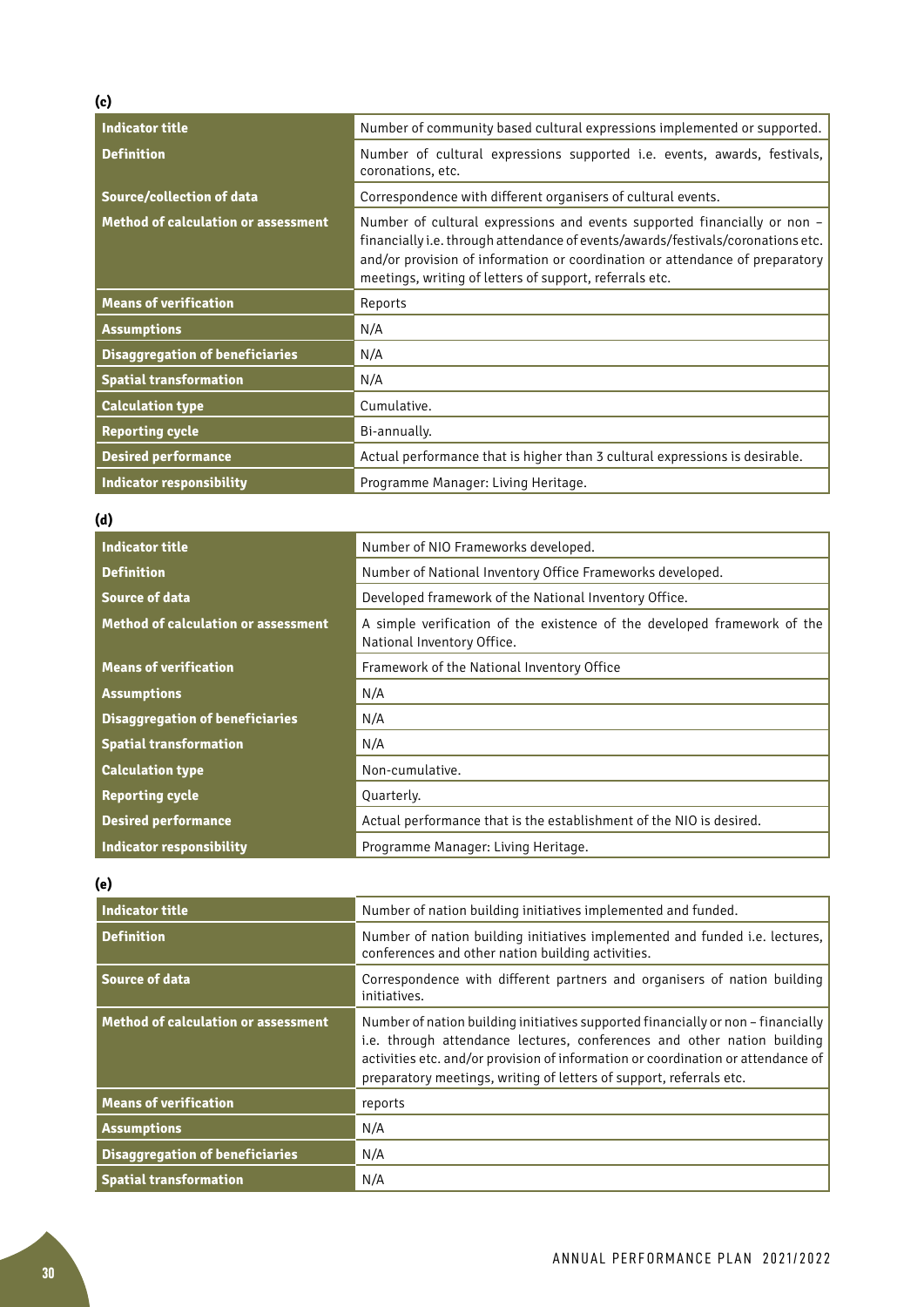| <b>Calculation type</b>    | Cumulative.                                                                           |
|----------------------------|---------------------------------------------------------------------------------------|
| <b>Reporting cycle</b>     | Quarterly.                                                                            |
| <b>Desired performance</b> | Actual performance that is higher than 3 nation building initiatives is<br>desirable. |
| Indicator responsibility   | Programme Manager: Living Heritage.                                                   |

# **2.2 (a)**

| <b>Indicator title</b>                     | Number of Policy Position Papers produced per annum.                                                                                                       |
|--------------------------------------------|------------------------------------------------------------------------------------------------------------------------------------------------------------|
| <b>Definition</b>                          | Number of policy position papers produced for stimulation of debate on<br>heritage policies towards ultimate approval by the Minister of Arts and Culture. |
| <b>Source of data</b>                      | Actual Policy Position Papers.                                                                                                                             |
| <b>Method of calculation or assessment</b> | Total number of position papers produced counted against the planned<br>number.                                                                            |
| <b>Means of verification</b>               | Copies of policy position papers produced                                                                                                                  |
| <b>Assumptions</b>                         | N/A                                                                                                                                                        |
| <b>Disaggregation of beneficiaries</b>     | N/A                                                                                                                                                        |
| <b>Spatial transformation</b>              | N/A                                                                                                                                                        |
| <b>Calculation type</b>                    | Cumulative.                                                                                                                                                |
| <b>Reporting cycle</b>                     | Quarterly.                                                                                                                                                 |
| <b>Desired performance</b>                 | Actual performance that is higher than two position papers is desirable.                                                                                   |
| <b>Indicator responsibility</b>            | Executive: Core Business                                                                                                                                   |

# **(b)**

| Indicator title                            | Number of heritage journal articles contributed per annum                                                  |
|--------------------------------------------|------------------------------------------------------------------------------------------------------------|
| <b>Definition</b>                          | Number of articles submitted to publication platforms for publication                                      |
| Source of data                             | Actual articles contributed to journals/websites/libraries and evidence of<br>submission to such journals. |
| <b>Method of calculation or assessment</b> | Proof of submission of heritage articles.                                                                  |
| <b>Means of verification</b>               | Copies of articles submitted                                                                               |
| <b>Assumptions</b>                         | N/A                                                                                                        |
| <b>Disaggregation of beneficiaries</b>     | N/A                                                                                                        |
| <b>Spatial transformation</b>              | N/A                                                                                                        |
| <b>Calculation type</b>                    | Non-cumulative.                                                                                            |
| <b>Reporting cycle</b>                     | Annually.                                                                                                  |
| <b>Desired performance</b>                 | Submission of one article for publication.                                                                 |
| Indicator responsibility                   | <b>Executive: Core Business</b>                                                                            |

**(c)** 

| Indicator title                     | Number of heritage education initiatives implemented per annum.                                                                                                                                                                                                                                                                                     |
|-------------------------------------|-----------------------------------------------------------------------------------------------------------------------------------------------------------------------------------------------------------------------------------------------------------------------------------------------------------------------------------------------------|
| <b>Definition</b>                   | Heritage outreach programme and other initiatives to empower the youth.                                                                                                                                                                                                                                                                             |
| Source of data                      | Reports and project documentation.                                                                                                                                                                                                                                                                                                                  |
| Method of calculation or assessment | Simple calculation of the number of heritage education & skills development<br>initiatives by the NHC and/or other parties implemented or supported<br>financially or non-financially through attendance and/or provision of<br>information or coordination or attendance of preparatory meetings, writing of<br>letters of support, referrals etc. |
| <b>Means of verification</b>        | Report                                                                                                                                                                                                                                                                                                                                              |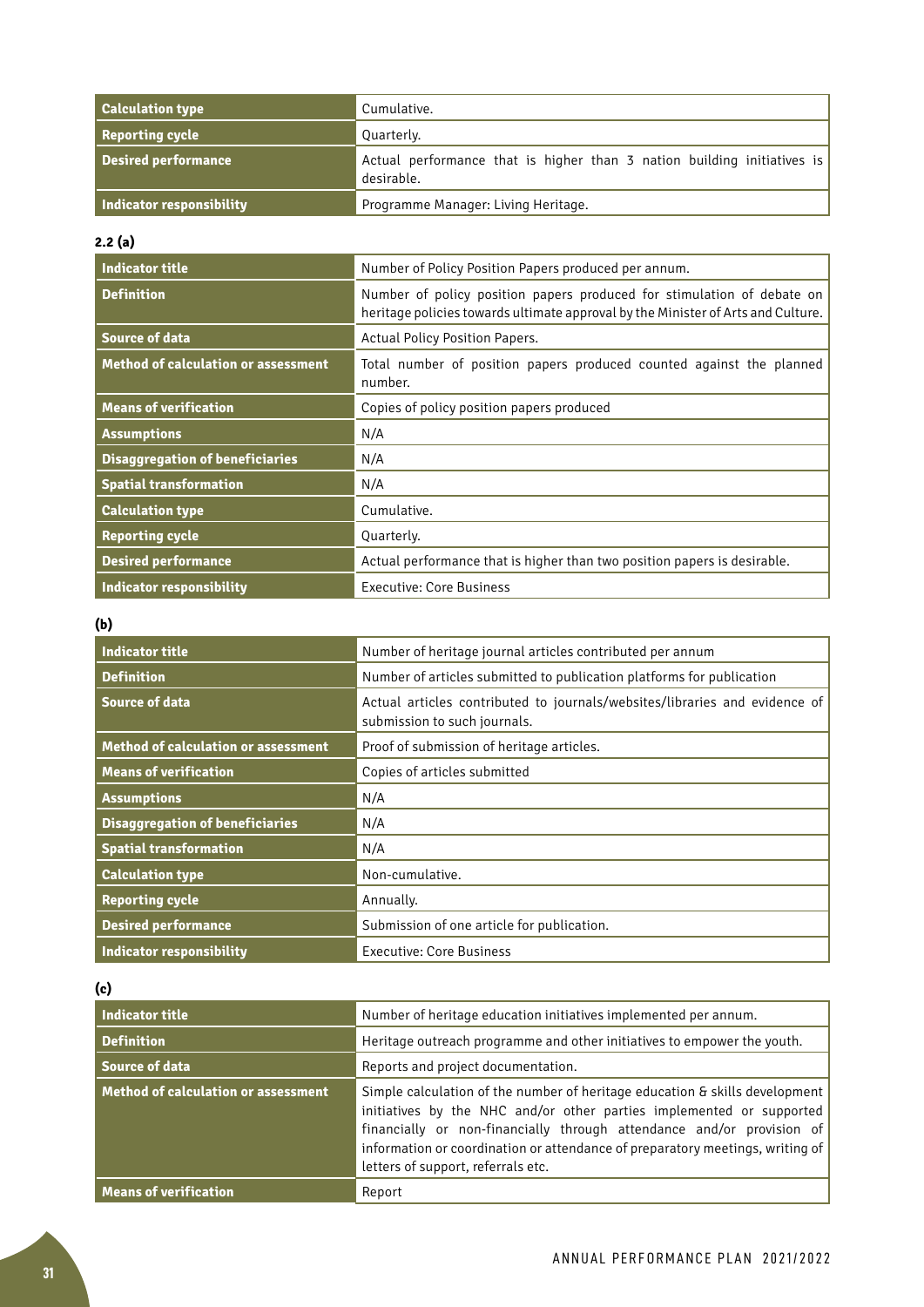| <b>Assumptions</b>                     | N/A                                                                                                 |
|----------------------------------------|-----------------------------------------------------------------------------------------------------|
| <b>Disaggregation of beneficiaries</b> | Programme is aimed at youth (learners)                                                              |
| <b>Spatial transformation</b>          | N/A                                                                                                 |
| <b>Calculation type</b>                | Cumulative.                                                                                         |
| <b>Reporting cycle</b>                 | Annually.                                                                                           |
| <b>Desired performance</b>             | Actual performance that is higher than 1 heritage education initiative<br>implemented is desirable. |
| Indicator responsibility               | Programme Manager: Living Heritage.                                                                 |

# **(d)**

| <b>Indicator title</b>                     | Number of indigenous Language Advocacy Seminars hosted                                                |
|--------------------------------------------|-------------------------------------------------------------------------------------------------------|
| <b>Definition</b>                          | Number of indigenous Language advocacy seminars hosted by the NHC.                                    |
| <b>Source of data</b>                      | Reports and project documentation.                                                                    |
| <b>Method of calculation or assessment</b> | Simple calculation of the number of indigenous Language advocacy seminars<br>hosted                   |
| <b>Means of verification</b>               | Report                                                                                                |
| <b>Assumptions</b>                         | N/A                                                                                                   |
| <b>Disaggregation of beneficiaries</b>     | N/A                                                                                                   |
| <b>Spatial transformation</b>              | N/A                                                                                                   |
| <b>Calculation type</b>                    | Cumulative.                                                                                           |
| <b>Reporting cycle</b>                     | Annually.                                                                                             |
| <b>Desired performance</b>                 | Actual performance that is higher than 1 indigenous Language Advocacy<br>Seminar hosted is desirable. |
| Indicator responsibility                   | Programme Manager: Living Heritage.                                                                   |

# **2.3 (a)**

| Indicator title                            | Number of community heritage projects supported and funded       |
|--------------------------------------------|------------------------------------------------------------------|
| <b>Definition</b>                          | Number of community heritage projects supported and funded       |
| Source of data                             | Signed contracts.                                                |
| <b>Method of calculation or assessment</b> | Simple calculation of projects to whom funds have been disbursed |
| <b>Means of verification</b>               | Funding Report and copies of signed contracts                    |
| <b>Assumptions</b>                         | N/A                                                              |
| <b>Disaggregation of beneficiaries</b>     | N/A                                                              |
| <b>Spatial transformation</b>              | N/A                                                              |
| <b>Calculation type</b>                    | Cumulative.                                                      |
| <b>Reporting cycle</b>                     | Quarterly.                                                       |
| <b>Desired performance</b>                 | Funding of more than the 20 targeted projects is desirable.      |
| Indicator responsibility                   | Programme Manager: Funding                                       |

**(b)**

| Indicator title                     | % of funded projects monitored and evaluated.                                                                                           |
|-------------------------------------|-----------------------------------------------------------------------------------------------------------------------------------------|
| <b>Definition</b>                   | % of funded projects monitored and evaluated.                                                                                           |
| Source of data                      | Monitoring and Evaluation Reports                                                                                                       |
| Method of calculation or assessment | The number is calculated from the number of monitored and evaluated<br>projects calculated against the total number of funded projects. |
| Means of verification               | Reports, correspondences etc.                                                                                                           |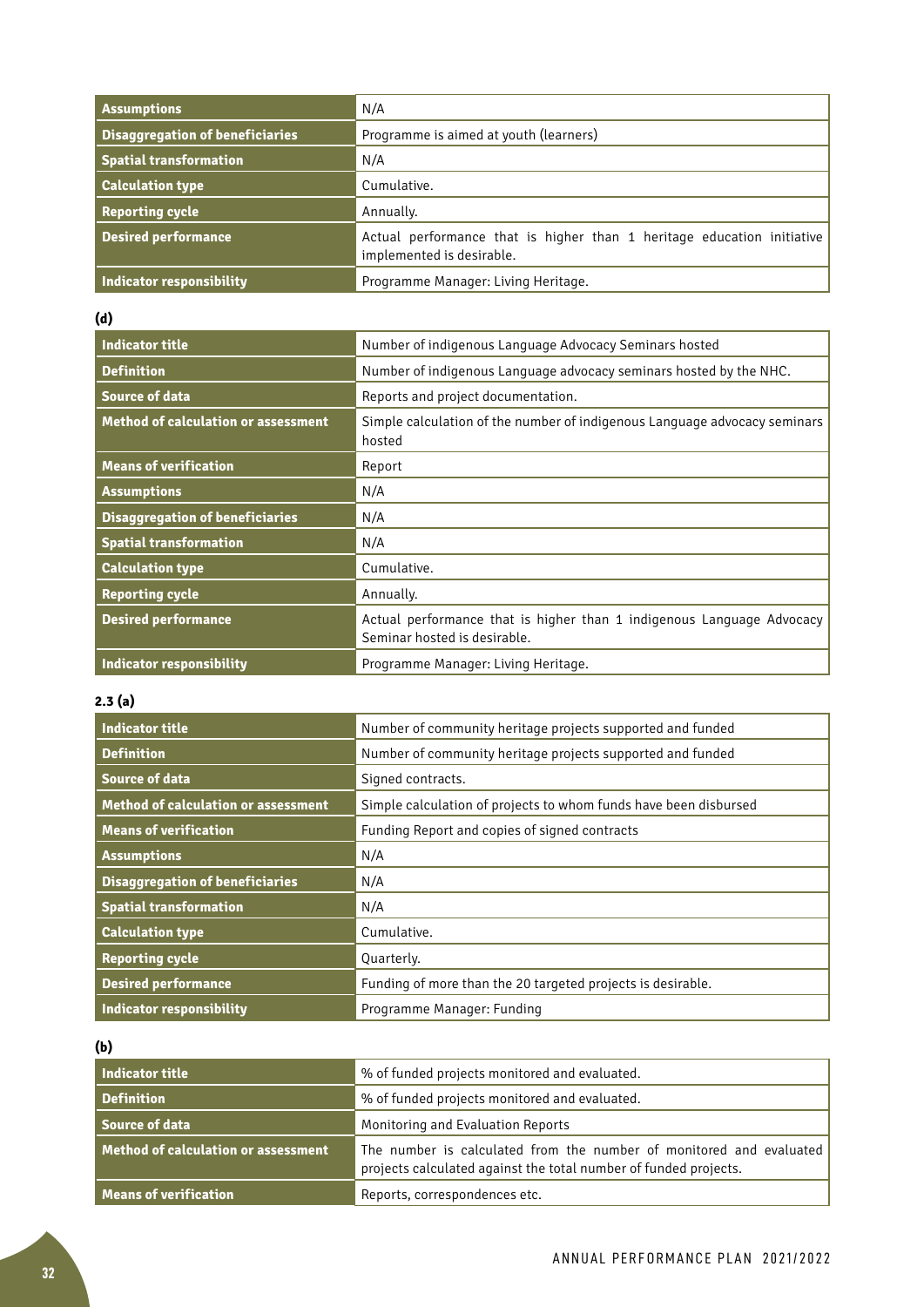| <b>Assumptions</b>                     | N/A                                                            |
|----------------------------------------|----------------------------------------------------------------|
| <b>Disaggregation of beneficiaries</b> | N/A                                                            |
| <b>Spatial transformation</b>          | N/A                                                            |
| <b>Calculation type</b>                | Cumulative.                                                    |
| <b>Reporting cycle</b>                 | Quarterly.                                                     |
| <b>Desired performance</b>             | Performance equal to the targeted amount of 100% is desirable. |
| Indicator responsibility               | Programme Manager: Funding                                     |

# $2.4(a)$

| <b>Indicator title</b>                     | Number of commemorative projects implemented/supported.                                                                                                                                                                                                                |
|--------------------------------------------|------------------------------------------------------------------------------------------------------------------------------------------------------------------------------------------------------------------------------------------------------------------------|
| <b>Definition</b>                          | Number of commemorative projects activities/processes/events implemented<br>or supported financially and non-financially.                                                                                                                                              |
| <b>Source of data</b>                      | Correspondences, and/or Concept Documents or Reports and Programmes of<br>the commemorative projects.                                                                                                                                                                  |
| <b>Method of calculation or assessment</b> | Simple calculation of commemorative projects implemented or supported<br>financially and non-financially through attendance and/or provision of<br>information or coordination or attendance of preparatory meetings, writing of<br>letters of support, referrals etc. |
| <b>Means of verification</b>               | Reports and correspondences                                                                                                                                                                                                                                            |
| <b>Assumptions</b>                         | N/A                                                                                                                                                                                                                                                                    |
| <b>Disaggregation of beneficiaries</b>     | N/A                                                                                                                                                                                                                                                                    |
| <b>Spatial transformation</b>              | N/A                                                                                                                                                                                                                                                                    |
| <b>Calculation type</b>                    | Cumulative.                                                                                                                                                                                                                                                            |
| <b>Reporting cycle</b>                     | Annually.                                                                                                                                                                                                                                                              |
| <b>Desired performance</b>                 | Implementation and support of more than the 3 targeted commemorative<br>projects is desirable.                                                                                                                                                                         |
| <b>Indicator responsibility</b>            | Programme Manager: Resistance and Liberation Heritage Route.                                                                                                                                                                                                           |

# **(b)**

| <b>Indicator title</b>                     | Number of repatriations supported.                                                                                                                                                                                                                          |
|--------------------------------------------|-------------------------------------------------------------------------------------------------------------------------------------------------------------------------------------------------------------------------------------------------------------|
| <b>Definition</b>                          | Number of spiritual and physical repatriations of deceased persons supported<br>financially and non - financially.                                                                                                                                          |
| <b>Source of data</b>                      | Reports and/or correspondences on different repatriations.                                                                                                                                                                                                  |
| <b>Method of calculation or assessment</b> | Simple calculation of repatriations supported by the NHC financially and<br>non - financially through attendance and/or provision of information or<br>coordination or attendance of preparatory meetings, writing of letters of<br>support, referrals etc. |
| <b>Means of verification</b>               | Reports and/or correspondences on different repatriations.                                                                                                                                                                                                  |
| <b>Assumptions</b>                         | N/A                                                                                                                                                                                                                                                         |
| <b>Disaggregation of beneficiaries</b>     | N/A                                                                                                                                                                                                                                                         |
| <b>Spatial transformation</b>              | N/A                                                                                                                                                                                                                                                         |
| <b>Calculation type</b>                    | Cumulative.                                                                                                                                                                                                                                                 |
| <b>Reporting cycle</b>                     | Annually.                                                                                                                                                                                                                                                   |
| <b>Desired performance</b>                 | Support of more than the 4 targeted repatriations is desirable.                                                                                                                                                                                             |
| <b>Indicator responsibility</b>            | Programme Manager: Resistance and Liberation Heritage Route.                                                                                                                                                                                                |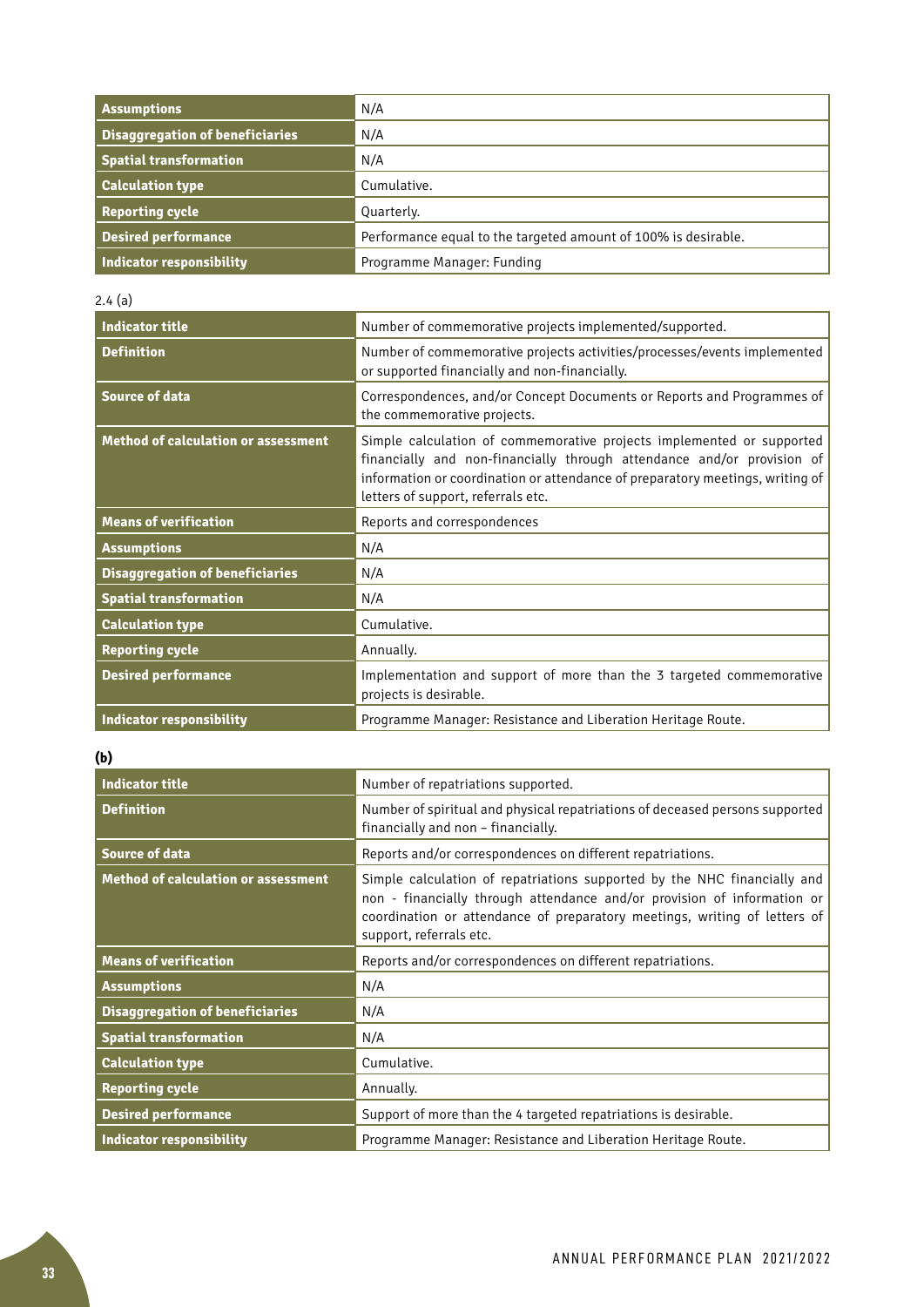| <b>Indicator title</b>                     | Number of presentations/dialogues on the RLHR made to different<br>stakeholders.                                      |
|--------------------------------------------|-----------------------------------------------------------------------------------------------------------------------|
| <b>Definition</b>                          | Number of presentations and inputs/speeches on the RLHR made to different<br>stakeholders on the liberation heritage. |
| <b>Source of data</b>                      | Copies of presentations made and correspondence with different stakeholders<br>(internal and external).               |
| <b>Method of calculation or assessment</b> | Simple calculation of the different presentations made to different stakeholder.                                      |
| <b>Means of verification</b>               | Copies of presentations                                                                                               |
| <b>Assumptions</b>                         | N/A                                                                                                                   |
| <b>Disaggregation of beneficiaries</b>     | N/A                                                                                                                   |
| <b>Spatial transformation</b>              | N/A                                                                                                                   |
| <b>Calculation type</b>                    | Cumulative.                                                                                                           |
| <b>Reporting cycle</b>                     | Quarterly.                                                                                                            |
| <b>Desired performance</b>                 | More than the 5 targeted presentations/dialogues are desirable.                                                       |
| <b>Indicator responsibility</b>            | Programme Manager: Resistance and Liberation Heritage Route.                                                          |

| (d)                                        |                                                                                                                                                      |
|--------------------------------------------|------------------------------------------------------------------------------------------------------------------------------------------------------|
| <b>Indicator title</b>                     | Number of engagements on the African Liberation Heritage Programme.                                                                                  |
| <b>Definition</b>                          | Number of engagements presentations, documents, reports and other<br>submissions/participation made on the African Liberation Heritage<br>Programme. |
| <b>Source/collection of data</b>           | Correspondence and documents submitted to forums dealing with the African<br>Liberation Heritage Programme.                                          |
| <b>Method of calculation or assessment</b> | Simple calculation of reports and correspondences on the African Liberation<br>Heritage Programme.                                                   |
| <b>Means of verification</b>               | Reports and correspondence                                                                                                                           |
| <b>Assumptions</b>                         | N/A                                                                                                                                                  |
| <b>Disaggregation of beneficiaries</b>     | N/A                                                                                                                                                  |
| <b>Spatial transformation</b>              | N/A                                                                                                                                                  |
| <b>Calculation type</b>                    | Cumulative.                                                                                                                                          |
| <b>Reporting cycle</b>                     | Quarterly.                                                                                                                                           |
| <b>Desired performance</b>                 | More than 2 engagements are desirable.                                                                                                               |
| <b>Indicator responsibility</b>            | Programme Manager: Resistance and Liberation Heritage Route.                                                                                         |

# **(c)**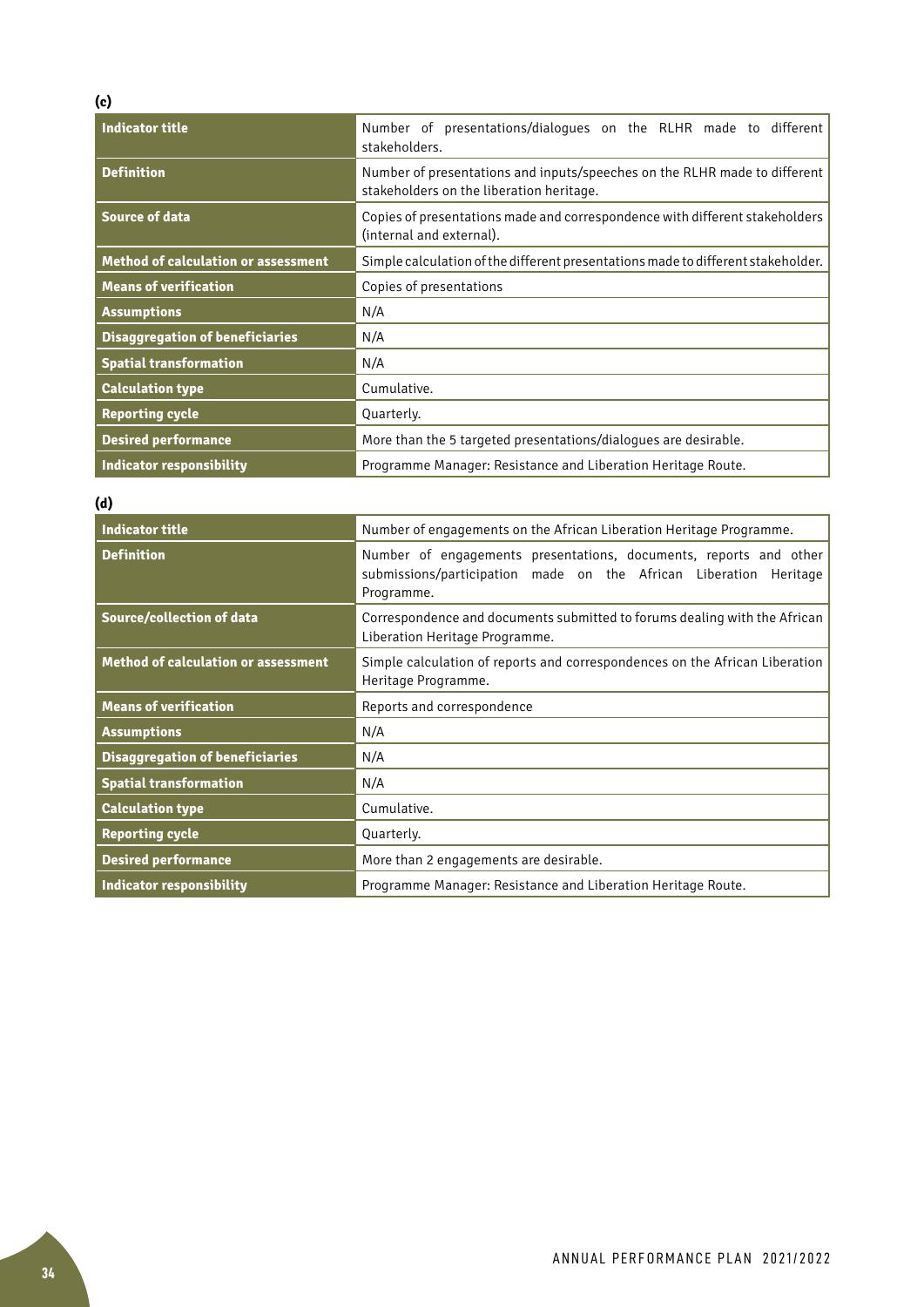# **(e)**

| <b>Indicator title</b>                 | Number of engagements achieved in the World Heritage Programme.                                |  |
|----------------------------------------|------------------------------------------------------------------------------------------------|--|
| <b>Definition</b>                      | Number of engagement milestones achieved in the World Heritage Programme.                      |  |
| <b>Source/collection of data</b>       | Correspondence and documents submitted to forums dealing with the World<br>Heritage Programme. |  |
| <b>Method of calculation</b>           | Evidence of engagement in the World Heritage Programme                                         |  |
| <b>Means of verification</b>           | <b>Nomination Dossier</b>                                                                      |  |
| <b>Assumptions</b>                     | N/A                                                                                            |  |
| <b>Disaggregation of beneficiaries</b> | N/A                                                                                            |  |
| <b>Spatial transformation</b>          | N/A                                                                                            |  |
| <b>Calculation type</b>                | Non-cumulative.                                                                                |  |
| <b>Reporting cycle</b>                 | Quarterly.                                                                                     |  |
| <b>New indicator</b>                   | New.                                                                                           |  |
| <b>Desired performance</b>             | The timely completion of the Expanded Nomination Dossier is desirable.                         |  |
| <b>Indicator responsibility</b>        | Principal World Heritage Specialist.                                                           |  |